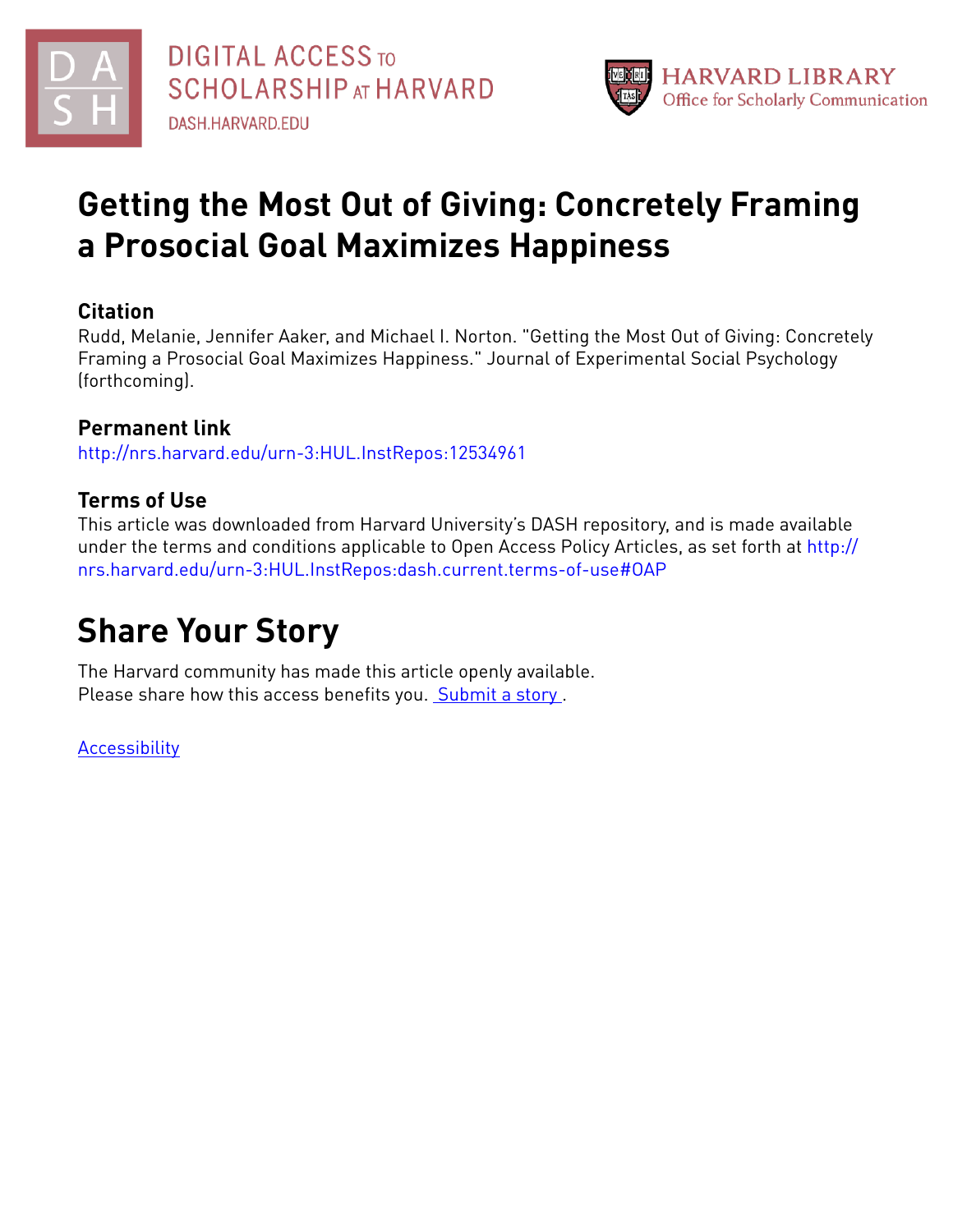# Getting the Most out of Giving:

Concretely Framing a Prosocial Goal Maximizes Happiness

Melanie Rudd<sup>a</sup>

University of Houston

Jennifer Aaker<sup>b</sup>

Stanford University

Michael I. Norton<sup>c</sup>

Harvard Business School

<sup>a</sup> C. T. Bauer College of Business, University of Houston, 334 Melcher Hall, Houston, TX

77204; Email: mrrudd@bauer.uh.edu

<sup>b</sup> Graduate School of Business, Knight Management Center, Stanford University, 655 Knight

Way, Stanford, CA 94305; Email: jaaker@stanford.edu

<sup>c</sup> Harvard Business School, Soldiers Field, Boston, MA 02163; Email: mnorton@hbs.edu

## Author Note

Correspondence concerning this article should be addressed to Melanie Rudd, C. T.

Bauer College of Business, 334 Melcher Hall, Houston, TX 77204-6021; Email:

mrrudd@bauer.uh.edu; Phone: 713.743.4572.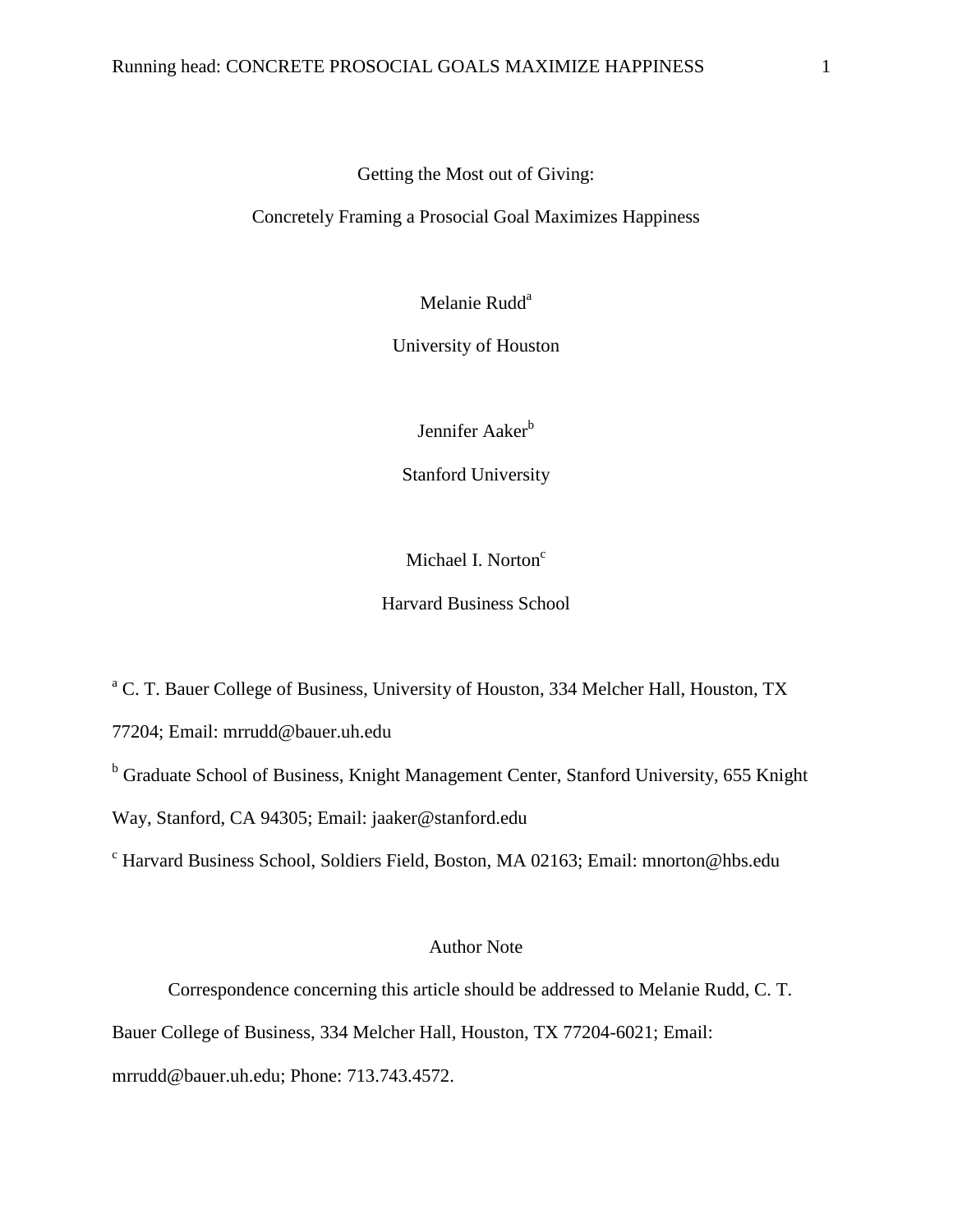### Abstract

Across six field and laboratory experiments, participants assigned a more concretely-framed prosocial goal (e.g., making someone smile or increasing recycling) felt happier and reported creating greater personal happiness after performing a goal-directed act of kindness than did those who were assigned a functionally similar, but more abstractly-framed, prosocial goal (e.g., making someone happy or saving the environment). Moreover, mediation analyses revealed that this effect was driven by differences in the size of the gap between participants' expectations and reality. Compared to those who pursued an abstractly-framed prosocial goal, those who pursued a concretely-framed goal perceived that the actual outcome of their goal-directed efforts more accurately matched their expectations, causing them to experience a greater boost in happiness. Evidence that participants are unable to predict this effect, believing that pursuing abstractlyframed prosocial goals would have either an equal or greater positive impact on their own happiness, is also presented.

*Keywords:* happiness, prosocial behavior, goal framing, affective forecasting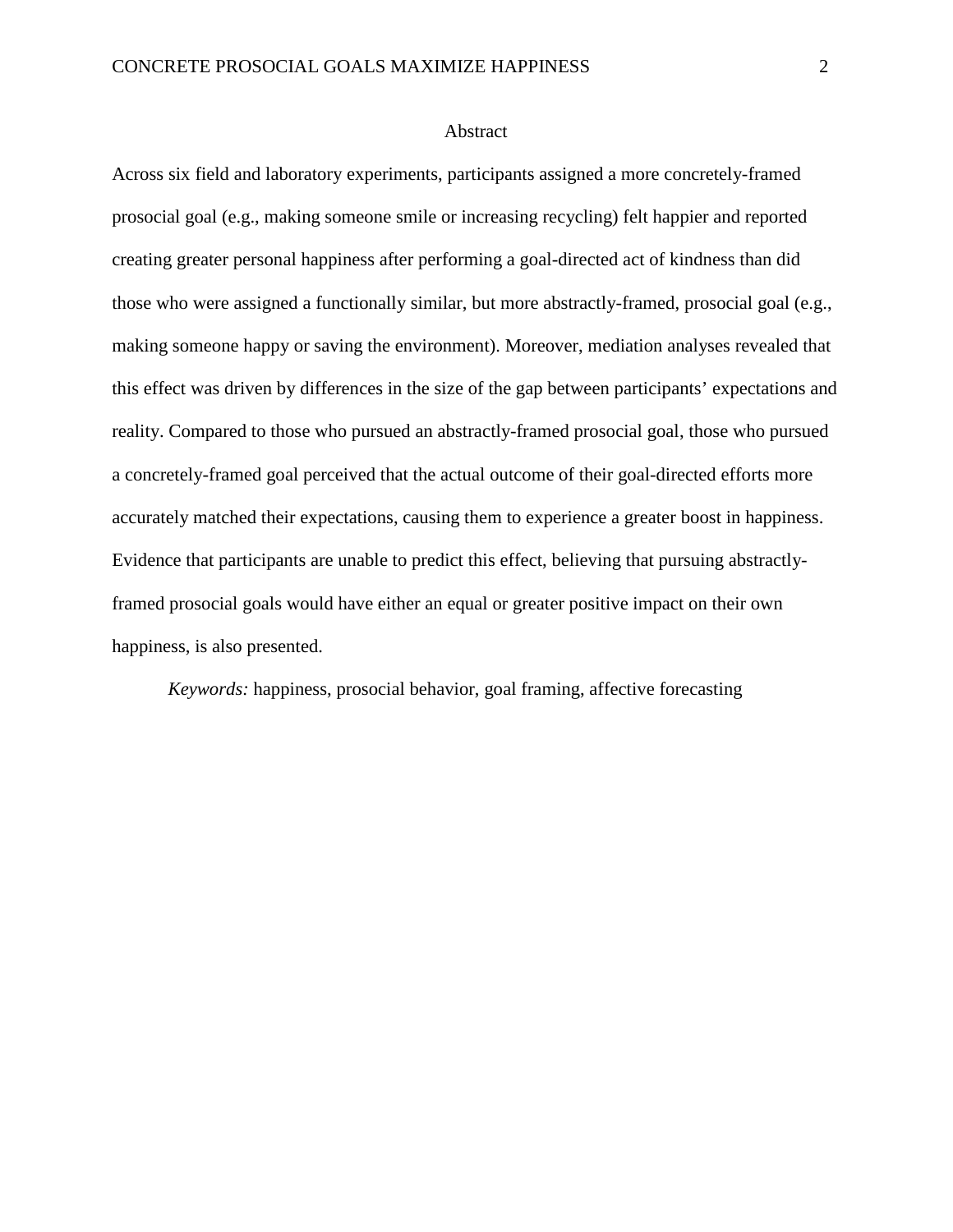Getting the Most out of Giving: Concretely Framing a Prosocial Goal Maximizes Happiness

For many people, the pursuit and attainment of happiness is one of the most essential quests in life. Indeed, the majority of surveyed Americans rate their personal happiness as being very important (Diener, Suh, Smith, & Shao, 1995; Triandis, Bontempo, Leung, & Hui, 1990) and report thinking about their happiness at least once each day (Freedman, 1978). But although the desire for personal happiness may be clear, the path to achieving it is indefinite.

One reason for this hazy route to happiness is that although people often think they know what leads to happiness, their predictions about what will make them happy are often inaccurate (Gilbert, 2006). Another obstacle is that many of the factors shown to drive happiness and wellbeing represent relatively stable aspects of an individual's life, such as the cultural environment in which one is raised or resides (Diener, 2000; Diener, Suh, Lucas, & Smith, 1999) and demographics such as age, education, social class, marital status, and religion (Argyle, 1999; Diener et al., 1999; Mastekaasa, 1994; Myers, 2000). Because changing these circumstantial factors can be monetarily and temporally costly (and sometimes impossible), the results of these studies provide limited assistance to individuals who wish to achieve greater happiness in their daily lives. Furthermore, because people are quick to hedonically adapt to stable life circumstances (Brickman & Campbell, 1971; Kahneman, 1999; Tversky & Griffin, 1991), these types of factors may have fairly limited effects on long-term happiness (Lyubomirsky, Sheldon, & Schkade, 2005). Thus, researchers have increasingly focused on identifying hedonically rewarding intentional activities (i.e., effortful actions or practices in which people actively choose to engage) that increase happiness, as they are more resilient to the effects of hedonic adaptation (Sheldon & Lyubomirsky, 2006).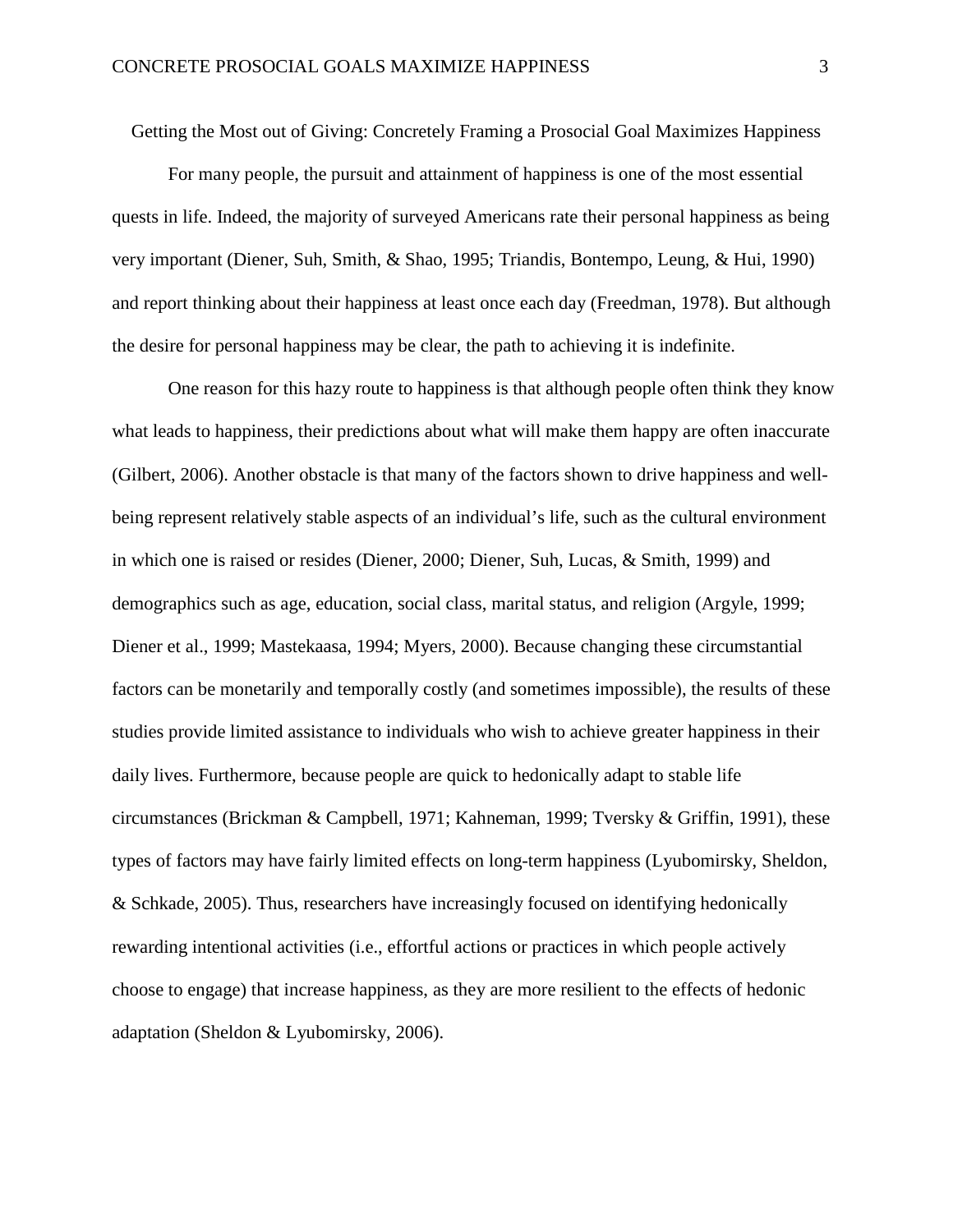One type of intentional activity that has received attention from happiness-related research is behaving prosocially. Indeed, the body of research on prosociality has shed some light on the question of how people can attain greater happiness, demonstrating that engaging in prosocial behaviors increases one's well-being and happiness (Andreoni, 1989, 1990; Anik, Aknin, Norton, & Dunn, 2009; Lyubomirsky, Tkach, & Sheldon, 2004; Post, 2005; Rucker, DuBois, & Galinsky, 2011). But are some prosocial pursuits better able to increase personal happiness than are others? We address this underexplored question in six experiments, examining one critical moderating factor in the causal link between prosocial acts and happiness: the perceived level of abstraction of the goal of the act. In particular, we suggest that acts designed to improve the well-being of others will lead to greater happiness for givers when these acts are associated with prosocial goals that are framed more concretely (versus abstractly).

#### **Prosocial Behavior Makes People Happier**

By their nature, prosocial acts are designed to directly benefit the well-being of the recipient. However, research has shown that prosocial acts can be hedonically beneficial for givers as well (Andreoni, 1989, 1990; Dunn, Aknin, & Norton, 2008; Grant & Sonnentag, 2010; Rucker, DuBois, & Galinsky). In the prosocial domain of volunteering, for example, both membership in service-oriented organizations and volunteer work have been associated with higher levels of life satisfaction, greater happiness, and fewer symptoms of depression (Thoits & Hewitt, 2001; Van Willigen, 1998), and those who invest more hours of volunteering report greater psychological well-being (Morrow-Howell, Hinterlong, Rozario, & Tang, 2003). Furthermore, acts of kindness and generosity increase the well-being of the instigator of the act. For instance, individuals who performed five random acts of kindness a week for six weeks were happier than those in a no-act control group (Lyubomirsky et al., 2005), and individuals who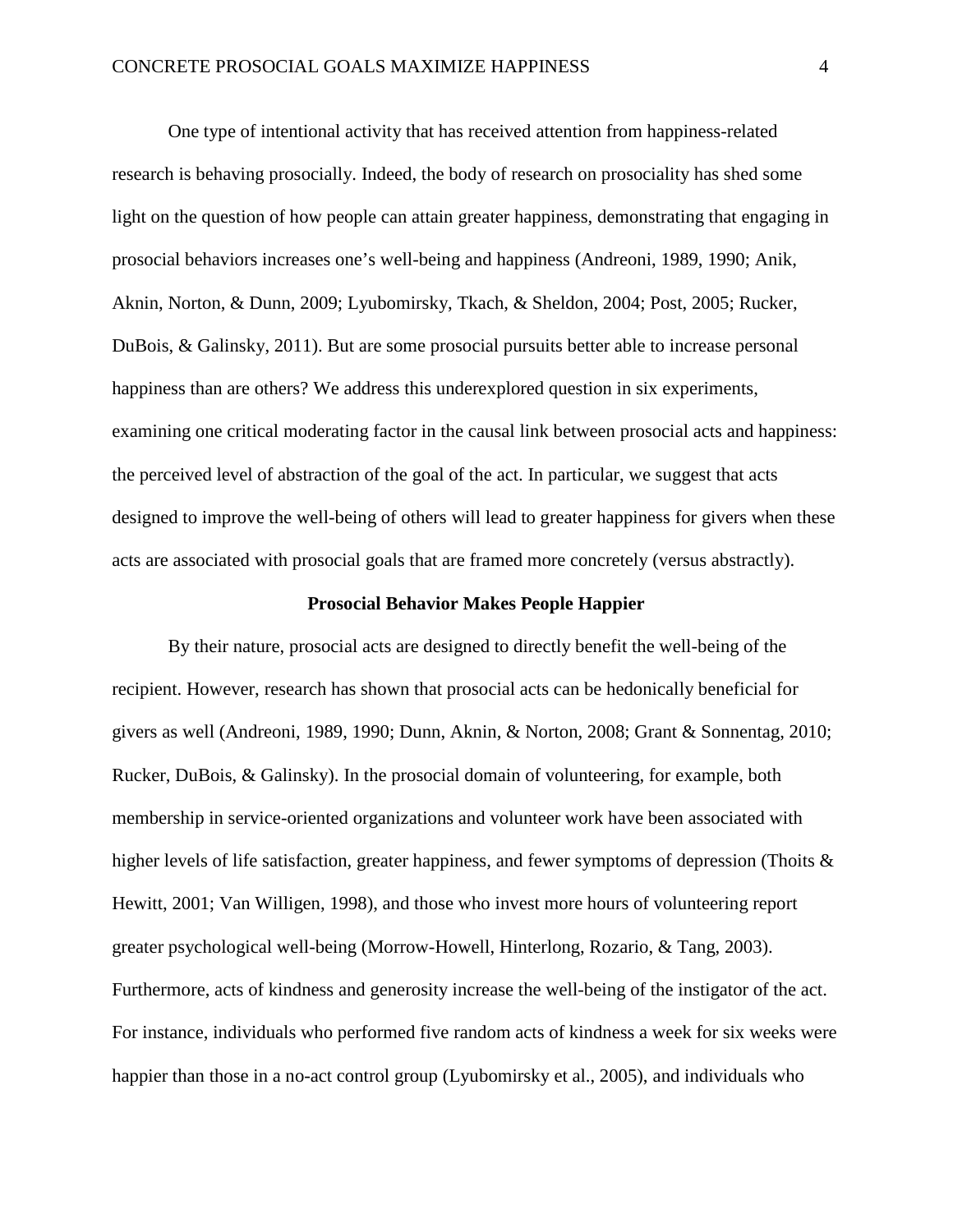more frequently engaged in altruistic acts rate themselves higher on measures of well-being (Krueger, Hicks, & McGue, 2001). Research on prosocial spending has uncovered similar hedonic effects. For example, individuals who use more financial resources to help others report increased feelings of happiness (Dunn et al., 2008). In sum, it appears the tendency for prosocial acts to impact personal happiness is present across a wide range of contexts and behaviors.

Further, there is growing evidence that such acts may do so just as (if not more) effectively than similar acts directly targeted at the self. For instance, charitable donations are associated with neural activation in brain regions that are implicated in the experience of pleasure and reward, a pattern of activation is similar to that which arises after receiving money for oneself (Harbaugh, Mayr, & Burghart, 2007). Furthermore, spending money on others leads to higher levels of happiness than spending money on oneself (Dunn et al., 2008). However, given that prosocial (versus personally-targeted) acts appear to provide a superior path to happiness, a natural question arises: What other-focused pursuits have the biggest impact on one's own happiness?

### **Shrinking the Perceived Goal of the Prosocial Act**

The primary purpose of a prosocial act is to do something positive for another person. But as the above research demonstrates, positively impacting another person with a prosocial act can also increase one's own personal happiness, creating a "helper's high" (Luks, 1988) or "warm glow" (Andreoni, 1989; 1990) for a giver. We suggest that the hedonic benefit givers receive from their prosocial acts depends, at least in part, on the degree to which givers perceive that their actions had the desired prosocial effect (i.e., the extent to which they feel the outcome of their acts actually met their expectations for achieving their prosocial goal). One possible means of enhancing one's ability to meet these expectations is to "shrink" the prosocial goal's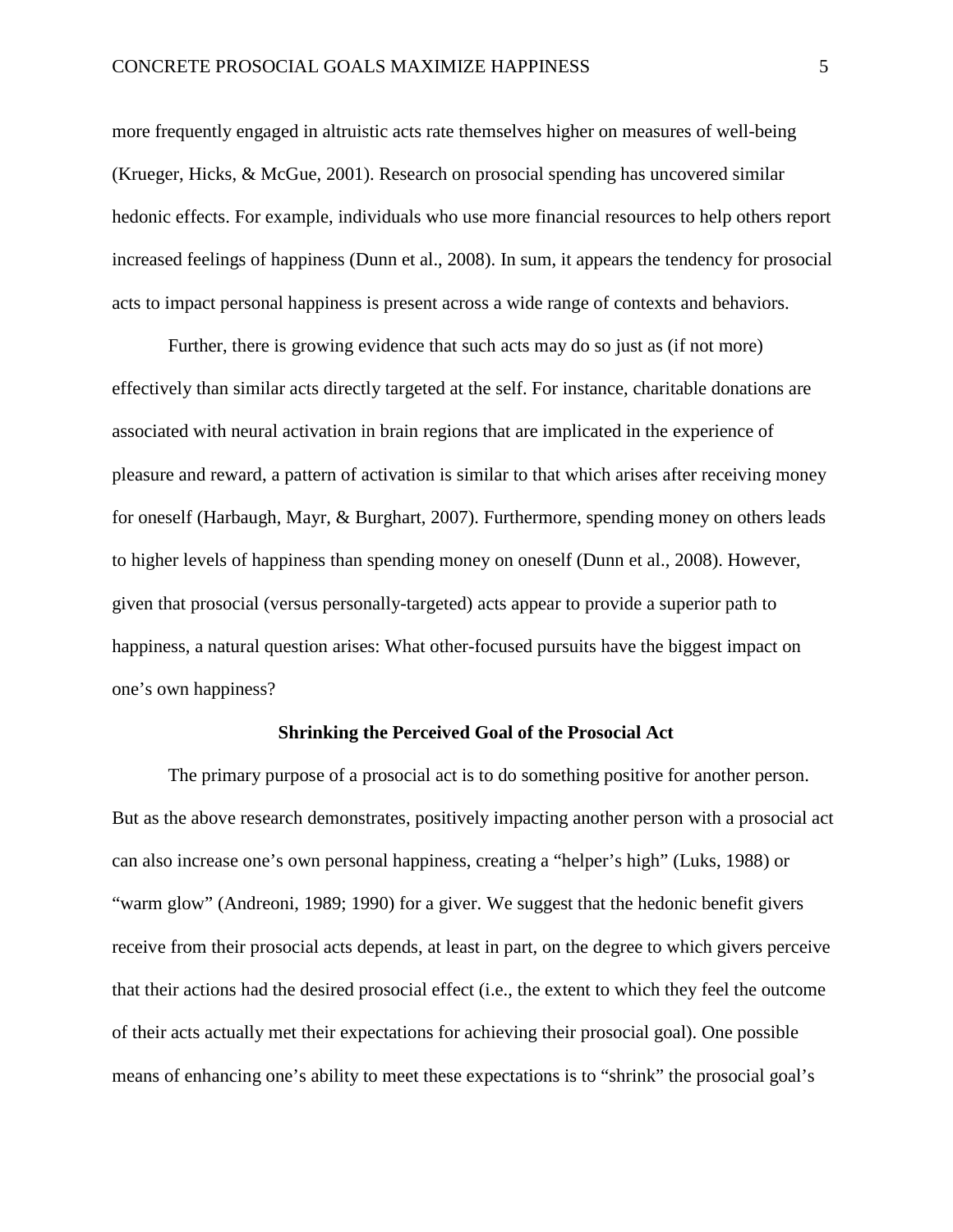perceived magnitude by making it more concrete. Rather than aiming to achieve an abstractlyframed prosocial goal (e.g., help the environment or make someone happy), we suggest reframing this goal in functionally similar, but more concrete terms (e.g., increase recycling or make someone smile), as this might increase the extent to which a giver's hopes are met.

Goals often differ in their level of abstraction (Emmons, 1996; Emmons & Kaiser, 1996; Oettingen & Gollwitzer, 2001), and are framed in broad, abstract ways or specific, concrete ways. However, the framing of a goal can have important implications. For instance, striving for a variety of abstract goals has been associated with greater psychological distress, such as anxiety and depression, whereas striving for various concrete goals has been linked to psychological well-being (Carver, La Voie, Kuhl, & Ganellen, 1988; Carver & Scheier, 1990; Emmons, 1992). Building upon these results, we hypothesized that the amount of personal happiness created by an act of kindness could be increased by shifting the level of abstraction of the prosocial goal from a more abstract to a more concrete, but functionally similar, framing.

Why might the level of abstraction at which a prosocial goal is framed influence one's personal happiness? One possibility is that acts with more concretely-framed (versus abstractlyframed) prosocial goals lead to outcomes that are perceived as better meeting one's expectations for achieving that goal. This perceived discrepancy between one's expectations that an act will achieve a prosocial goal and the actual outcome of that act is referred to as an "expectationreality gap" (Michalos, 1980, 1985; Vermunt & Steensma, 2001). Smaller expectation-reality gaps have been linked to greater satisfaction, happiness, and well-being (Christensen, Herskind, & Vaupel, 2006; Davis, 1981; Gregg, 1972; Michalos, 1985; Schwartz, 2003; Thomas, 1981; Vermunt, Spaans, and Zorge, 1989). However, since people tend to possess inaccurate expectations about future outcomes (Buehler, Griffin, & Ross, 2002; Weinstein, 1980;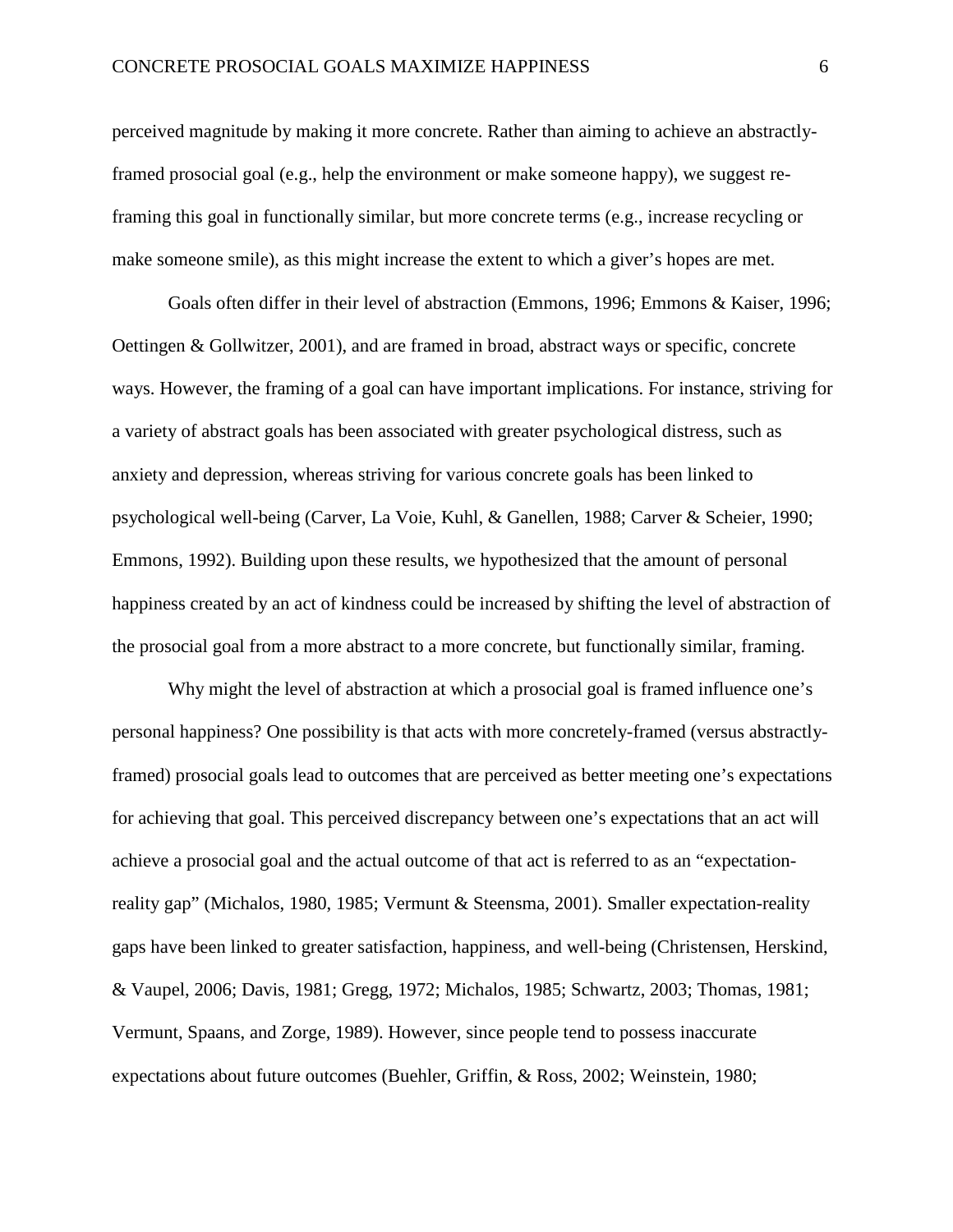Zauberman & Lynch, 2005), expectation-reality gaps are frequent. This raises the question of when expectation-reality gaps might be minimized.

According to prior research, two related factors appear to play a key role. One is expectation accuracy: There is a greater possibility that one's expectations will be met in reality if one is able to set more realistic expectations (Kopalle & Lehmann, 2001; Schwartz, 2003). Two, the more that one's perception of the actual outcome can be shifted in the direction of one's expectations, the greater the likelihood that the outcome will be seen as meeting one's expectations (Ojasalo, 2001; Walker & Baker, 2000).

Performing behaviors in pursuit of prosocial goals that are framed concretely (versus abstractly) may minimize the expectation-reality gaps for achieving prosocial goals due to both of these reasons. First, a more concretely-framed goal may lead to more accurately calibrated initial expectations for achieving the goal. When one is considering goal-related actions, an abstractly-framed goal encourages a focus on the why of the action (i.e., the broader meaning or larger purpose) whereas a concretely-framed goal focuses one more strongly on the how of the action (i.e., the details or logistics; Torelli & Kaikati, 2009; Vallacher & Wegner, 1987, 1989; Zhang, Fishbach, & Dhar, 2007). Focusing on how one will attain an outcome, as opposed to why one is attempting to attain the outcome, can enable one to better anticipate potential obstacles as well as opportunities and means for executing the goal-directed behavior (Gollwitzer, 1993, 1996; Pham & Taylor, 1999; Taylor, Pham, Rivkin, & Armor, 1998)—all factors that enhance one's ability to accurately calibrate expectations.

Second, having a more concretely-framed (versus abstractly-framed) goal may shift the perceived quality of the actual outcome (i.e., the reality) of goal-related actions. Whether a particular outcome is an acceptable instance of goal attainment is often difficult to assess for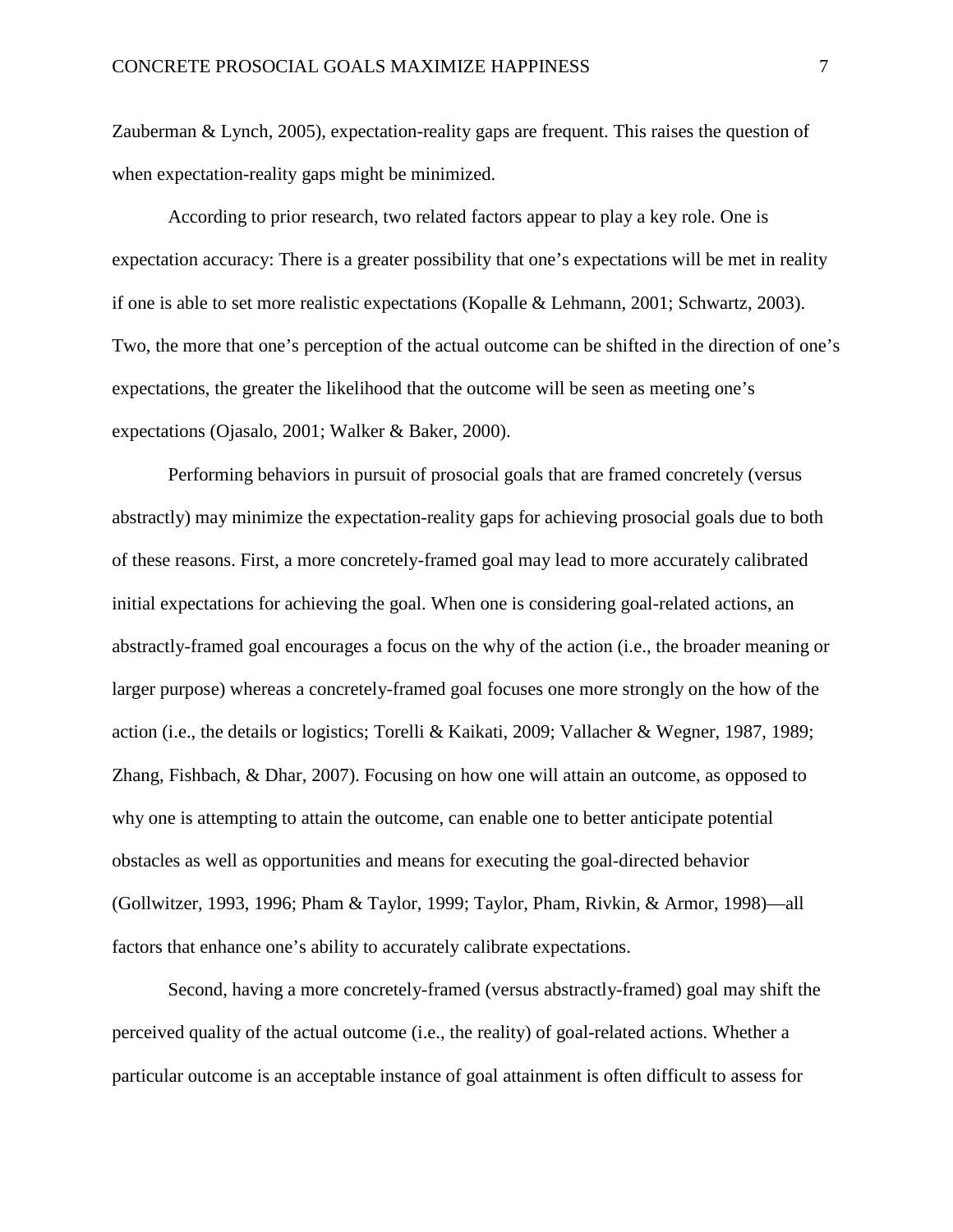abstract goals, due to vague standards of success (Emmons, 1992). More concretely-framed goals, on the other hand, permit less ambiguous feedback regarding how well the outcome of one's actions achieved the goal (Locke & Latham, 1990). For instance, it is clear whether one has exercised at the gym or read the daily newspaper, but more difficult to assess whether one has lived a healthy lifestyle or increased one's knowledge of the world. When people feel more certain that an act of kindness had the desired effect, their perception of the outcome of the act should be more favorable and, thus, seen as better meeting their expectations.

Therefore, taking into account both strategies for minimizing expectation-reality gaps, we predicted that an act performed in pursuit of a more concretely-framed prosocial goal would enhance one's personal happiness more so than would an act performed in pursuit of a more abstractly-framed, but functionally similar, prosocial goal. Further, we predicted that the mechanism driving this greater personal happiness would be a reduced gap between givers' expectations of accomplishing their prosocial goal and the actual outcome of their act.

#### **Predicting Personal Happiness from Prosocial Acts**

Despite the fact that prior research seems to support the notion that framing one's prosocial goals in more concrete terms is particularly beneficial for personal happiness, the pursuit of relatively broad and abstractly-framed prosocial goals—such as making others happy or saving the environment—is quite commonplace in modern society. This raises an important question: Do people recognize that framing prosocial goals more concretely is more hedonically advantageous than framing them more abstractly? Indeed, people often make inaccurate predictions about their happiness (Aknin, Norton, & Dunn, 2009; Brickman, Coates, & Janoff-Bulman, 1978; Dunn et al., 2008; Gilbert, 2006; Gilbert, Pinel, Wilson, Blumberg, & Wheatley, 1998). Thus, we expected that, in line with the popular notions that "bigger is better" and one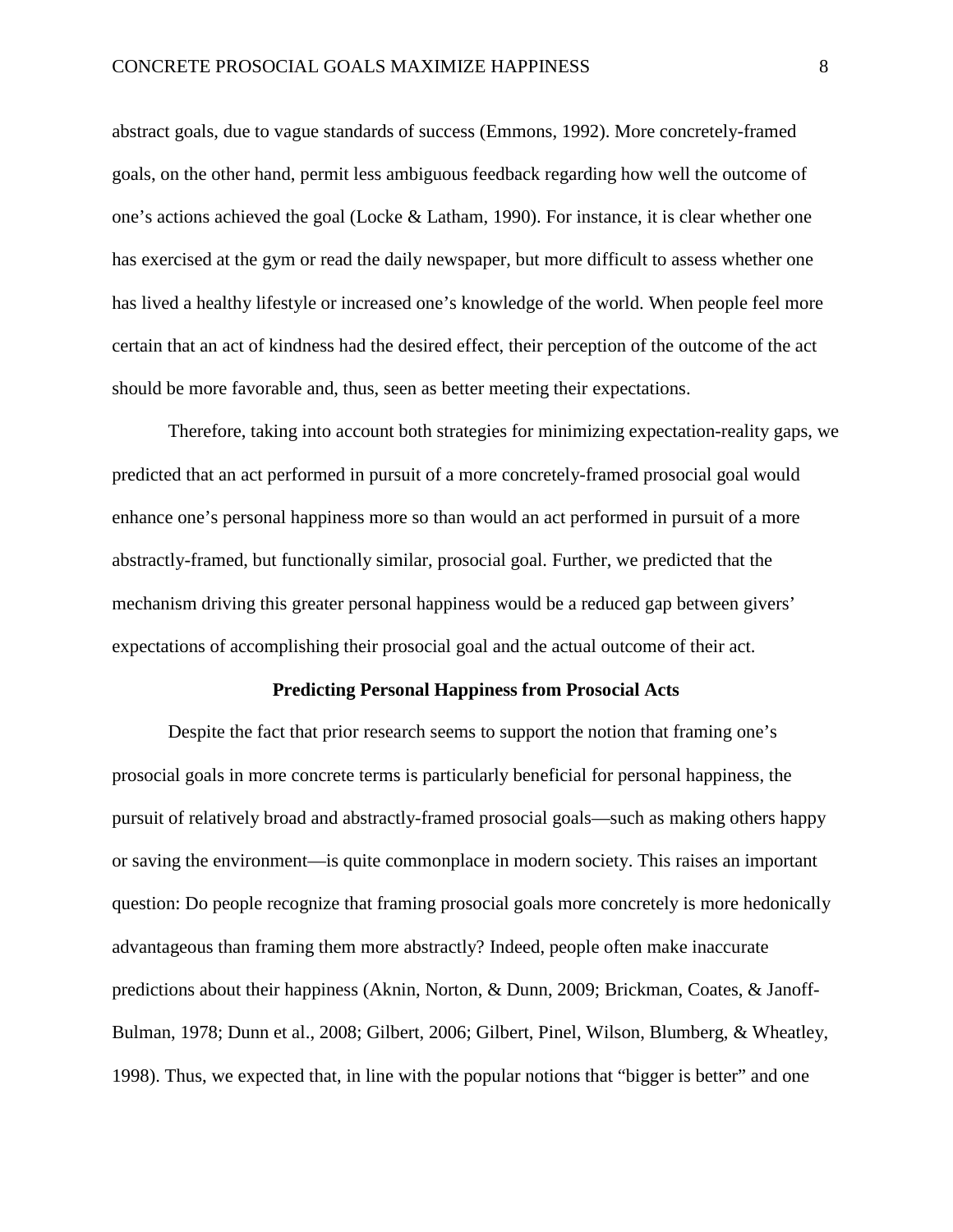should "go big or go home," people would not correctly predict that framing a prosocial goal more concretely (e.g., making someone else smile) would lead to greater personal happiness than would framing it in seemingly broader, more abstract terms (e.g., making someone else happy).

# **Overview of Hypotheses**

Stated more formally, the hypotheses tested in the present research are:

H1: Performing an act designed to accomplish a prosocial goal will lead to greater personal happiness when that prosocial goal is framed in more concrete terms (e.g., make someone smile) than when the prosocial goal is framed in more abstract terms (e.g., make someone happy). H2: Framing a prosocial goal in more concrete terms (e.g., make someone smile) versus more abstract terms (e.g., make someone happy) will lead to greater personal happiness by reducing the gap between one's expectations of accomplishing the prosocial goal and the actual outcome of acts performed in service of that goal.

H3: People will inaccurately predict which prosocial goal framing will lead to the greatest personal happiness (e.g., incorrectly predicting that aiming to make someone happy would be either just as beneficial or better for personal happiness than aiming to make someone smile).

## **Experiment 1**

The goal of Experiment 1 was to perform an initial test of whether performing an act in pursuit of a concretely-framed (versus a functionally similar, but more abstractly-framed) prosocial goal would lead to greater personal happiness (H1). To examine our first hypothesis, participants in Experiment 1 were randomly assigned to perform either an act designed to accomplish the prosocial goal of making someone happy (i.e., an abstractly-framed goal) or an act designed to accomplish the prosocial goal of making someone smile (i.e., a functionally similar, but more concretely-framed goal).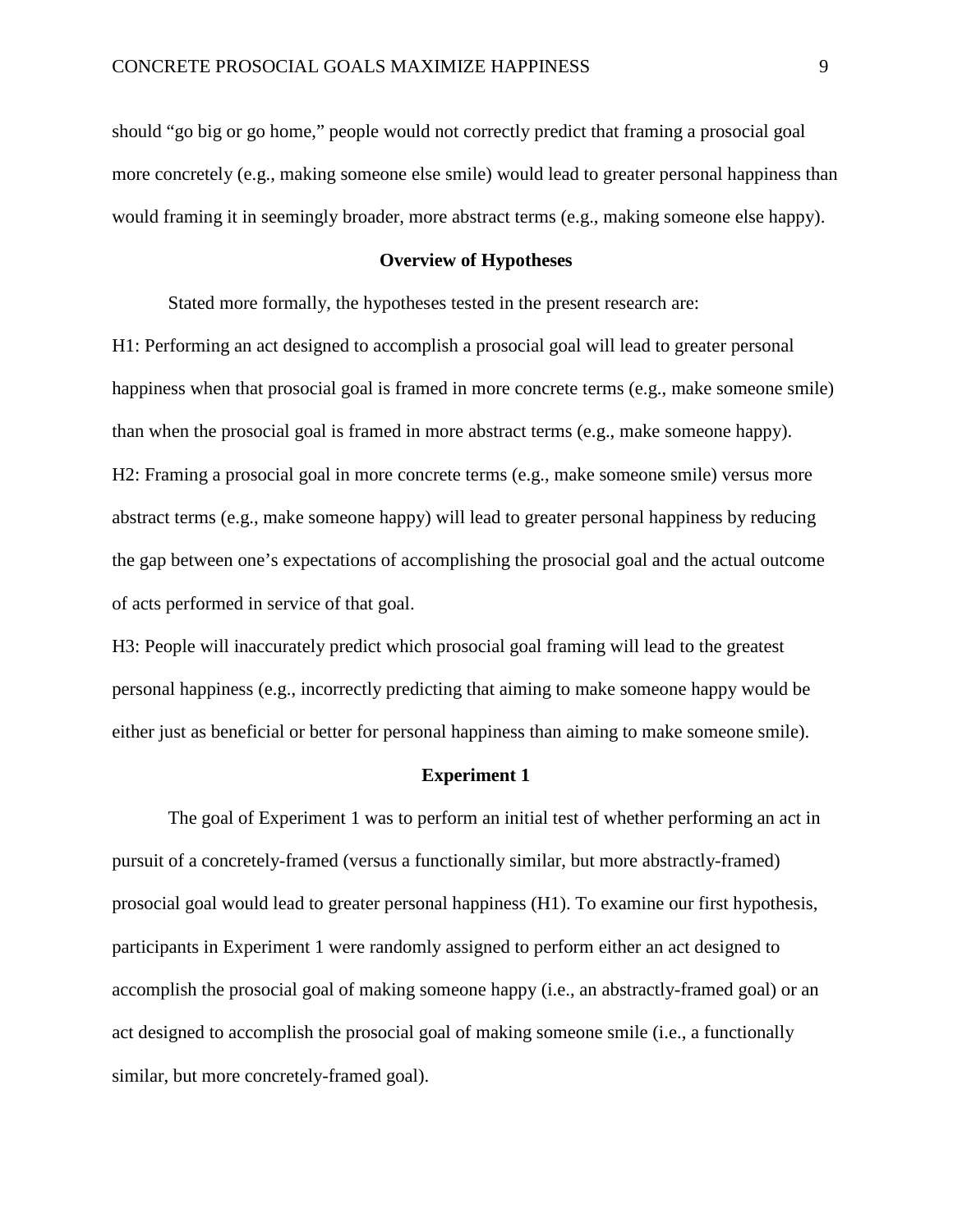### **Method**

**Participants and design.** Fifty people from a national survey pool (62% female, 38%) male;  $M_{\text{Age}} = 38.32$ ,  $SD_{\text{Age}} = 12.60$ ) participated in exchange for a \$5 Amazon.com gift card. The experiment used a 2 cell (Prosocial Goal: Smile vs. Happy) between-subjects design.

**Procedure.** Participants completed a two-part survey. In the first survey, they were informed that they would need to perform an act of kindness. To manipulate the prosocial goal of this act, participants randomly assigned to the happy [smile] goal condition were told, "In this study we ask you to accomplish a task: Do something to make someone else happy [smile]." All participants were instructed that they would have 24 hours to accomplish their task, at which point they would take part in a follow-up survey.

The follow-up survey, administered one day later, contained an item asking participants to briefly describe the act they performed, as well as filler items about the assigned task. Embedded in these filler items was the key measure of personal happiness. In regards to the act they performed, participants responded to the following item: "To what degree do you feel you created happiness in your own life?" (1 = *not at all*, 7 = *very much*). Last, as a manipulation check, participants reported the extent to which the act they performed was designed to elicit a smile  $(1 = not at all, 7 = very much)$  and happiness  $(1 = not at all, 7 = very much)$ .

# **Results and Discussion**

**Manipulation checks.** An independent samples t-test on participants' ratings of the goal of the act they performed confirmed that those in the smile ( $M = 6.42$ ,  $SD = 0.78$ ) versus happy  $(M = 5.54, SD = 1.61)$  goal condition performed acts of kindness that were designed, to a greater extent, to elicit a smile,  $t(48) = -2.43$ ,  $p = .02$ ,  $d = .70$ . Moreover, those in the happy ( $M = 6.38$ ,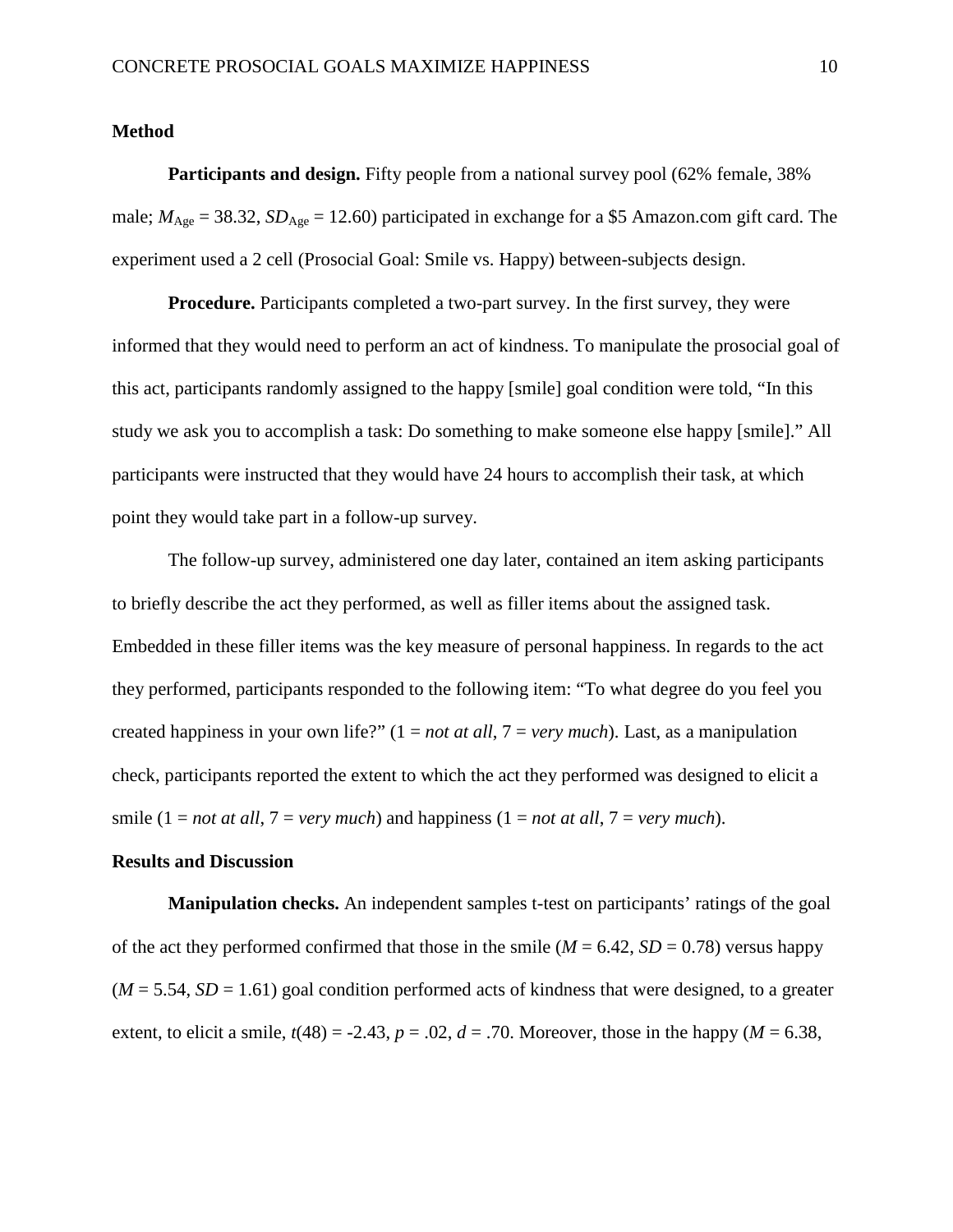$SD = 0.75$ ) versus smile ( $M = 5.54$ ,  $SD = 1.50$ ) goal condition performed acts of kindness that were designed, to a greater extent, to elicit happiness,  $t(48) = 2.54$ ,  $p = .01$ ,  $d = .71$ .

**Personal happiness.** To test our hypothesis, an independent samples t-test was conducted on the personal happiness measure. The results revealed the predicted effect of prosocial goal abstraction,  $t(48) = -2.87$ ,  $p = .01$ ,  $d = .83$ . Participants in smile goal condition (*M*  $= 6.50$ ,  $SD = 0.66$ ) felt they created more personal happiness with their act than did those in the happy goal condition ( $M = 5.50$ ,  $SD = 1.58$ ).

**Type of act performed**. It could be argued that the two goal conditions differed not only in the level of abstraction at which the assigned prosocial goals were framed but also in the types of acts performed in each condition. If this were indeed the case, the observed effect of goal condition on personal happiness could be due to a difference in the types of acts performed by those in the two goal conditions. To address this alternative account, participants' descriptions of their acts were coded by two condition- and hypothesis-blind research assistants using a nonmutually exclusive system. The list of possible act types was developed by the researchers prior to running the experiment, and the act type categories  $(0 = no, 1 = yes)$  that received at least one response were: gave someone a gift or trinket; told someone an amusing story or joke; gave someone food or drink; lent someone a helping hand; unexpectedly got in touch/reconnected with someone; gave someone a card; gave someone a compliment/said kind words to someone; shared an amusing video or picture with someone; lent someone an ear; engaged in physical contact with someone.

All descriptions were coded by at least one research assistant. Forty percent of descriptions were coded by both research assistants and the percent agreement between the two was 95% (inter-rater reliability for all category ratings: ICCs > .90, *p*s < .01). Chi-square tests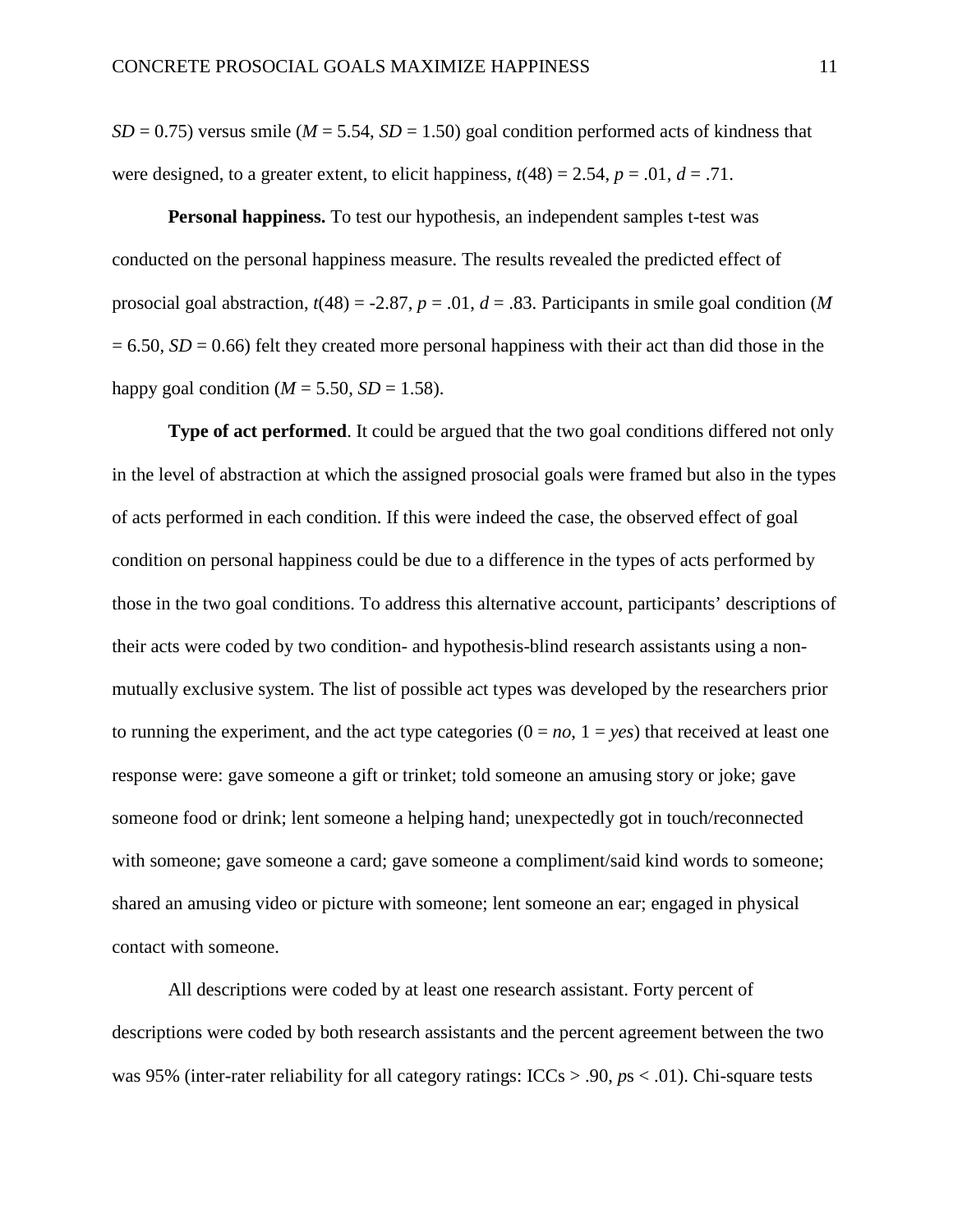then examined the significance of differences in act type frequencies between the smile and happy goal conditions (see Table 1). The results revealed that the types of acts performed did not significantly differ across conditions,  $\chi^2$ s < .32, *ps* > .57, casting doubt on the possibility that the effects were driven by those in two conditions performing different types of acts.

**Discussion.** Experiment 1 demonstrated that performing an act of kindness is better for personal happiness when it is performed in pursuit of the prosocial goal of making someone else smile versus making someone else happy. These results therefore support the hypothesis that performing an act designed to accomplish a prosocial goal will lead to greater personal happiness when that goal is framed more concretely (versus abstractly). The question of why the pursuit of certain prosocial goals leads greater personal happiness for givers was explored in Experiment 2.

# **Experiment 2**

Experiment 2 aimed to replicate the main result in Experiment 1 and investigate the mechanism underlying it. Specifically, Experiment 2 tested the hypothesis that the more concrete framing of the goal to make someone else smile (versus the more abstract framing of the goal to make someone else happy) would reduce the gap between one's expectations of accomplishing the prosocial goal and the perceived outcome of the act, and, in turn, generate greater personal happiness (H2). An additional objective was to more explicitly confirm that the two prosocial goals indeed differed in their perceived level of concreteness.

#### **Method**

Participants and design. One hundred and twenty-seven people from a national survey pool (71% female, 29% male;  $M_{\text{Age}} = 34.67$ ,  $SD_{\text{Age}} = 11.49$ ) participated for a \$5 Amazon.com gift card. A 2 cell (Prosocial Goal: Smile vs. Happy) between-subjects design was used.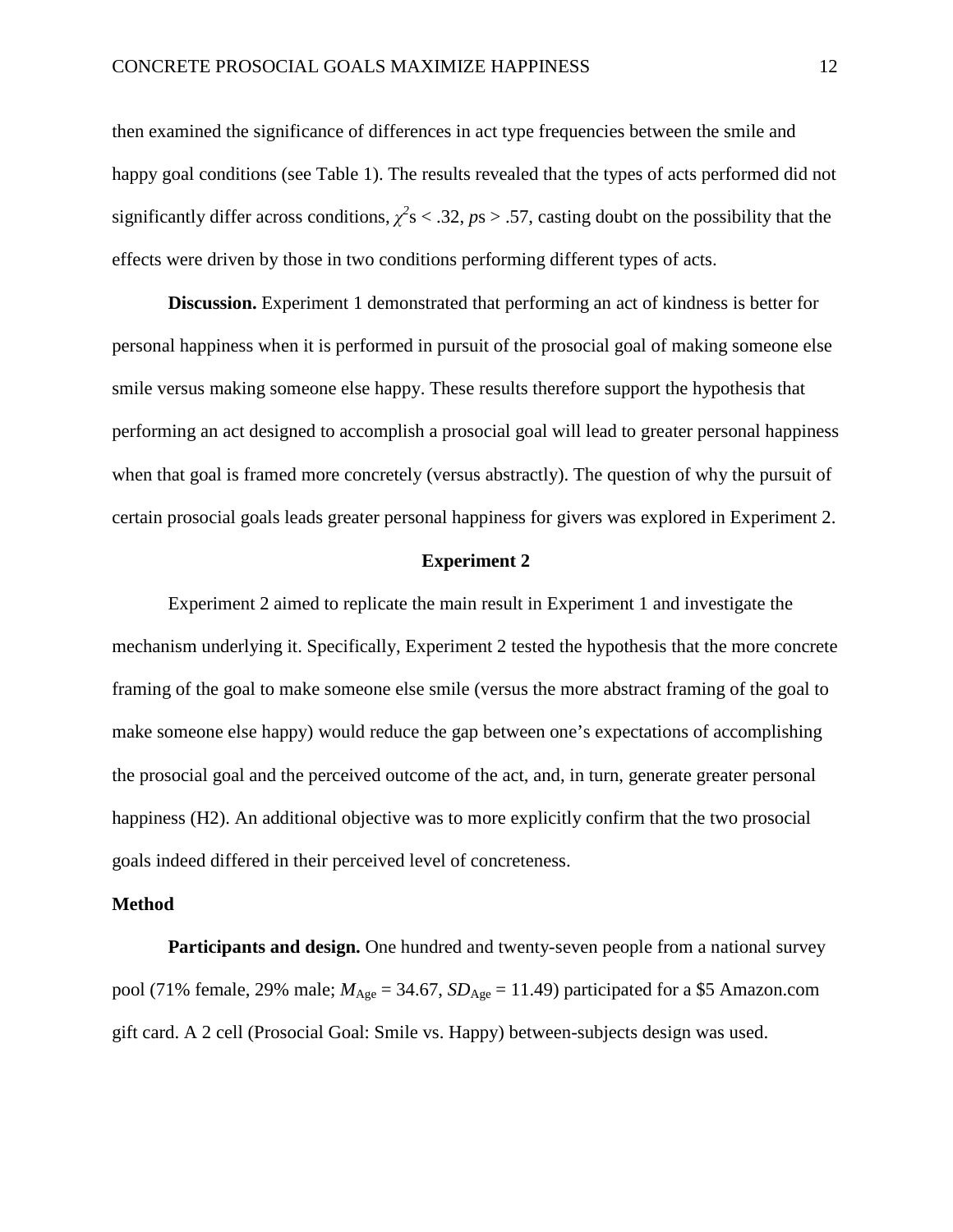**Procedure.** All participants completed a two-part survey. First, participants were asked to perform an act of kindness, keeping one of two possible goals in mind. Specifically, participants in the happy [smile] goal condition were told, "In this study we ask you to accomplish a task: Do something to make someone else happy [smile]." As in Experiment 1, all participants were then instructed that they would have 24 hours to accomplish their task, at which point they would take part in a follow-up survey.

One day later, participants received the follow-up survey, which asked them to describe the act they performed and respond to several filler items about the assigned task. Embedded in these filler questions were three key items. To measure feelings of personal happiness, the first item asked participants (in regards to the act of kindness they had performed) "To what degree do you feel you created happiness in your own life?" (1 = *not at all*, 7 = *very much*). The second item assessed the perceived size of the expectation-reality gap: "How well did the outcome of the act you performed meet your expectations of accomplishing your assigned goal?"; 1 = *not at all*, 7 = *very well*). Last, participants reported their perceptions of how specific the goal that they had in mind was when they performed their act  $(1 = not at all, 7 = very)$ .

## **Results and Discussion**

**Manipulation check.** Ratings concerning participants' perceptions of the specificity of the goal they had in mind when performing their act confirmed that the level of goal abstraction manipulation was successful: Those in the smile goal condition  $(M = 5.41, SD = 2.12)$  felt they had a more specific goal in mind when they performed their act than did those in the happy goal condition ( $M = 4.53$ ,  $SD = 1.97$ ),  $t(125) = -2.43$ ,  $p = .02$ ,  $d = .43$ .

**Expectation-reality gap**. An independent samples t-test was conducted on the measure of the perceived gap between expectations and reality. This analysis revealed the predicted effect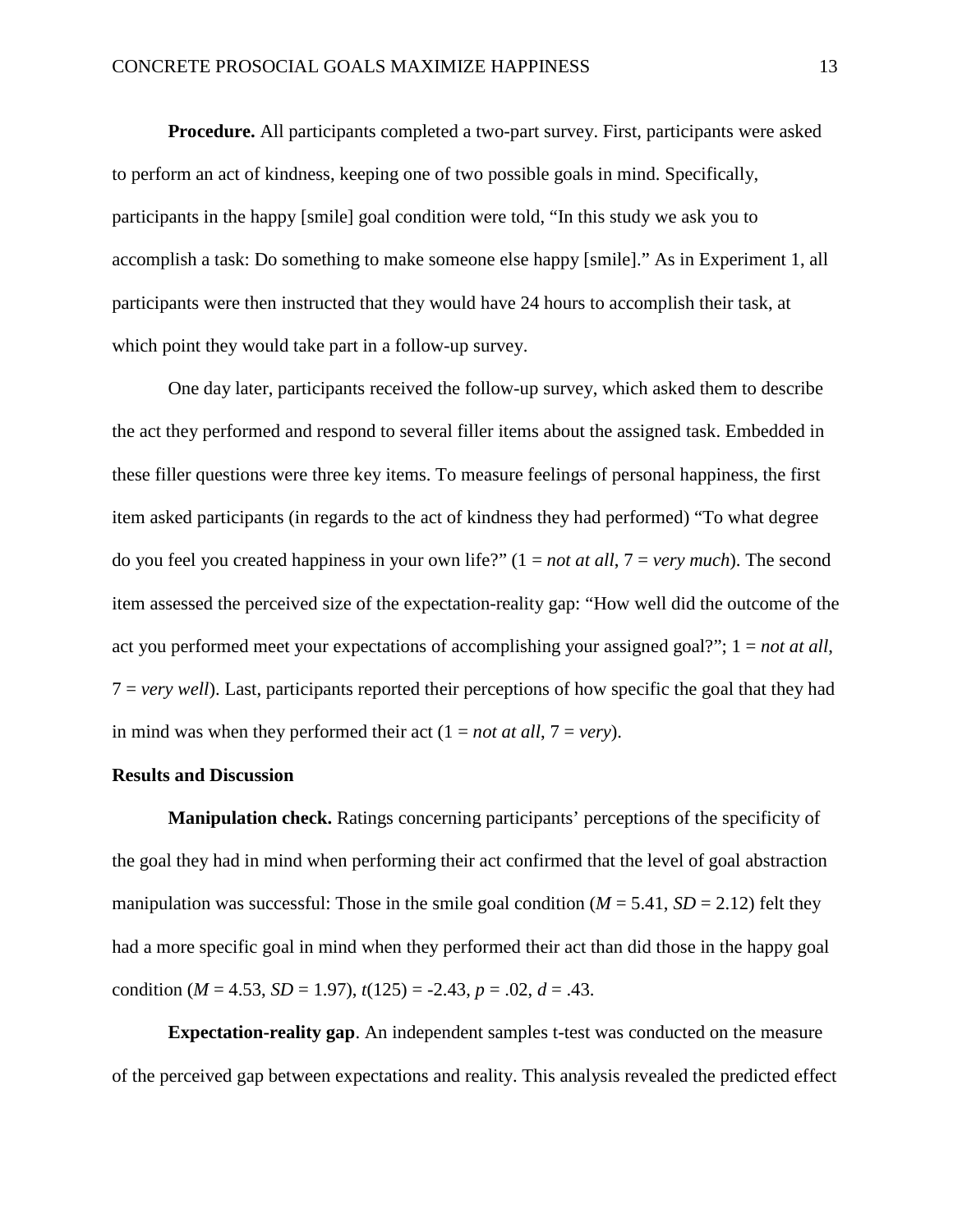of prosocial goal condition,  $t(125) = -3.34$ ,  $p < .01$ ,  $d = .60$ . The smile goal participants (*M* = 6.51,  $SD = 0.86$ ) perceived that the outcome of their act better met their expectations for accomplishing their prosocial goal than did the happy goal participants ( $M = 5.92$ ,  $SD = 1.10$ ). A correlation analysis further supported this effect: Across conditions, having a more specific prosocial goal in mind when the act was performed was associated with act's outcome better meeting one's expectations,  $r = .36$ ,  $p < .01$ .

**Personal happiness.** The results of an independent samples t-test revealed the predicted effect of prosocial goal condition,  $t(125) = -2.21$ ,  $p = .03$ ,  $d = .39$ . Participants in the smile goal condition ( $M = 5.95$ ,  $SD = 1.14$ ) felt that their act created more personal happiness than did those in the happy goal condition ( $M = 5.52$ ,  $SD = 1.08$ ). Further, a correlation analysis supported our account of this effect: Across conditions, greater perceived prosocial goal specificity was associated with greater personal happiness  $(r = .32, p < .01)$ .

Next, a mediation analysis was conducted. We employed nonparametric bootstrapping procedures to calculate this indirect effect using PROCESS in SPSS, a computational tool for observed variable mediation (Hayes, 2013). Bootstrapping provided a confidence interval (CI) around the indirect effect of the independent variable (goal condition) on the dependent variable (personal happiness) via the mediator (expectation-reality gap size). The results showed that those in the smile (versus happy) goal condition did indeed feel their act created more personal happiness as a result of their smaller expectation-reality gaps (i.e., because the outcome of their acts better met their expectations of accomplishing their goal;  $\beta$  = .16; 95% CI of indirect effect:  $LLCI = 0.03$  and  $ULCI = 0.39$ ).

**Type of act performed.** As in Experiment 1, participants' act descriptions were coded by two condition- and hypothesis-blind research assistants using a non-mutually exclusive system.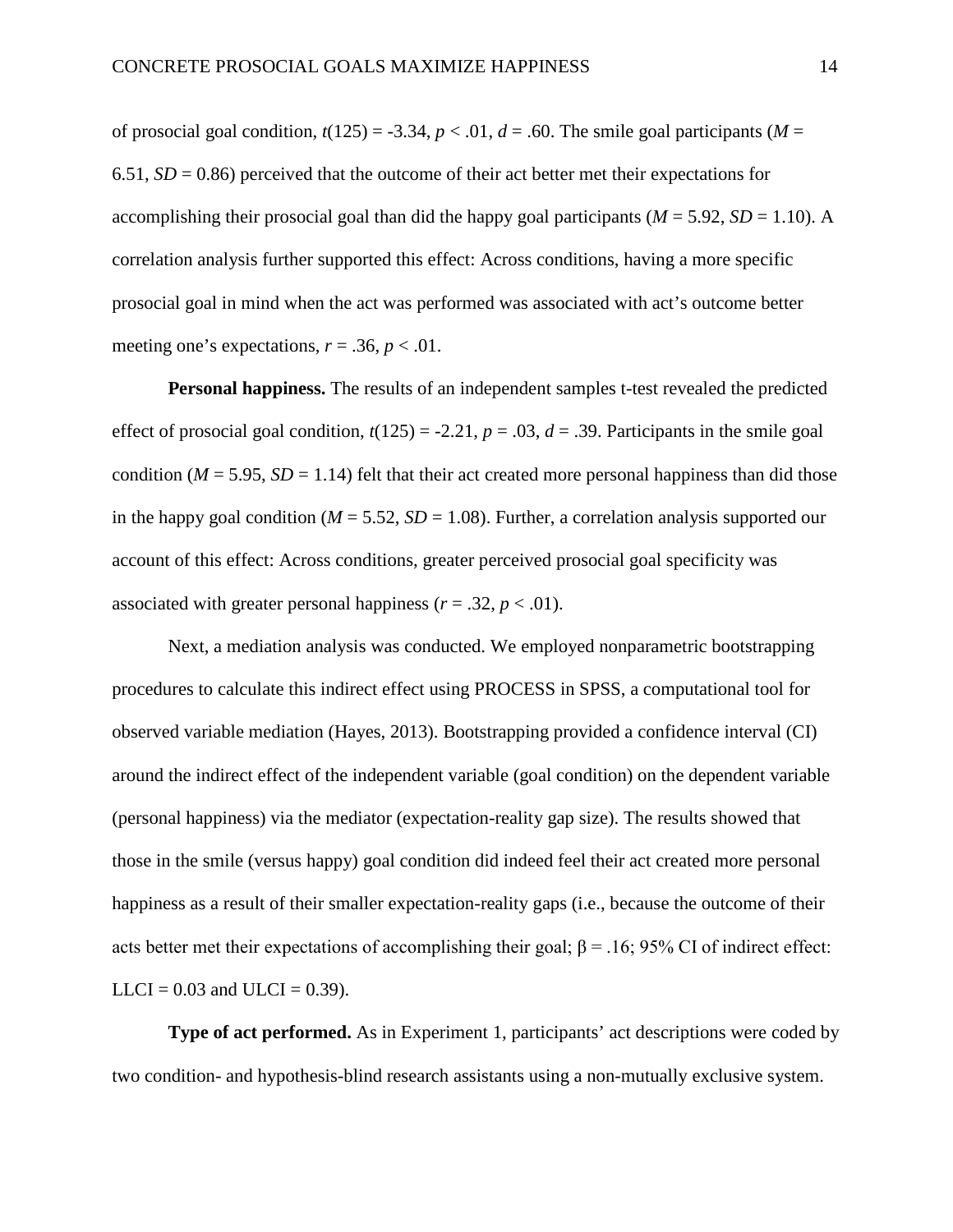The list of possible act types was developed by the researchers prior to running the experiment, and the act type categories  $(0 = no, 1 = yes)$  that received at least one response were: gave someone a gift or trinket; told someone an amusing story or joke; gave someone food or drink; lent someone a helping hand; unexpectedly got in touch/reconnected with someone; gave someone a compliment/said kind words to someone; shared an amusing video or picture with someone; engaged in physical contact with someone; performed an amusing skill or talent for someone; participated in an activity or hobby with someone.

All descriptions were coded by at least one research assistant. Forty percent of descriptions were coded by both research assistants and the percent agreement between the two was 94% (inter-rater reliability for all category ratings: ICCs > .90, *p*s < .01). Chi-square tests then examined the significance of differences in act type frequencies between the smile and happy goal conditions (see Table 2). The results of these analyses revealed that the types of acts performed did not significantly differ across conditions,  $\chi^2$ s < 1.02, *ps* > .31, indicating the effects were not driven by those in the two conditions performing different types of acts.

**Discussion.** Experiment 2 provided further evidence that that shifting away from a more abstract framing of a prosocial goal (e.g., making someone else happy), and instead framing the goal in more concrete terms (e.g., making someone else smile) can increase the happiness experienced by those performing prosocial acts. Moreover, a mediational analysis supported the proposed mechanism: The boost to personal happiness brought about by the more concretelyframed prosocial goal was driven by the actual outcome of the goal-directed act better meeting one's expectations for accomplishing the prosocial goal.

# **Experiment 3**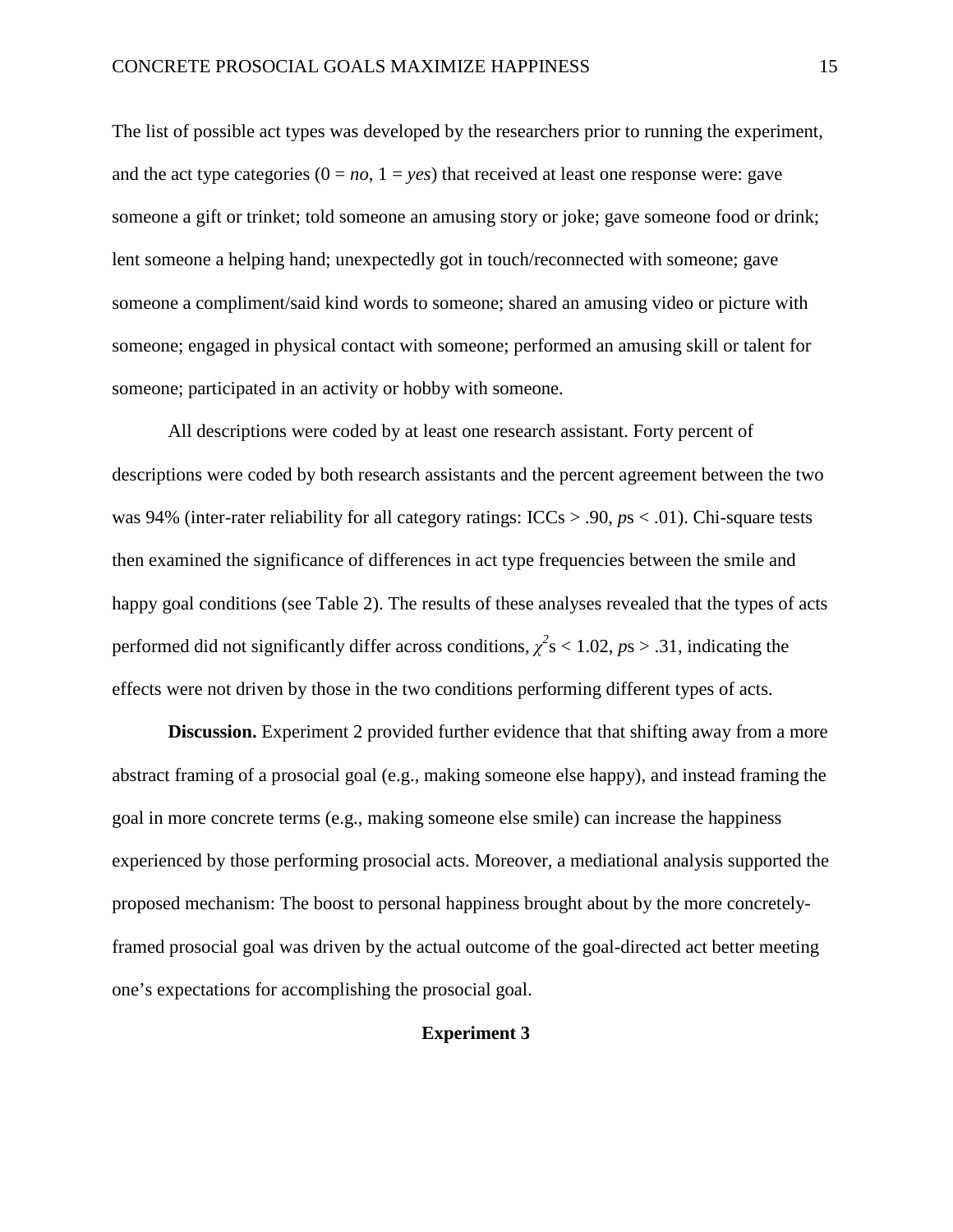Experiment 3 used a dyad experimental design in a controlled laboratory setting so as to both replicate the basic effect and further examine several alternative accounts for it. For instance, it could be argued that, in the prior experiments, the greater personal happiness experienced by those in the smile (versus happy) prosocial goal condition was actually due to those in the smile (versus happy) goal condition a) targeting their act at different recipients (e.g., a stranger versus a friend), b) performing acts that they perceived as being of a different size or scale, and/or c) differing in the extent to which they made their recipients feel happy. Thus, Experiment 3 addressed these alternative explanations by a) controlling for the type of relationship givers had with recipients (i.e., all givers and recipients were friends) and measuring givers' perceptions of how close they felt to their recipient, b) measuring givers' perceptions of the size of the act they performed, and c) measuring how happy recipients felt after the givers performed their acts of kindness. An additional goal was to obtain participants' predictions about the prosocial goal to which they had been assigned and, for convergent validity (and due to the fact that the laboratory setting would allow for a shorter time-delay between when the act of kindness was performed and the completion of the follow-up survey), a different measure of personal happiness was used. Finally, we note that while we relied on self-reports of participants' prosocial acts in Experiments 1 and 2, in Experiment 3 we were able to ensure that participants completed their assigned actions by moving the paradigm into a controlled laboratory setting.

#### **Method**

**Participants and design.** Sixty pairs of friends (120 individuals in total), all university students (49% female, 52% male;  $M_{\text{Age}} = 21.28$ ,  $SD_{\text{Age}} = 3.06$ ), participated in exchange for \$15 (per person). A 2 cell (Prosocial Goal: Smile vs. Happy) between-subjects design was used.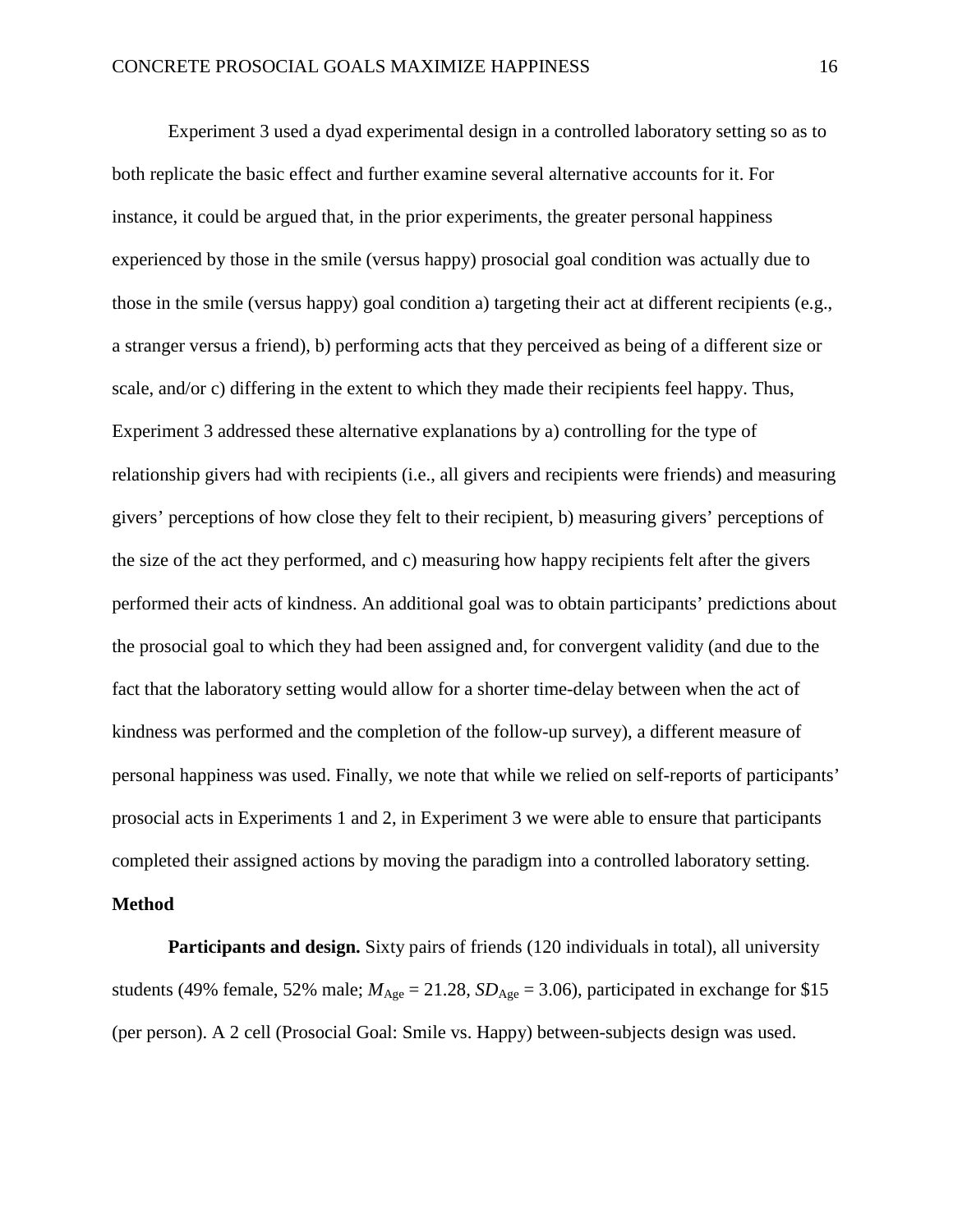**Procedure.** All participants completed two surveys. Shortly after arriving at the laboratory, the friends were placed in separate experimental rooms. Within each pair of friends, one participant was randomly assigned to the role of "giver," and the other to the role of "receiver" (participants were not informed of the role to which they had been assigned). All participants then completed the first survey, where they answered questions about their relationship to the person with whom they were participating, including a 2-item perceived closeness index ("How close do you feel to the friend you are participating in this study with?" and "How personally connected are you to the friend you are participating in this study with?"; 1  $=$  *not at all*,  $7 =$  *extremely*;  $\alpha_{\text{Given}} = 0.94$ ,  $\alpha_{\text{Recipient}} = 0.90$  and reported the number of years they had known their friend.

Next, all participants were told there would be a three-minute break before they completed the second survey, and that during this break they would be placed in a room with their friend. The giver in each pair was then provided with additional instructions: They were asked to try to accomplish one of two prosocial goals by performing an act of kindness for their friend during the break. Participants randomly assigned to the happy [smile] goal condition were provided with the prosocial goal of "making their friend happy [smile]." The participants were then led from their separate experimental rooms and placed together in the same private room, where the "giver" attempted to achieve their assigned prosocial goal.

Three minutes later, both participants were escorted back to their separate experimental rooms to complete the second survey. For givers, the second survey contained an item asking them to briefly describe the act they performed as well as filler items about the assigned task, embedded in which were eight key items. To measure personal happiness, givers responded to the following item: "How happy are you right now?" (1 = *not at all*, 7 = *extremely*). A second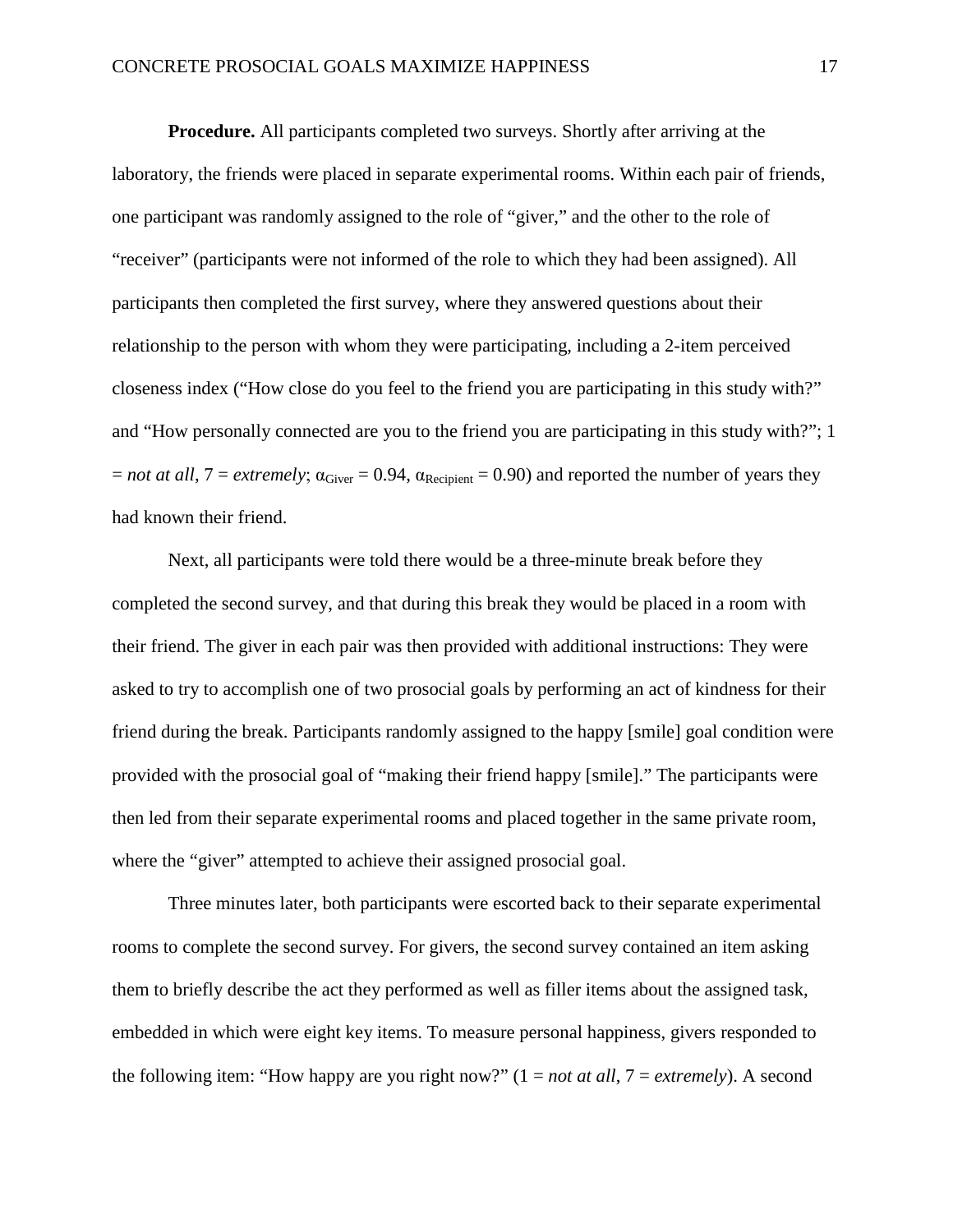item assessed the perceived size of the expectation-reality gap (this measure was the same as the one used in Experiment 2). Givers also reported their perceptions of the size of the act that they performed ("To what extent do you feel that what you did during the break in order to try to accomplish your assigned goal was something small or something big?"; 1 = *very small*, 7 = *very big*). To determine whether people would accurately predict which prosocial goal framing is the most personally advantageous, givers also responded to several items that asked them their initial predictions about their assigned prosocial goal (i.e., how they perceived their assigned prosocial goal prior to the three minute break). These items were: "To what extent did you think you would be able to accomplish the assigned goal?" (1 = *not at all*, 7 = *very much*), "To what extent did you expect to succeed at accomplishing the assigned goal" (1 = *not at all*, 7 = *very much*), and "How challenging did you think it would be to accomplish the assigned goal?" (1 = *not at all*, 7 = *very*). Last, givers reported their perceptions of the specificity of goal they had in mind during the three minute break  $(1 = not at all, 7 = very)$  and how concrete or abstract they felt the goal they had in mind was  $(1 = \text{very concrete}, 7 = \text{very abstract}).$ 

For receivers, the second survey contained filler items, embedded in which were three key items. Specifically, receivers responded to items asking "How happy are you right now?" (1 = *not at all*; 7 = *extremely*), "How much did you smile while interacting with your friend during the break?"  $(1 = not at all; 7 = very)$ , and "To what extent did you feel happy while interacting with your friend during the break?"  $(1 = not at all; 7 = very)$ .

# **Results and Discussion**

**Manipulation check.** An independent samples t-test conducted on givers' ratings of their perceptions of the specificity and concreteness of their goal during the three minute break confirmed that the level of goal abstraction manipulation was successful. Those in the smile goal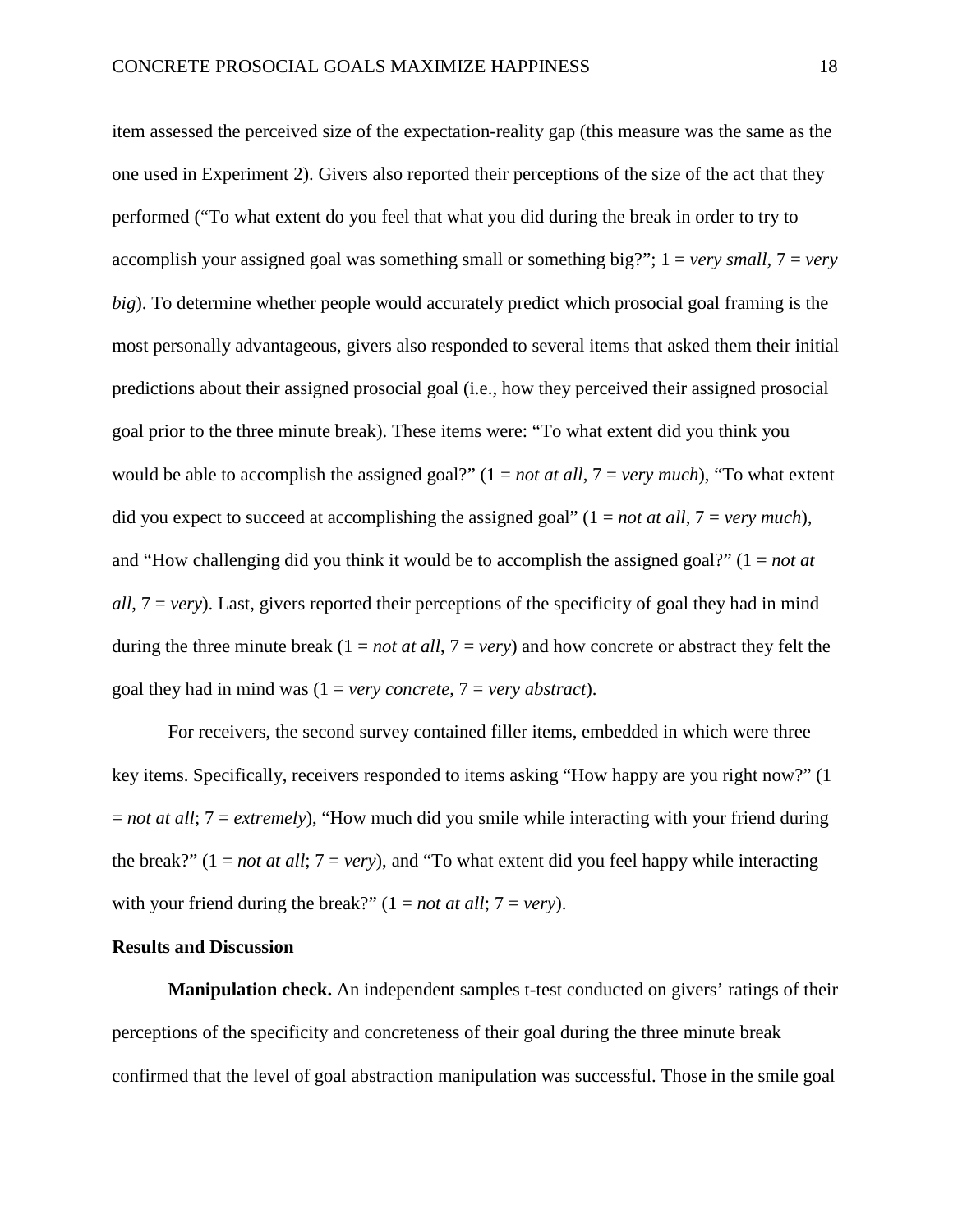condition ( $M = 6.32$ ,  $SD = 0.87$ ) felt they had a more specific goal in mind when performing their act than did those in the happy goal condition  $(M = 5.45, SD = 1.38)$ ,  $t(58) = 2.96, p < .01, d$  $= .75$ . Those in smile goal condition ( $M = 2.32$ ,  $SD = 1.54$ ) also perceived their goal as more concrete (versus abstract) than did those in the happy goal condition ( $M = 3.41$ ,  $SD = 1.78$ ),  $t(58)$  $= -2.55, p = .01, d = .65.$ 

**Pair relationship.** All participant pairs were comprised of friends, and ratings concerning the relationships of the participant pairs revealed that givers in the smile (versus happy) goal condition were not targeting their acts at people with whom they were differentially familiar with or close to. Givers in the smile ( $M = 1.90$ ,  $SD = 2.43$ ) and happy ( $M = 1.98$ ,  $SD =$ 2.10) goal conditions reported knowing their friends for an equal number of years, *t*(58) = -0.15,  $p = .88$ . An analysis of the perceived closeness index revealed that givers in the smile ( $M = 5.50$ ,  $SD = 1.24$ ) and happy ( $M = 5.22$ ,  $SD = 1.49$ ) goal conditions also felt equally close to their friends,  $t(58) = 0.78$ ,  $p = .44$ . Similarly, receivers in the smile ( $M = 1.87$ ,  $SD = 2.28$ ) and happy  $(M = 1.98, SD = 2.11)$  goal conditions reported knowing their friends for an equal number of years,  $t(58) = -0.21$ ,  $p = .84$ , and those in the smile ( $M = 5.47$ ,  $SD = 1.22$ ) and happy ( $M = 5.29$ ,  $SD = 1.42$ ) goal conditions also felt equally close to their friends,  $t(58) = 0.51$ ,  $p = .61$ .

**Perceived act size.** We also examined whether givers in the smile (versus happy) goal condition perceived the act that they performed as being of a different size or scale. An independent samples t-test revealed that givers in the smile  $(M = 2.68, SD = 1.30)$  and happy  $(M$  $= 3.07$ , *SD* = 1.65) goal conditions felt they performed equally-sized acts,  $t(58) = -1.03$ ,  $p = .31$ .

**Perceptions of the assigned goal.** Givers' reports of their initial perceptions of and expectations regarding their assigned goal, were analyzed using several (separate) independent samples t-tests. Results showed that givers in the smile  $(M = 5.94, SD = 0.77)$  and happy  $(M = 5.94, SD = 0.77)$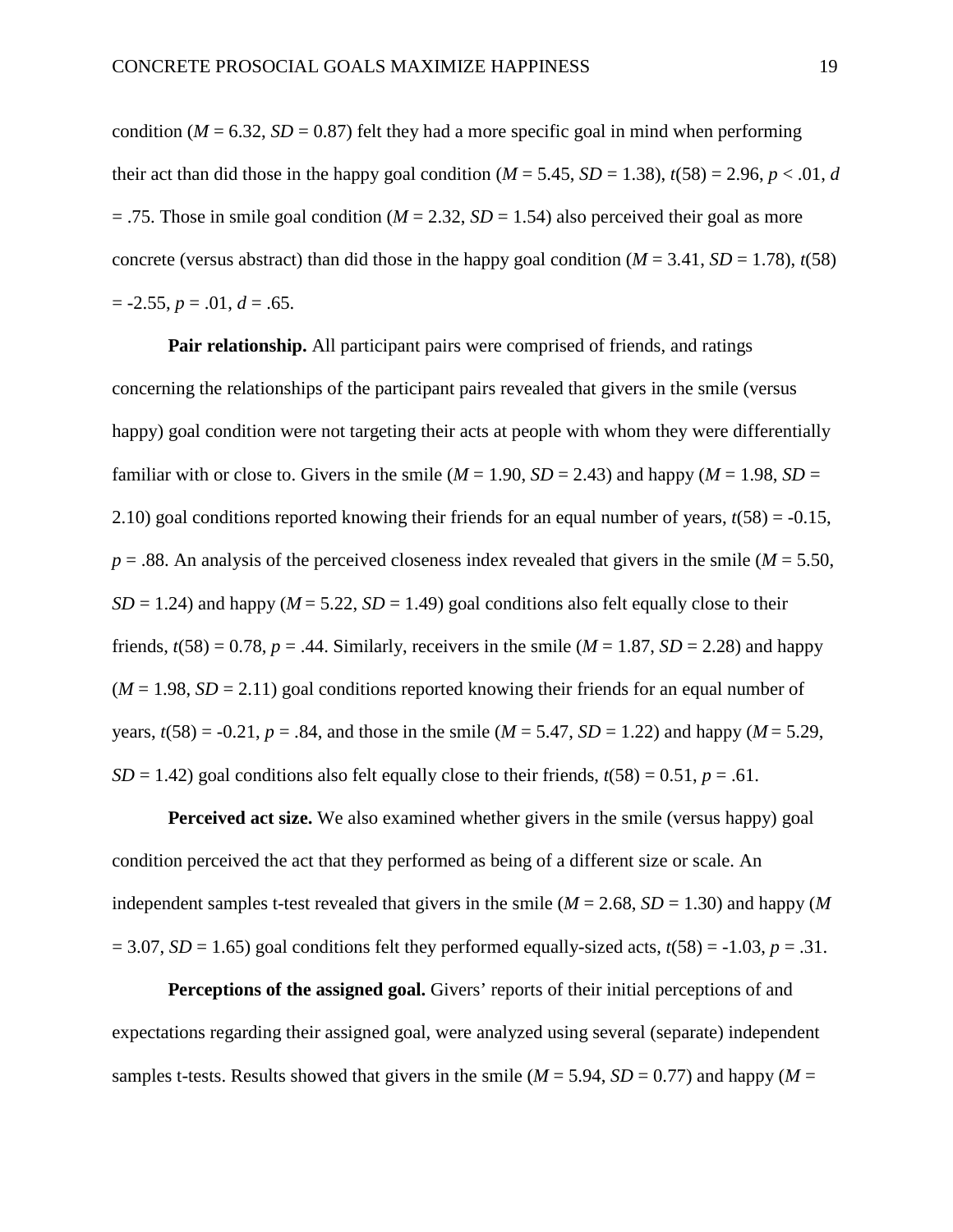6.07,  $SD = 0.96$ ) goal conditions reported that they had initially thought they would be equally able to accomplish their assigned goal,  $t(58) = -0.60$ ,  $p = .55$ . Givers in the smile ( $M = 5.52$ ,  $SD =$ 0.68) and happy ( $M = 5.69$ ,  $SD = 1.04$ ) goal conditions also reported they had possessed equally strong expectations that they would successfully accomplish their assigned goal,  $t(58) = -0.77$ , *p*  $= .44$ . Finally, givers in the smile (*M* = 3.74, *SD* = 1.71) and happy (*M* = 3.83, *SD* = 1.47) goal conditions reported that they had initially thought their assigned goal would be equally challenging to accomplish,  $t(58) = -0.21$ ,  $p = .84$ . Thus, givers' reports of their initial perceptions of their assigned goal did not differ across the smile and happy goal conditions.

**Expectation-reality gap.** Having demonstrated that none of the above mentioned constructs varied as a function of prosocial goal condition, we tested our proposed mechanism with an independent samples t-test on the measure of the perceived gap between expectations and reality. This analysis revealed the predicted effect of prosocial goal condition,  $t(58) = 3.16$ , *p*  $< .01, d = .82$ . Givers in the smile goal condition (*M* = 6.26, *SD* = 1.06) perceived that the outcome of their act better met their expectations for accomplishing the assigned prosocial goal than did givers in the happy goal condition ( $M = 5.34$ ,  $SD = 1.17$ ). Moreover, correlation analyses showed that, across conditions, having a more specific goal in mind when performing the act was associated with the act outcome better meeting one's expectations,  $r = .71$ ,  $p < .01$ , and perceiving one's goal as more abstract (versus concrete) was associated with the outcome of the act meeting one's expectations to a lesser extent,  $r = -0.45$ ,  $p < 0.01$ .

**Giver personal happiness.** An independent samples t-test revealed the predicted effect of prosocial goal condition,  $t(58) = 2.90$ ,  $p = .01$ ,  $d = .75$ . After performing an act to accomplish their assigned goal (during the break), givers in the smile goal condition ( $M = 5.94$ ,  $SD = 1.44$ ) felt happier than did givers in the happy goal condition ( $M = 4.86$ ,  $SD = 1.43$ ). Further,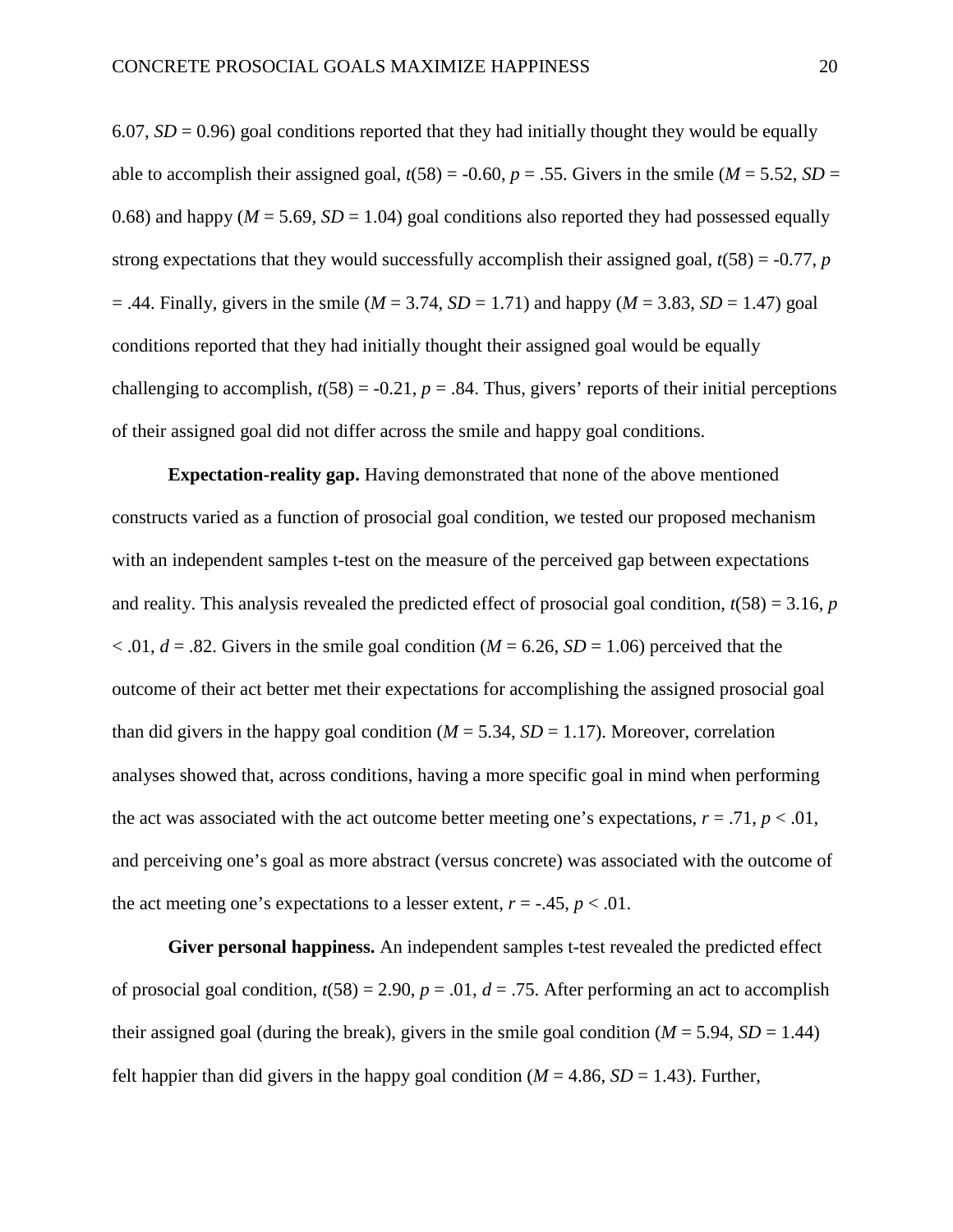correlation analyses supported our account of this effect by showing that, across conditions, greater perceived goal specificity was associated with greater personal happiness,  $r = .58$ ,  $p <$ .01, and perceiving the assigned goal as more abstract was associated with less personal happiness,  $r = -.37$ ,  $p < .01$ .

Next, a mediation analysis was conducted. We employed nonparametric bootstrapping procedures to calculate this indirect effect using PROCESS in SPSS (Hayes, 2013). Bootstrapping provided a confidence interval (CI) around the indirect effect of the independent variable (goal condition) on the dependent variable (personal happiness) via the mediator (expectation-reality gap size). The results showed that those in the smile (versus happy) goal condition did indeed feel happier as a result of their smaller expectation-reality gaps (i.e., because the outcome of their acts better met their expectations of accomplishing their goal;  $\beta$  = .78; 95% CI of indirect effect: LLCI =  $0.27$  and ULCI = 1.42).

**Type of act performed.** Although givers in both conditions were given the same amount of time to perform their acts and performed their acts in the same location (and thus had the same resources at their disposal), it could still be argued that the observed effect of goal condition on personal happiness was due to a difference in the types of acts performed by givers in the two goal conditions. To address this alternative account, givers' descriptions of their acts were coded by two condition- and hypothesis-blind research assistants using a non-mutually exclusive system. The list of possible act types was developed by the researchers prior to running the experiment, and the act type categories  $(0 = no, 1 = yes)$  that received at least one response were: told their friend an amusing story or joke; discussed a future event with their friend; gossiped about a mutual acquaintance with their friend; playfully teased their friend; discussed a past event with their friend; drew their friend a picture; engaged in physical contact with their friend.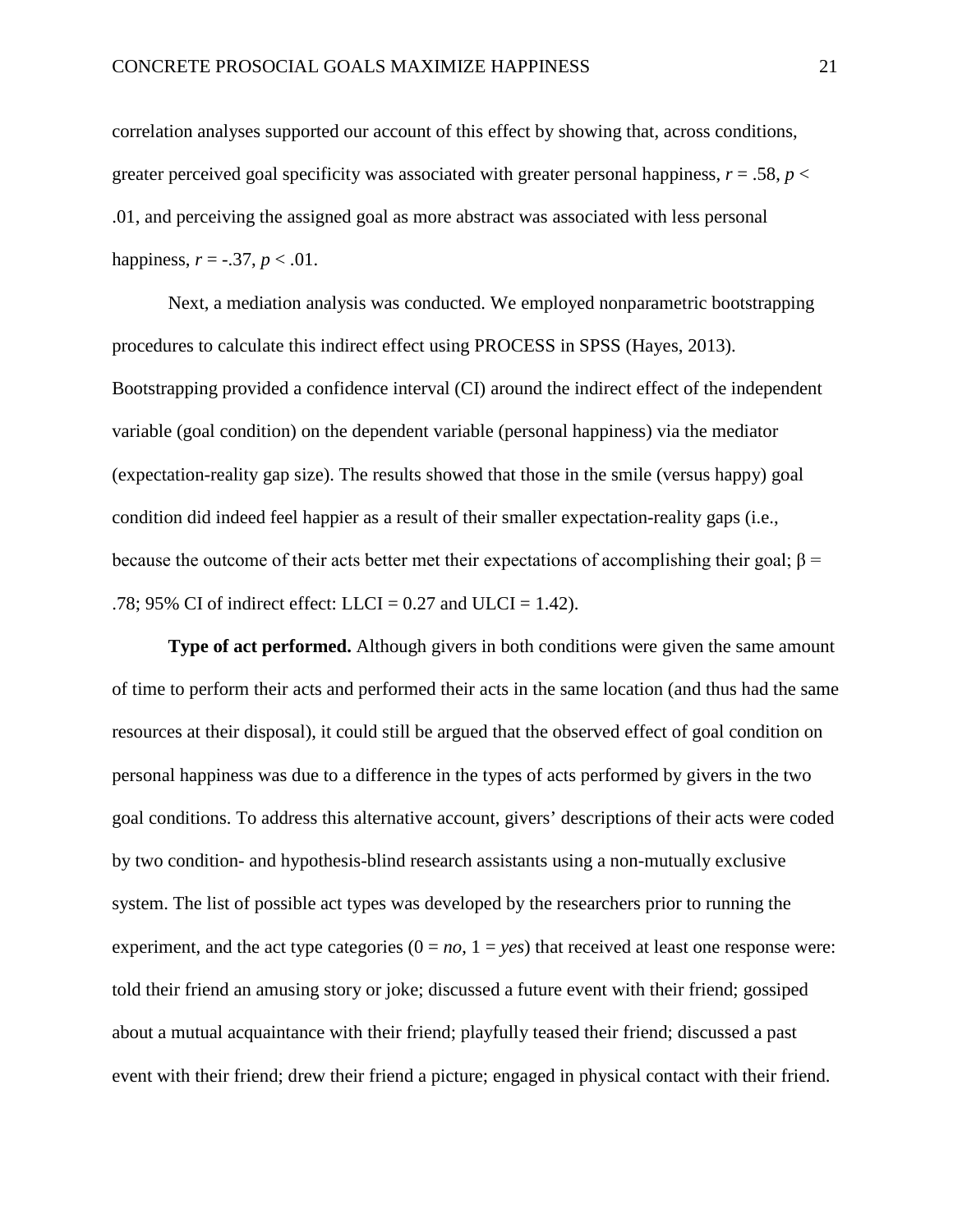All descriptions were coded by at least one research assistant. Forty percent of descriptions were coded by both research assistants and the percent agreement between the two was 92% (inter-rater reliability for all category ratings: ICCs > .89, *p*s < .01). Chi-square tests then examined the significance of differences in act type frequencies between the smile and happy goal conditions (see Table 3). The results revealed that the types of acts performed did not significantly differ across conditions,  $\chi^2$ s < 1.00, *p*s > .32, indicating the observed effects were not driven by the givers in the two conditions performing different types of acts.

**Receiver personal happiness.** Testing whether framing givers' assigned prosocial goals at different levels of abstraction impacted receivers' happiness, an independent samples t-test on receivers' reports of their personal happiness (after the three minute break) was conducted. After the break, receivers in the smile ( $M = 5.81$ ,  $SD = 0.95$ ) and happy ( $M = 6.03$ ,  $SD = 0.87$ ) goal conditions felt equally happy,  $t(58) = -0.97$ ,  $p = .34$ . Furthermore, receivers in the smile (*M* = 5.94,  $SD = 1.06$ ) and happy ( $M = 5.86$ ,  $SD = 1.36$ ) goal conditions reported smiling just as much during their three-minute interaction with their friend,  $t(58) = 0.23$ ,  $p = .82$ , and receivers in the smile ( $M = 6.13$ ,  $SD = 0.89$ ) and happy ( $M = 5.83$ ,  $SD = 1.26$ ) goal conditions also reported feeling equally happy during their interaction with their friend,  $t(1, 58) = 1.08$ ,  $p = .28$ .

**Discussion.** Experiment 3 replicated the main results of the first two experiments in a laboratory setting: Performing an act of kindness in pursuit of a more concretely- (versus abstractly-) framed prosocial goal resulted in greater happiness for giver. Experiment 3 also provided further evidence for the proposed mechanism: A mediation analysis again demonstrated that the boost in personal happiness experienced by givers who possessed the more concretelyframed prosocial goal of making someone smile (versus the more abstractly-framed goal of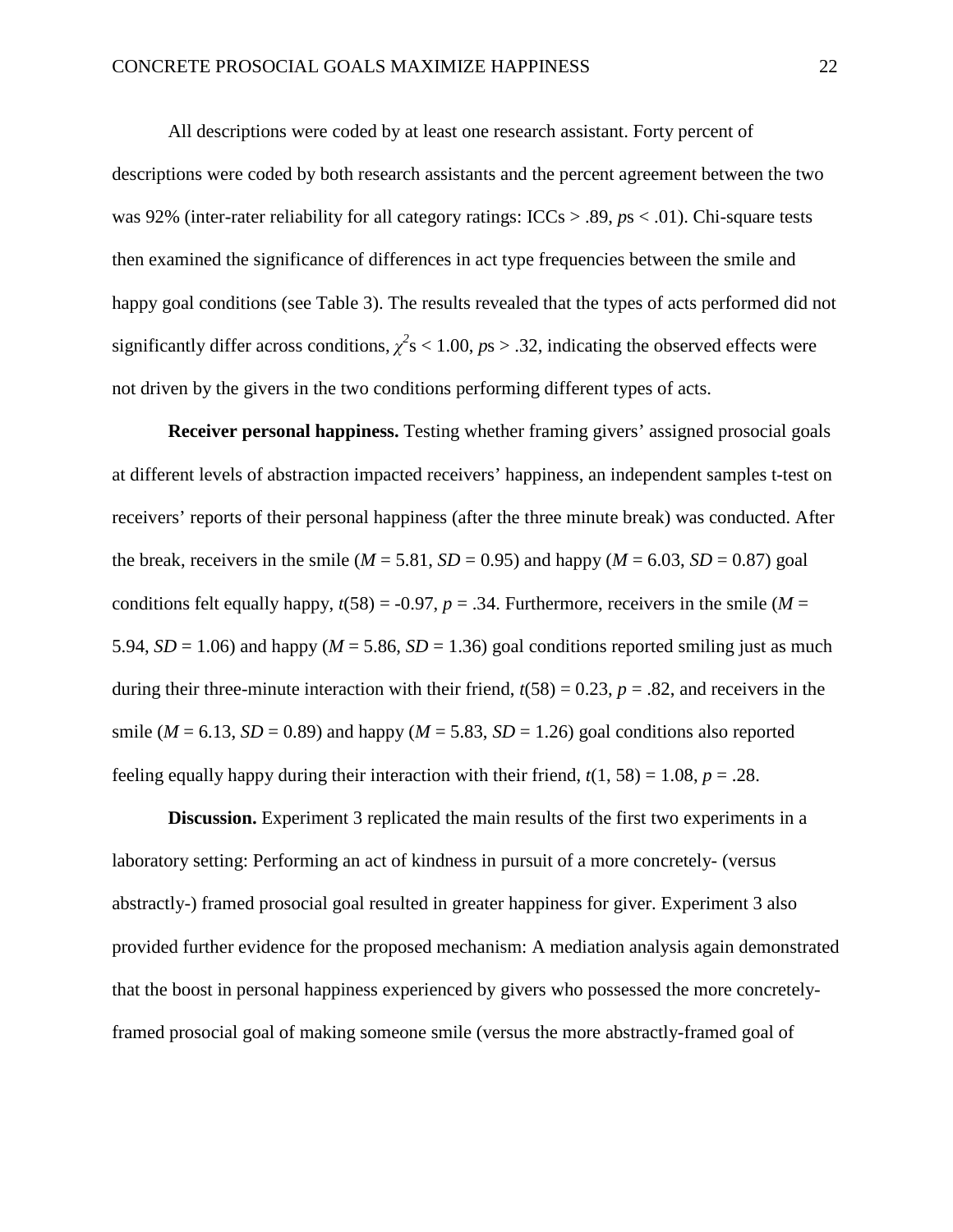making someone happy) was driven by the actual outcome of their attempts to accomplish their prosocial goal better meeting their expectations.

Experiment 3 also provided evidence that serves to address several alternative accounts for the observation that a giver's personal happiness was greater after attempting to make someone else smile (versus happy). First, receivers in both conditions were all friends with their respective givers and neither the perceived closeness of giver-receiver friendships nor the length of these friendships differed across conditions. Thus, the greater personal happiness experienced by givers in the smile (versus happy) goal condition was not a result of givers in the two conditions targeting different types of recipients. Second, givers in both conditions perceived that the acts of kindness they performed were equal in size. Thus, the greater personal happiness experienced by givers in the smile (versus happy) goal condition was also not due to givers in the smile (versus happy) goal condition perceiving that they had performed a smaller or bigger act of kindness. Third, the personal happiness effect was also not due to givers in the smile (versus happy) goal condition actually making their recipients happier: Receivers in both conditions were left equally happy after the three minute interaction with their givers and also reported that they had felt equally happy (and smiled just as much) during their interaction with their friend.

Last, the results of Experiment 3 suggested that people may not make correct predictions about pursuing an abstractly-framed (versus concretely-framed) prosocial goal. Specifically, when asked about their initial predictions and expectations about their assigned goal, givers in the smile and happy goal conditions reported that they had initially perceived their assigned goal as equally challenging, had equally strong expectations of succeeding at their assigned goal, and had believed just as strongly that they would be able to accomplish their assigned goal. Given that those who pursued the more abstractly-framed (versus concretely-framed) prosocial goal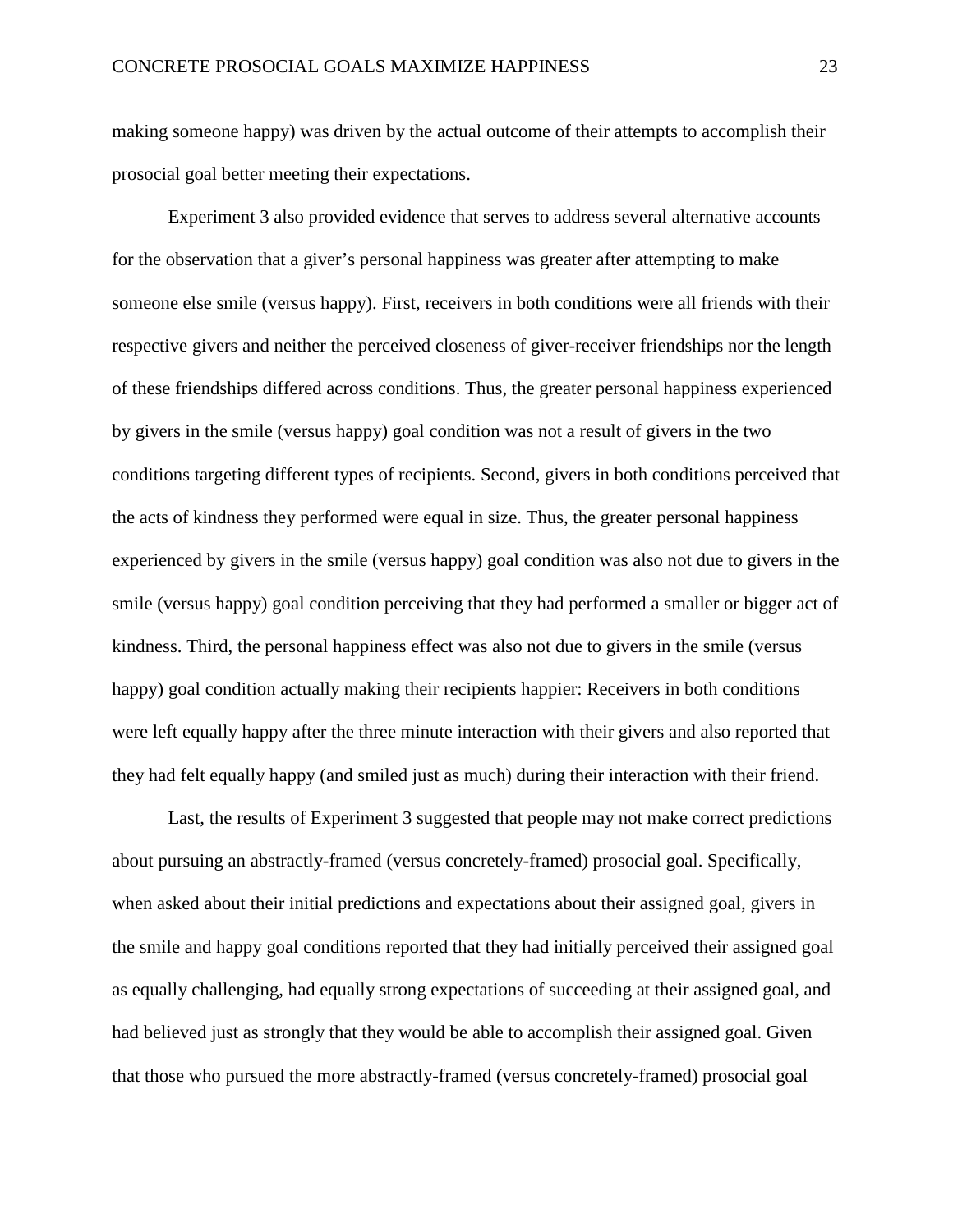subsequently experienced a larger expectation-reality gap, these results suggest that people may have a general misunderstanding of the achievability of goals framed in more abstract (versus concrete) terms.

# **Experiment 4**

Experiments 1-3 were focused on one particular abstractly-framed prosocial goal making someone happy—and a more concretely-framed, but functionally similar, version of this prosocial goal—making someone smile. But would our effects on givers' expectation-reality gap size and personal happiness occur with other abstractly-framed versus concretely-framed (but functionally similar) prosocial goals? A primary goal of Experiment 4 was therefore to test whether the results of the prior experiments generalize to other prosocial goals by examining a different pair of functionally similar prosocial goals that varied in their level of abstraction.

Moreover, in the prior experiments, givers' prosocial goals (and their corresponding acts) were designed to benefit an individual. Of course, not all prosocial actions are designed to benefit just one other person—some are designed to benefit many other people or even society at large. Thus, a second goal of Experiment 4 was to test whether our effects would hold when givers performed acts designed to benefit more than just one other person, by investigating a pair of prosocial goals designed to benefit society as a whole.

Another change made for this experiment was the time at which participants' initial expectations regarding their assigned goal were assessed. In Experiment 3, participants reported their initial expectations after they performed their acts of kindness. As a result, one may question whether these initial predictions would have been different had they been measured prior to when participants performed their acts. Thus, a third goal of Experiment 4 was to address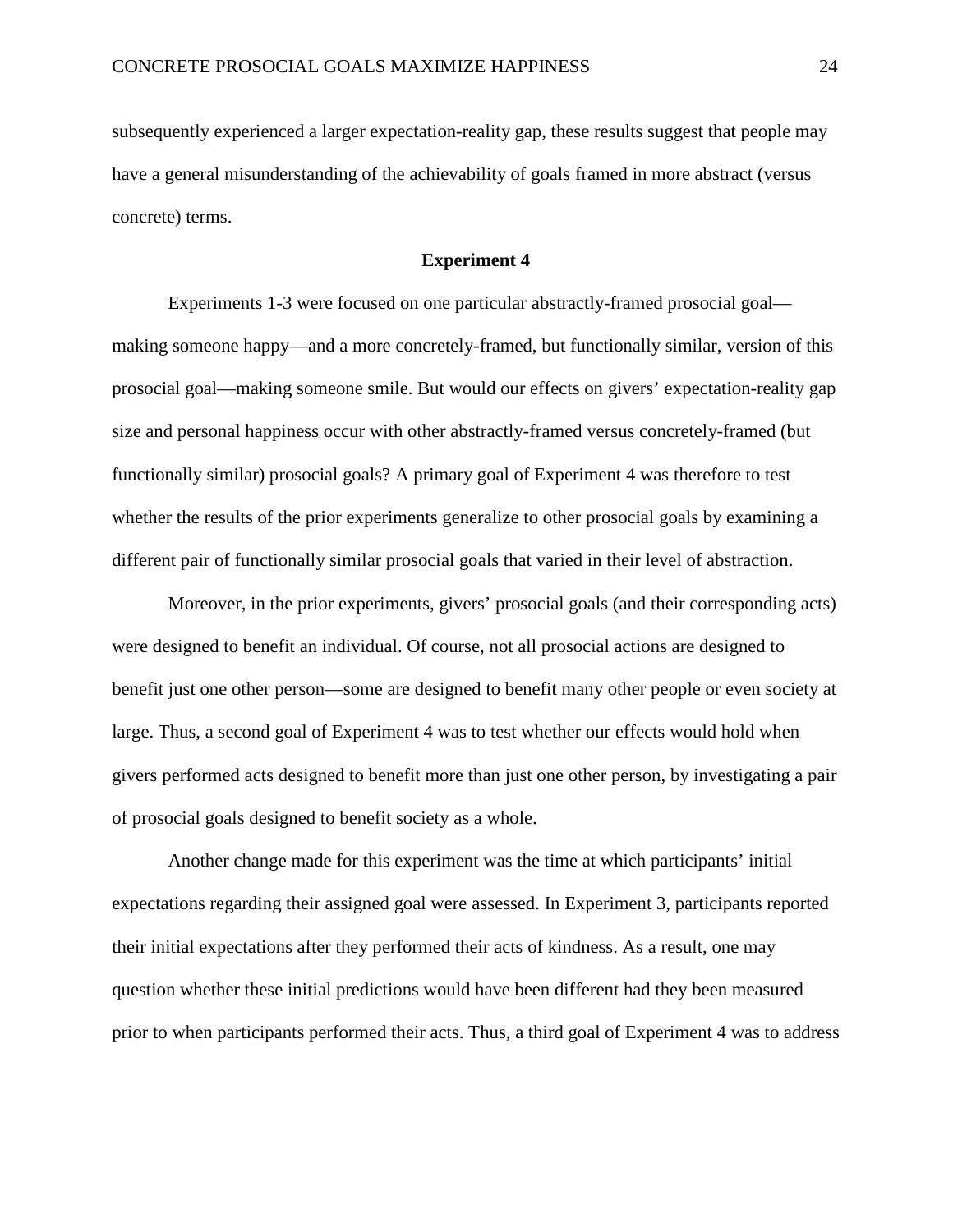these concerns by measuring participants' initial goal expectations just after participants received their assigned goal (and prior to when they performed their act).

Finally, it could be argued that the effects observed in Experiments 1-3 were due not to the different goal abstractness between conditions, but instead to a difference between the two goal conditions in the extent to which givers were a) influenced by emotion contagion (e.g., perhaps when givers focus on making someone smile they feel happier because they become more susceptible to catching the emotions of their act recipients) or b) required to access another person's internal state (e.g., perhaps when givers focus on making someone happy they feel less happy because they have to try harder to access the minds of recipients). Thus, a fourth goal of Experiment 4 was to address these alternative explanations by investigating a pair of prosocial goals that were unlikely to result in emotion contagion effects and that did not ask givers to access another person's internal state: an abstract environmental prosocial goal—support environmental sustainability—and a more concretely-framed (but functionally similar) version of this prosocial goal—increase the amount of materials or resources that are recycled or reused.

# **Method**

**Participants and design.** Seventy people from a national survey pool (70% female, 30% male;  $M_{\text{Age}} = 34.89$ ,  $SD_{\text{Age}} = 9.15$ ) participated in exchange for a \$5 Amazon.com gift card. The experiment used a 2 cell (Prosocial Goal: Concrete vs. Abstract) between-subjects design.

**Procedure.** Participants took part in a two-part survey. First, participants randomly assigned to the abstract [concrete] goal condition were told, "During this study, we ask that you pursue the following goal: Support environmental sustainability [Increase the amount of materials or resources that are recycled or reused]." All participants were then informed that they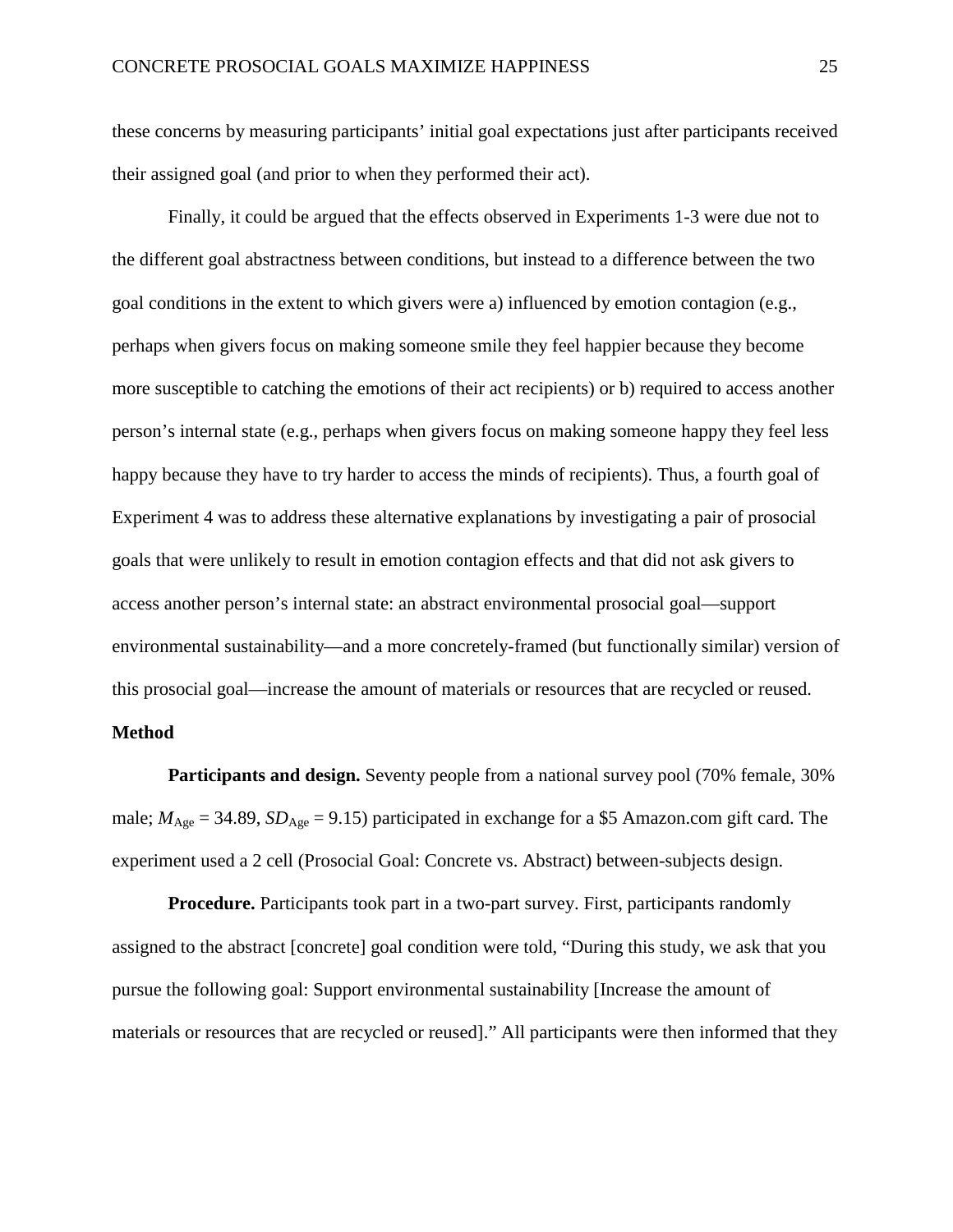would have 24 hours in which to perform an act designed to accomplish their goal, and that they would complete a follow-up survey after this 24 hour period.

Immediately after receiving their assigned goal and task, participants responded to several items that assessed their predictions about their prosocial goal. These items included measures paralleling the task prediction items used in Experiment 3 as well as the following additional items: "How prosocial in nature do you think this goal is?"  $(1 = not at all, 7 = very)$ , "How high are your expectations that an act you performed would accomplish this goal?"  $(1 =$ *not at all*,  $7 = \text{very}$ , "How possible do you think it is to accomplish this goal?" ( $1 = \text{not at all}, 7$  $=$  *very*), and "How high are your expectations of achieving this goal?" (1 = *not at all*, 7 = *very*).

One day later, participants received the follow-up survey, which asked them to briefly describe the act they performed and respond to several filler items about the assigned task. Embedded in these filler questions were several key items. To measure personal happiness, participants responded to the following item with regard to the act they had performed: "To what degree do you feel you created happiness in your own life?" (1 = *not at all*, 7 = *very much*). To measure others' feelings of happiness, participants responded to the following item, with regard to the act they had performed: "To what degree do you feel you created happiness in the lives of others?" (1 = *not at all*, 7 = *very much*). Participants also reported the perceived size of their expectation-reality gaps (as in Experiment 2), their perceptions of their act's impact ("How impactful was the effect your act had?";  $1 = not at all$ ,  $7 = very$ ), the size of the effect of their act ("How big was the effect your act had?";  $1 = not$  *at all*,  $7 = very$ ), the authenticity of their act ("How authentic did your act feel?"  $1 = not$  *at all*,  $7 = very$ ), the size of the act they performed ("To what extent do you feel that the act you performed was something small or something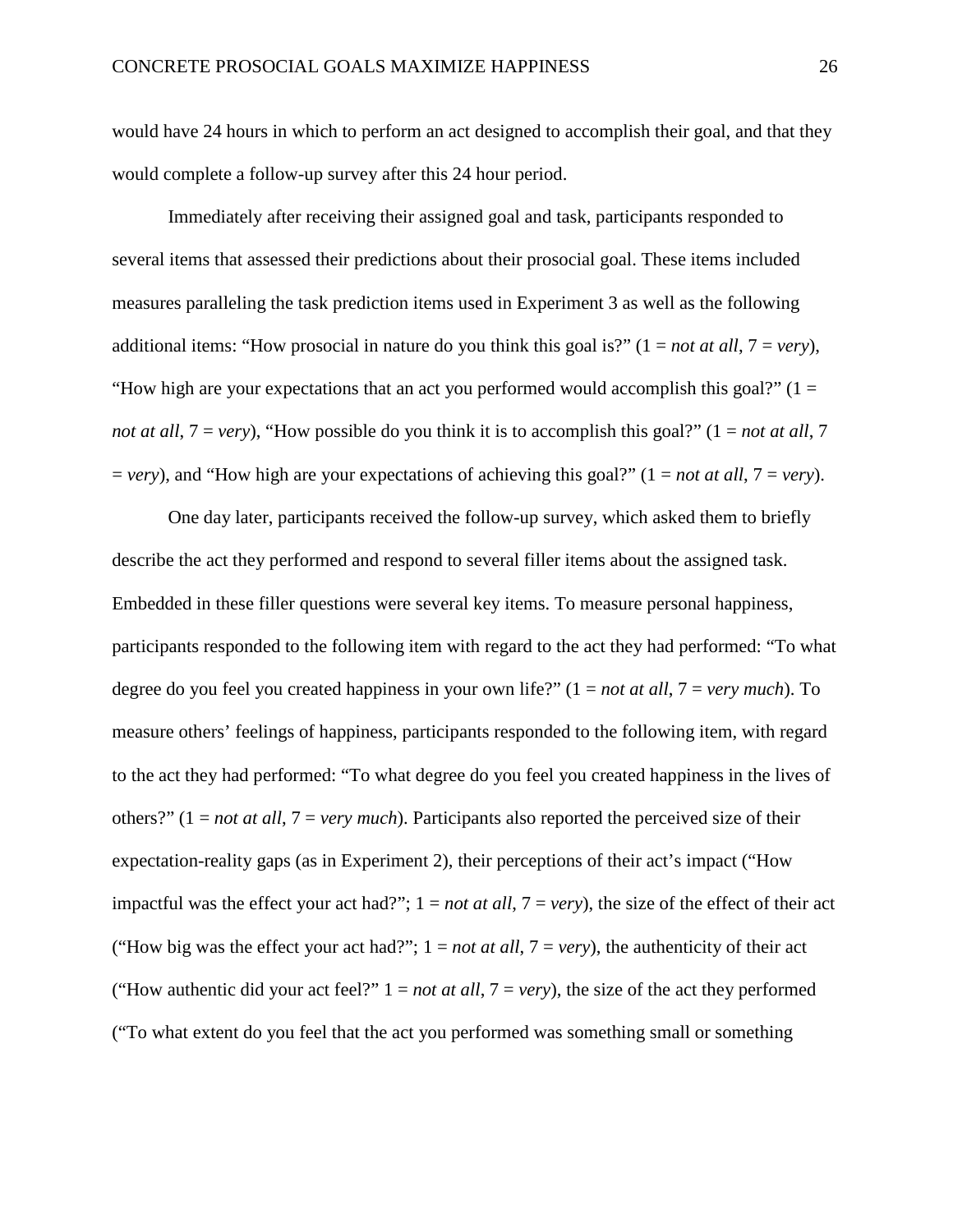big?"; 1 = *very small*, 7 = *very big*), and how enjoyable it was to pursue their assigned goal ("To what extent did you enjoy pursuing your assigned goal?";  $1 = not at all, 7 = very much$ .

Participants also reported their perceptions of the level of abstraction at which their assigned prosocial goal was framed: "How concrete versus abstract is the prosocial environmental goal you were asked to pursue?" (1 = *very concrete*, 7 = *very abstract*). We also assessed whether the two goals were perceived as functionally similar using the following two items (1 = *not at all*; 7 = *very much*): "Thinking about the act you performed, to what extent do you think that the function or purpose of this act could be framed as 'supporting environmental sustainability'?" and "Thinking about the act you performed, to what extent do you think that the function or purpose of this act could be framed as 'increasing the amount of materials or resources that are reused or recycled'?"

#### **Results and Discussion**

**Manipulation checks**. An independent samples t-test conducted on participants' ratings of the perceived concreteness (versus abstractness) of their prosocial goal confirmed that the level of goal abstraction manipulation was successful. Those in the abstract condition ( $M = 4.46$ ,  $SD = 1.48$ ) perceived their assigned goal as being more abstract (versus concrete) than did those in the concrete condition ( $M = 3.37$ ,  $SD = 1.66$ ),  $t(68) = 2.88$ ,  $p = .01$ ,  $d = .69$ .

Two additional independent samples t-tests supported the assertion that the two prosocial goals we used were perceived as functionally similar. Those in the abstract goal condition  $(M =$ 5.97,  $SD = 1.25$ ) and those in the concrete goal condition ( $M = 6.11$ ,  $SD = 1.11$ ) thought that the function of the act they performed could be framed as "supporting environmental sustainability" to an equal extent,  $t(68) = -0.51$ ,  $p = .61$ . Those in the abstract ( $M = 5.91$ ,  $SD = 1.42$ ) and concrete ( $M = 5.83$ ,  $SD = 1.25$ ) goal conditions also thought that the function of the act they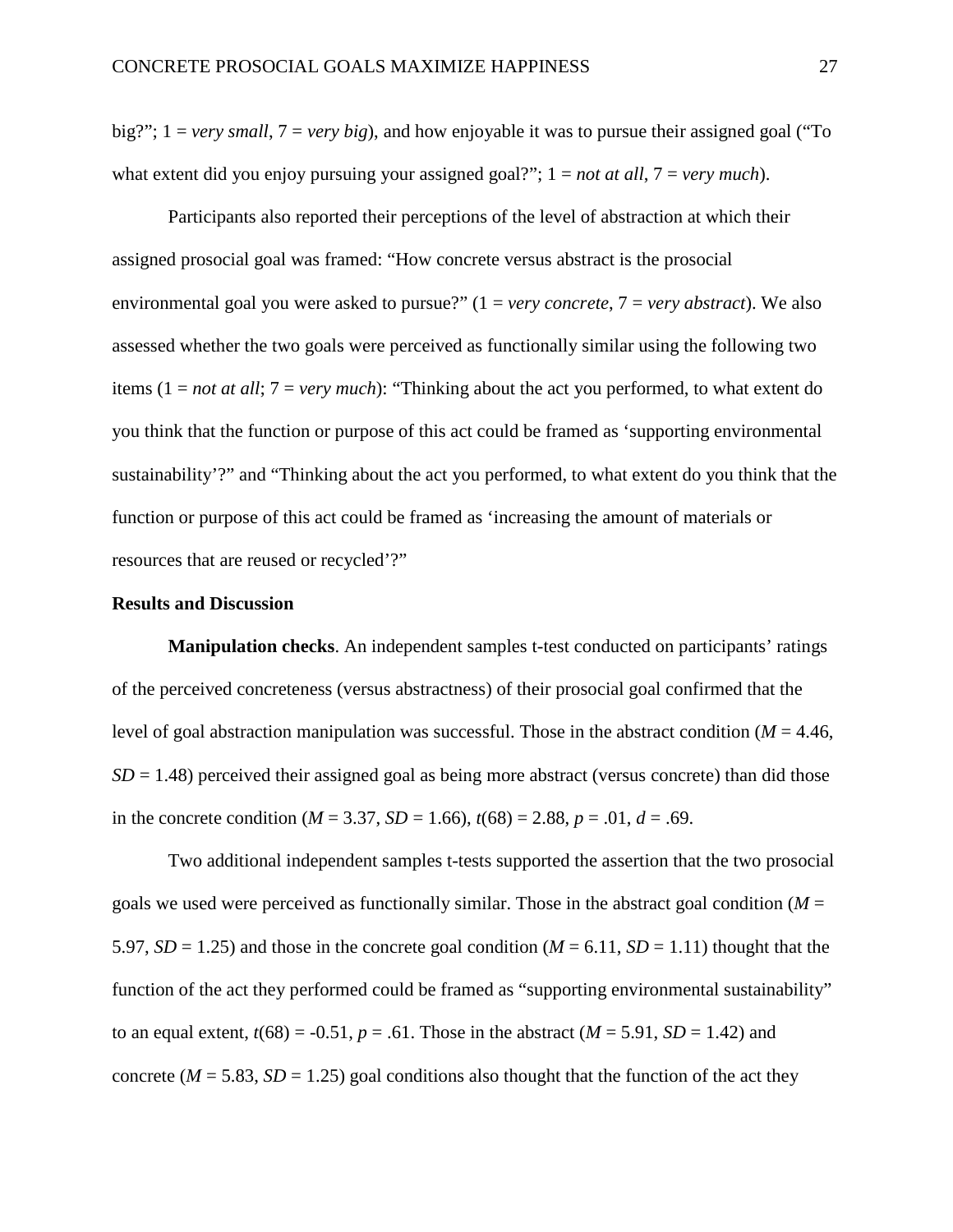performed could be framed as "increasing the amount of materials or resources that are recycled or reused" to an equal extent,  $t(68) = 0.27$ ,  $p = .79$ .

**Perceptions of the assigned goal.** Participants' initial perceptions of and expectations regarding their assigned goal (which were measured right after they received their assigned goal and task), were analyzed using a series of independent samples t-tests. Those in the concrete goal  $(M = 5.66, SD = 1.08)$  and abstract goal  $(M = 5.43, SD = 1.54)$  conditions perceived their assigned goals as being equally prosocial in nature,  $t(68) = -0.72$ ,  $p = .47$ . They also had equally high expectations that an act they performed would accomplish their assigned goal ( $M_{Abstract}$  = 5.60*, SD<sub>Abstract</sub>* = 1.31*; M<sub>Concrete</sub>* = 5.86*, SD<sub>Concrete</sub>* = 1.00*)*,  $t(68)$  = -0.92*, p* = .36*,* thought they would be able to accomplish their assigned goal to an equally great extent (*MAbstract =* 5.97*, SD<sub>Abstract</sub>* = 1.07*;*  $M_{Concrete} = 6.03$ ,  $SD_{Concrete} = 0.89$ ,  $t(68) = -0.24$ ,  $p = .81$ , thought they would successfully accomplish their assigned goal to an equally great extent ( $M_{Abstract} = 5.71$ ,  $SD_{Abstract}$  $= 1.38$ ;  $M_{Concrete} = 6.06$ ,  $SD_{Concrete} = 0.94$ ),  $t(68) = -1.21$ ,  $p = .23$ , thought accomplishing their assigned goal would be equally challenging ( $M_{Abstract} = 3.37$ ,  $SD_{Abstract} = 1.85$ ;  $M_{Correct} = 3.54$ , *SD<sub>Concrete</sub>* = 1.93),  $t(68)$  = -0.38,  $p = .71$ , thought it was equally possible to accomplish their assigned goal ( $M_{Abstract} = 5.83$ ,  $SD_{Abstract} = 1.46$ ;  $M_{Concrete} = 6.03$ ,  $SD_{Concrete} = 0.92$ ),  $t(68) = -0.68$ ,  $p = .50$ , and had equally high expectations of achieving their assigned goal ( $M_{Abstract} = 5.74$ ,  $SD_{Abstract} = 1.36$ ;  $M_{Concrete} = 5.83$ ,  $SD_{Concrete} = 1.07$ ),  $t(68) = -0.29$ ,  $p = .77$ .

**Perceptions of the act.** An independent samples t-test examined whether those in the concrete (versus abstract) goal condition thought their acts were of a different size or scale. The results revealed that those in the concrete ( $M = 3.09$ ,  $SD = 1.72$ ) and abstract ( $M = 3.17$ ,  $SD =$ 1.60) goal conditions felt they performed equally-sized acts,  $t(68) = 0.22$ ,  $p = .83$ . We similarly analyzed participants' perceptions of the overall effect their act had and found that those in the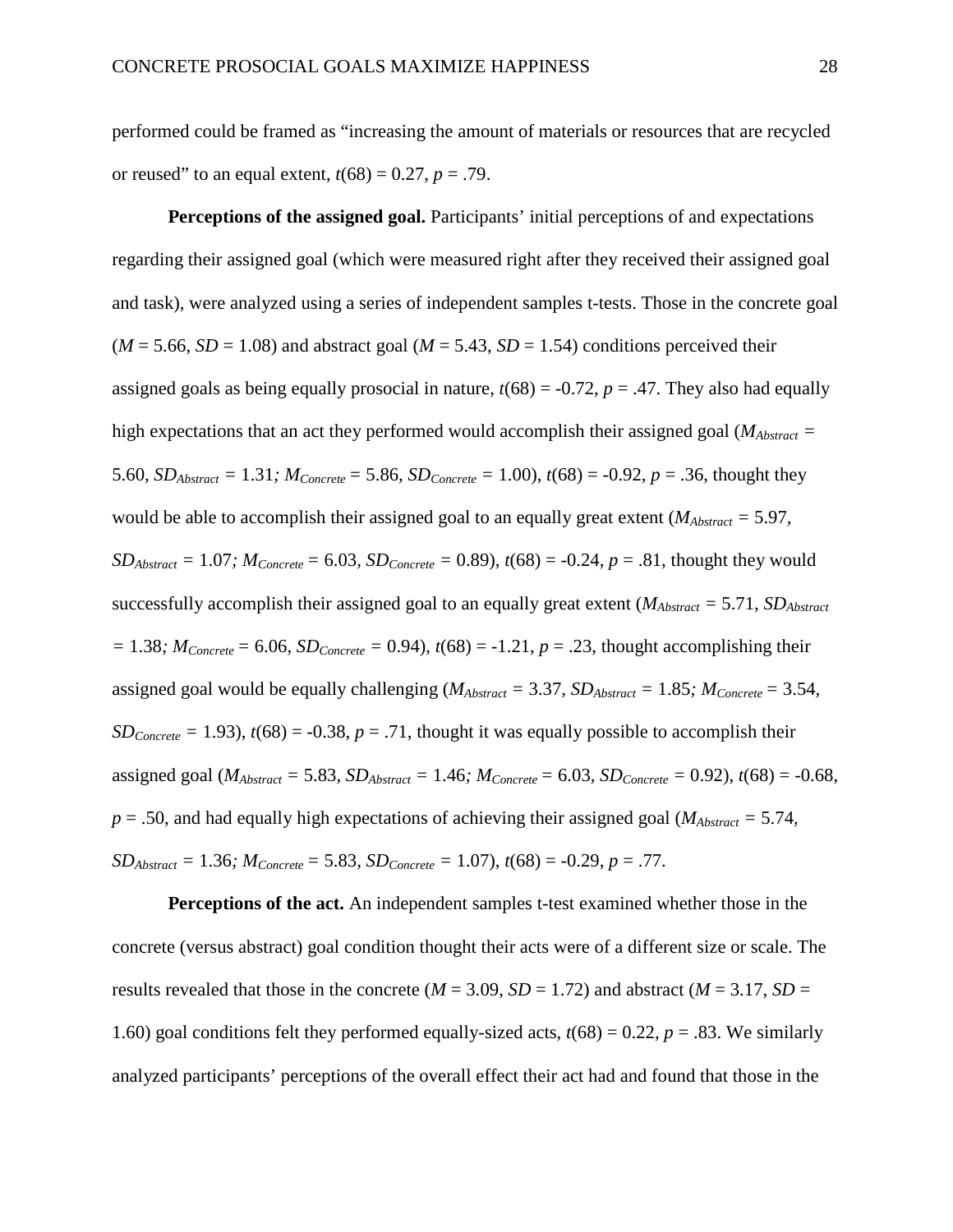abstract and concrete goal conditions felt that their act was equally impactful (*MAbstract =* 4.49*,*   $SD_{Abstract} = 1.46$ ;  $M_{Concrete} = 4.54$ ,  $SD_{Concrete} = 1.60$ ),  $t(68) = -0.16$ ,  $p = .88$ , and that the size of the effect that their act had was equally sized ( $M_{Abstract} = 3.94$ ,  $SD_{Abstract} = 1.68$ ;  $M_{Concrete} = 4.14$ ,  $SD_{Concrete} = 1.63$ ,  $t(68) = -0.51$ ,  $p = .62$ .

To assess whether those in the concrete (versus abstract) goal condition perceived that the act they performed differentially impacted others' happiness, an independent samples t-test was conducted on participants' reports of the happiness they felt they created in the lives of others. Those in the concrete ( $M = 4.91$ ,  $SD = 1.56$ ) and abstract ( $M = 4.71$ ,  $SD = 1.45$ ) goal conditions felt their act created an equal amount of happiness in others' lives,  $t(68) = -0.56$ ,  $p = .58$ .

Participants' perceptions of how it felt to perform their act and pursue their goal were also analyzed using two (separate) independent samples t-tests. Those in the abstract and concrete goal conditions reported that their acts felt equally authentic ( $M_{Abstract} = 5.34$ ,  $SD_{Abstract}$  $= 1.63$ ;  $M_{Concrete} = 5.46$ ,  $SD_{Concrete} = 1.65$ ),  $t(68) = -0.29$ ,  $p = .77$ , and they equally enjoyed pursuing their assigned goals ( $M_{Abstract} = 5.03$ ,  $SD_{Abstract} = 1.34$ ;  $M_{Concrete} = 5.11$ ,  $SD_{Concrete} =$ 1.79),  $t(68) = -0.23$ ,  $p = .82$ .

**Expectation-reality gap.** Having demonstrated that the above constructs did not vary as a function of prosocial goal condition, we tested our proposed mechanism: An independent samples t-test was conducted on the measure of the perceived gap between participants' expectations and reality. This analysis revealed the predicted effect of prosocial goal condition,  $t(68) = -3.14$ ,  $p < .01$ ,  $d = .75$ . Those in the concrete goal condition ( $M = 5.71$ ,  $SD = 1.15$ ) perceived that the outcome of their act better met their expectations for accomplishing the assigned prosocial goal than did those in the abstract goal condition  $(M = 4.74, SD = 1.42)$ . Correlational analyses further showed that, across conditions, perceiving one's prosocial goal as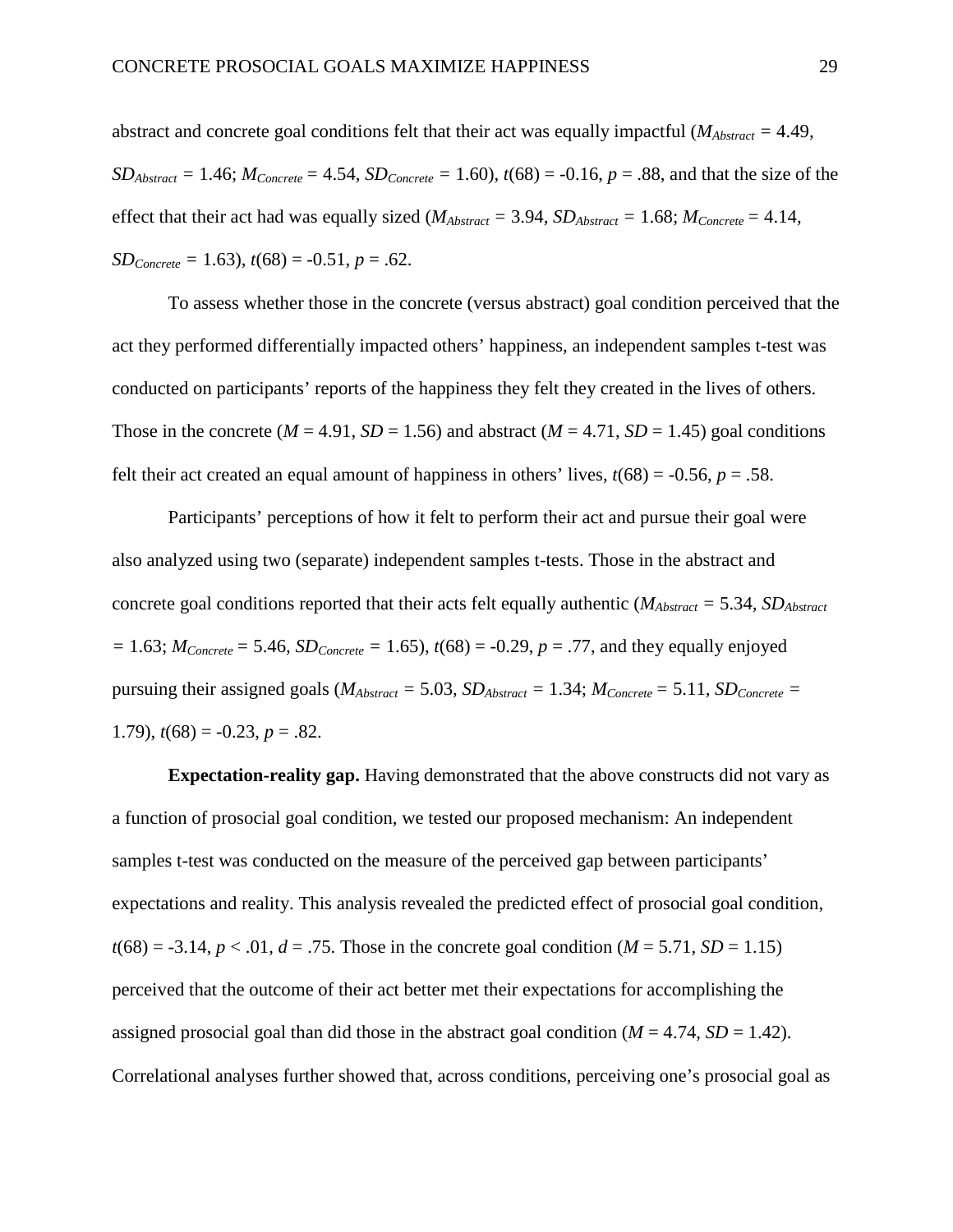more abstract (versus concrete) was associated with the act outcome meeting one's expectations to a lesser extent,  $r = -.30, p < .01$ .

**Giver personal happiness.** The results of an independent samples t-test on the personal happiness measure revealed the predicted effect of prosocial goal condition. Participants in the concrete goal condition ( $M = 4.80$ ,  $SD = 1.75$ ) felt their act created more personal happiness than did those in the abstract goal condition ( $M = 3.89$ ,  $SD = 1.86$ ),  $t(68) = -2.12$ ,  $p = .04$ ,  $d = .50$ .

Next, a mediation analysis was conducted. We employed nonparametric bootstrapping procedures to calculate this indirect effect using PROCESS in SPSS (Hayes, 2013). Bootstrapping provided a confidence interval (CI) around the indirect effect of the independent variable (goal condition) on the dependent variable (personal happiness) via the mediator (expectation-reality gap size). The results showed that those in the concrete goal (versus abstract goal) condition felt they created more personal happiness as a result of their smaller expectationreality gaps (i.e., because the outcome of their acts better met their expectations of accomplishing their goal;  $β = .70$ ; 95% CI of indirect effect: LLCI = 0.30 and ULCI = 1.23).

**Type of act performed.** To examine whether the observed effects could be explained by differences in the types of acts performed by those in the two goal conditions, participants' act descriptions were coded by two condition- and hypothesis-blind research assistants using a nonmutually exclusive system. The list of possible act types was developed by the researchers prior to running the experiment, and the act type categories  $(0 = no, 1 = yes)$  that received at least one response were: recycled or reused something; created or enhanced a recycling receptacle; gardened or composted; reduced emissions; reduced energy consumption; collected trash/nonrecyclable waste; educated someone about environmentally-friendly behaviors; reduced or prevented the creation of non-recyclable waste; other.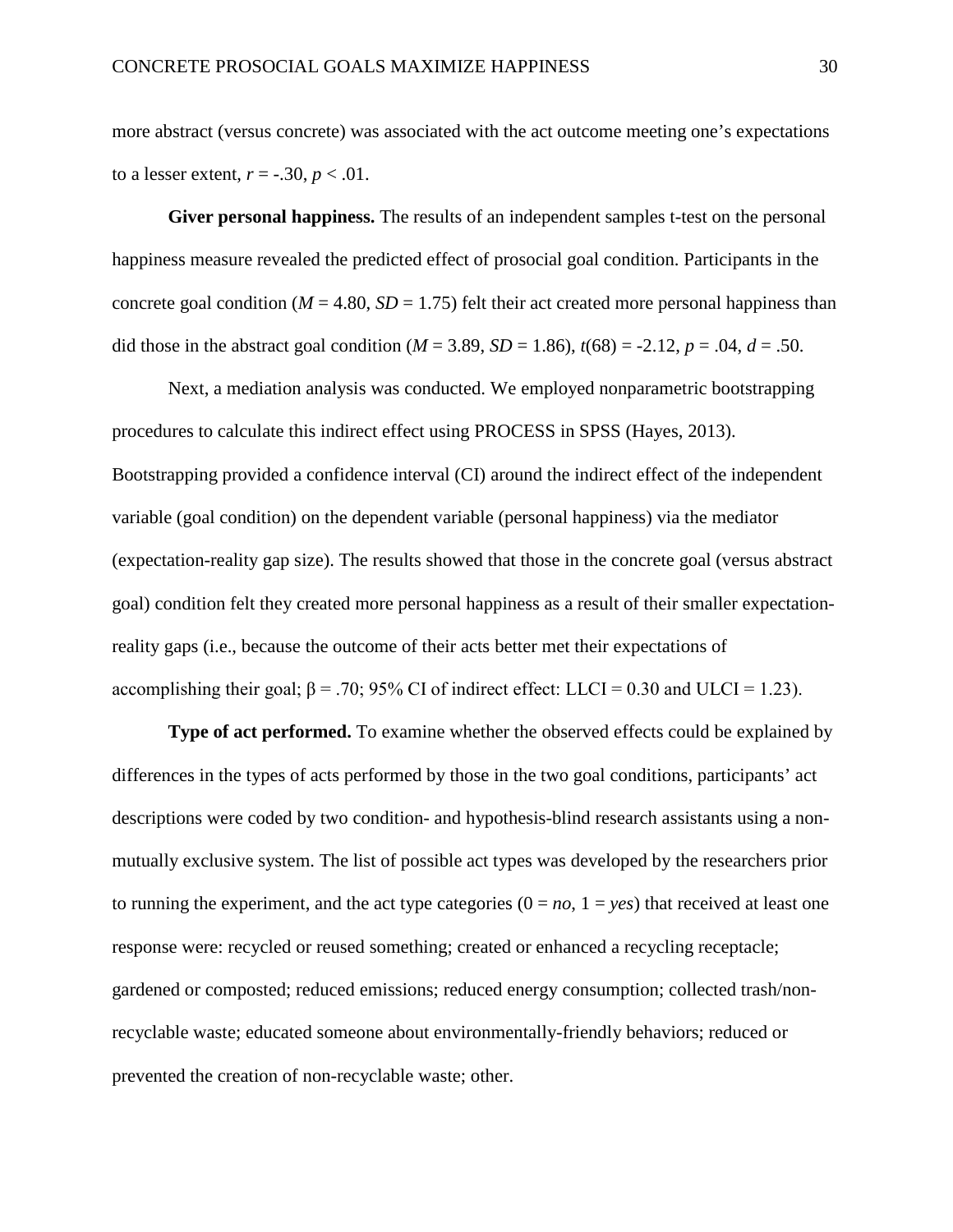All descriptions were coded by at least one research assistant. Forty percent of descriptions were coded by both research assistants and the percent agreement between the two was 96% (inter-rater reliability for all category ratings: ICCs > .90, *p*s < .01). Chi-square tests then examined the significance of differences in act type frequencies between the concrete and abstract conditions (see Table 4). The results revealed that the types of acts performed did not significantly differ across conditions,  $\chi^2$ s < 2.06, *ps* > .15, indicating the observed effects were not driven by those in the two conditions performing different types of acts.

**Discussion.** Experiment 4 replicated the main results of the prior experiments using a different pair of abstractly- (versus concretely-) framed, prosocial goals: Performing an act in pursuit of the more concretely-framed prosocial goal of increasing the amount of resources or materials that are recycled or reused created greater giver happiness than did performing an act in pursuit of the more abstractly-framed (but functionally similar) prosocial goal of supporting environmental sustainability. A mediational analysis once again demonstrated that the boost in personal happiness experienced by those who possessed the more concretely- (versus abstractly-) framed prosocial goal was driven by their perceptions that the actual outcome of their acts better met their expectations for accomplishing their goals. Taken together, these results demonstrate that the effects observed in the prior experiments generalize to other prosocial goals, and are not specific to the goals of making someone smile versus happy. Moreover, whereas givers in the prior experiments pursued prosocial goals designed to benefit an individual, givers in Experiment 4 pursued prosocial goals designed to benefit society as a whole. Thus, the effects observed in the prior experiments also generalize to prosocial goals that target society at large.

Experiment 4 also helped address several alternative accounts. First, the results revealed that the greater personal happiness experienced by givers in the concrete (versus abstract) goal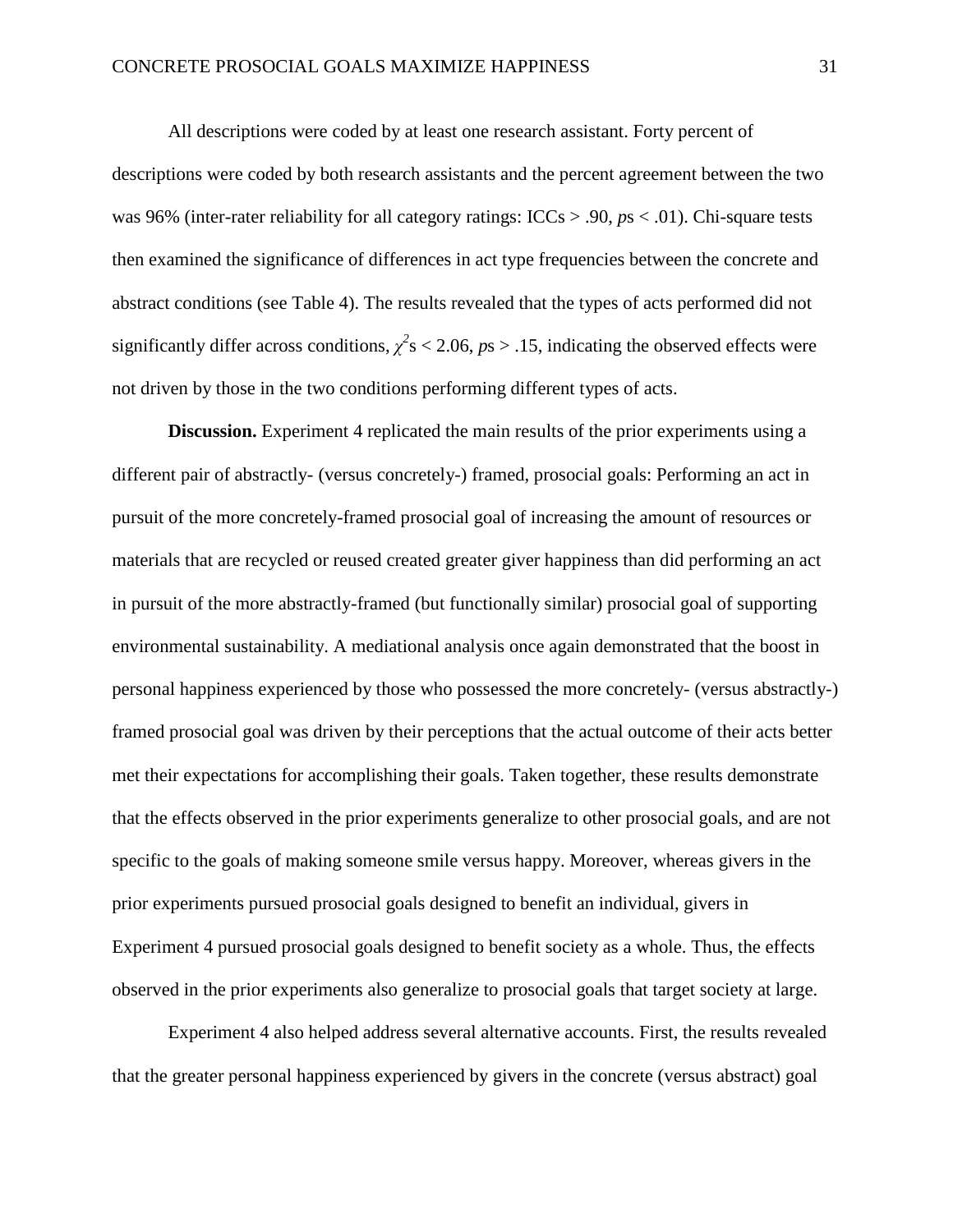condition was not a result of these givers having different initial perceptions of or predictions about their assigned prosocial goal. Second, the greater personal happiness experienced by givers in the concrete (versus abstract) goal condition could also not be explained by differences in perceived act size, act authenticity, act impact, act effect size, or the act's ability to create happiness in the lives of others. Third, neither of the prosocial goals used in this experiment required givers to assess the internal state of another person. Therefore, whereas it could be argued that the observed differences in personal happiness in Experiments 1-3 were due to differences in the extent to which givers were asked to try and assess their recipients' internal states (as givers in the happy condition were required to assess the internal state of their recipient more so than were givers in the smile condition), this alternative account cannot explain the results obtained in Experiment 4.

Finally, because the prosocial goals used in Experiment 4 were designed to benefit Earth—and thus society as a whole—neither of the prosocial goals used in this experiment required that givers directly interact with another person (i.e., in order for givers to perform a goal-directed act they did not have to interact with a human recipient). Thus, it is unlikely that the effects in Experiment 4 can be explained by a difference in the amount of emotion contagion experienced by givers in the concrete (versus abstract) goal condition.

#### **Experiment 5**

Experiment 5 had three main goals. The first was to offer further evidence that emotion contagion is unlikely to account for why an act performed in pursuit of a concretely- (versus abstractly-) framed prosocial goal leads to greater giver happiness. To accomplish this aim, Experiment 5 utilized a laboratory setting to ensure that no givers in either condition came in contact with the recipients of their acts.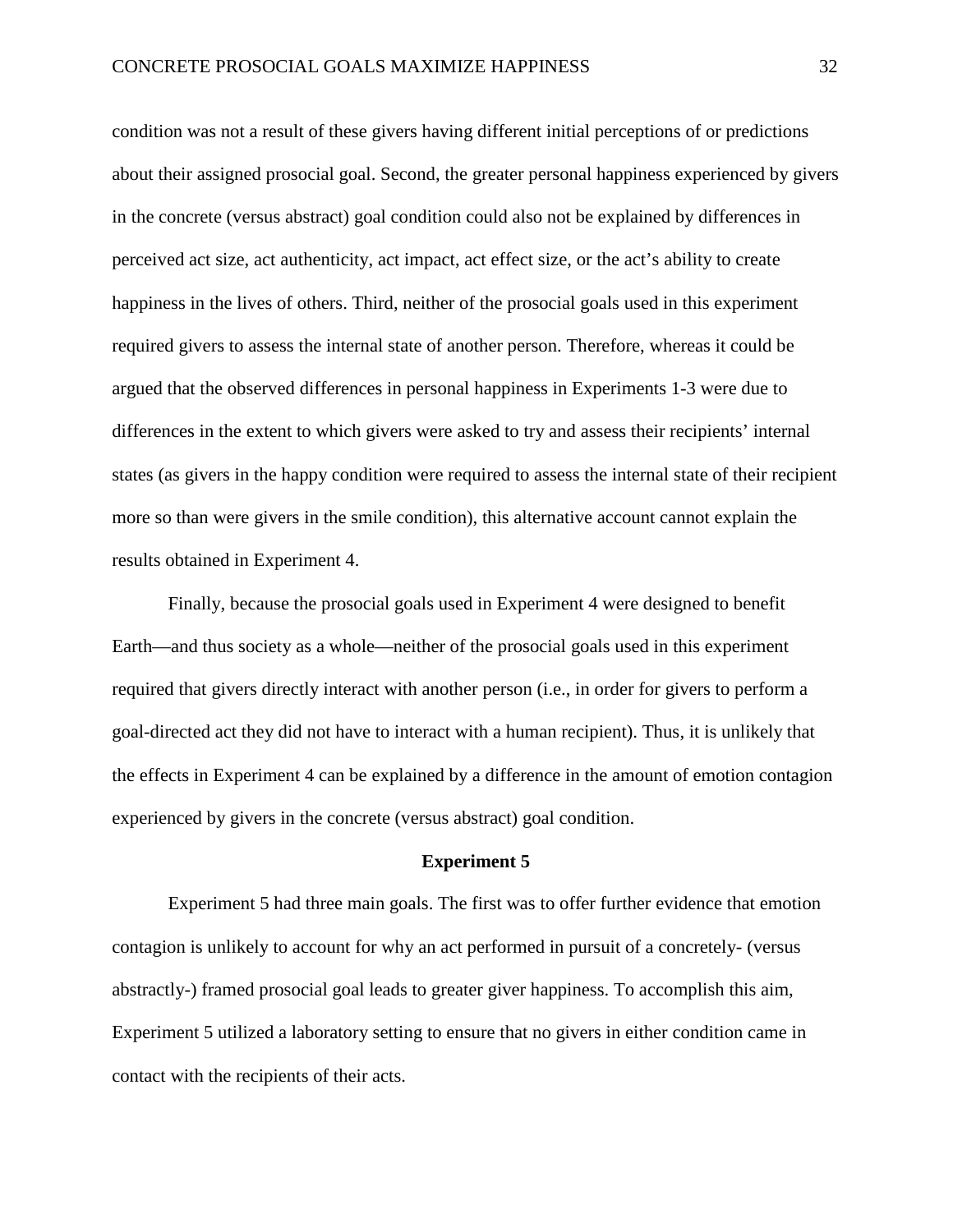The second goal was to more definitively address the possibility that the observed effect of prosocial goal condition on personal happiness was due to differences in the types of acts performed by those in the two goal conditions. Thus, in Experiment 5, all givers were provided with the same tools with which to accomplish their differently-framed prosocial goals and all givers performed the same act of kindness in pursuit of their differently-framed goals. So, although the level of abstraction at which givers' assigned goals were framed differed across conditions, the acts of kindness performed by the givers did not.

The third goal was to further generalize the results of the prior experiments by examining yet another pair of functionally similar prosocial goals, from a different prosocial domain, that varied only in their level of abstraction. Moreover, because the prosocial goals in the prior experiments were designed to benefit either an individual (i.e., benefit only one other person; as in Experiments 1-3) or society as a whole (i.e., benefit everyone; as in Experiment 4), the prosocial goals used in Experiment 5 lie between these two extremes (i.e., they benefit multiple people or a group). Specifically, Experiment 5 focused on the abstractly-framed prosocial goal to "give those who need bone marrow transplants greater hope" and a more concretely-framed (but functionally similar) version of this prosocial goal (i.e., "give those who need bone marrow transplants a better chance of finding a donor").

#### **Method**

**Participants and design.** Ninety two university students (64% female, 36% male;  $M_{\text{Age}}$  $= 21.96$ , *SD*<sub>Age</sub>  $= 4.83$ ) participated in exchange for \$10. The experiment used a 2 cell (Prosocial Goal: Concrete vs. Abstract) between-subjects design.

**Procedure.** Participants completed two surveys. Shortly after arriving at the laboratory, participants were brought to a private experimental room. They completed the first survey, where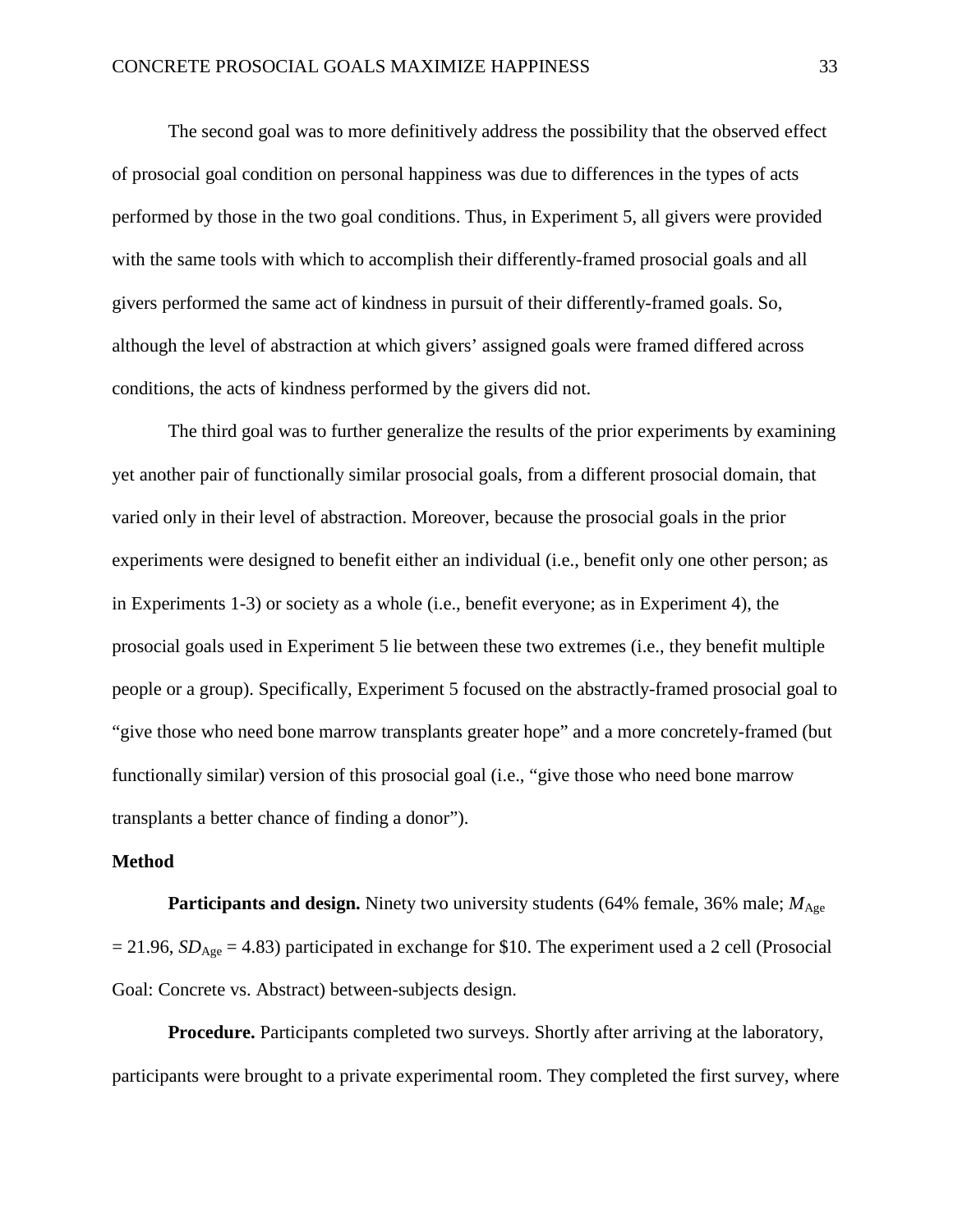they received some brief background information about patients in need of life-saving bone marrow transplants (including that many of these patients cannot find a suitable donor) after which they were asked to perform an act of kindness for these patients, keeping one of two prosocial goals in mind. Participants randomly assigned to the abstract [concrete] goal condition were told, "During this study, we would like you to pursue the following goal: Give those who need bone marrow transplants greater hope [Give those who need bone marrow transplants a better chance of finding a donor]." After receiving their assigned prosocial goal, participants responded to several items that asked about their initial predictions about their goal (i.e., how they perceived their assigned prosocial goal). These items paralleled those used in Experiment 4.

Then, participants were told there would be a fifteen-minute break before they completed the second survey, and that, during this break, they would pursue their assigned prosocial goal by performing an act of kindness for those who need bone marrow transplants. They were asked to prepare 10 bone marrow donor recruitment flyers to be mailed to people who meet the requirements for registering as a potential bone marrow donor. Participants were also informed that they would be provided with all the tools they would need to perform this task (i.e., a stack of envelopes, a stack of flyers, a mailing list sheet with the names and addresses of people who meet the requirements for registering as bone marrow donors, and a writing implement). Participants also received instructions for preparing the 10 flyers for mailing: grab an envelope, write the name and address of the person on the mailing list on the front/center of the envelope, write the provided return address in the upper left-hand corner of the envelope, grab a flyer, fold it, place it into the envelope, and seal the envelope. After receiving the task instructions, participants were led from their private room and placed in the "break room," where all of the tools they needed to perform their act (as well as a copy of the task instructions) were waiting for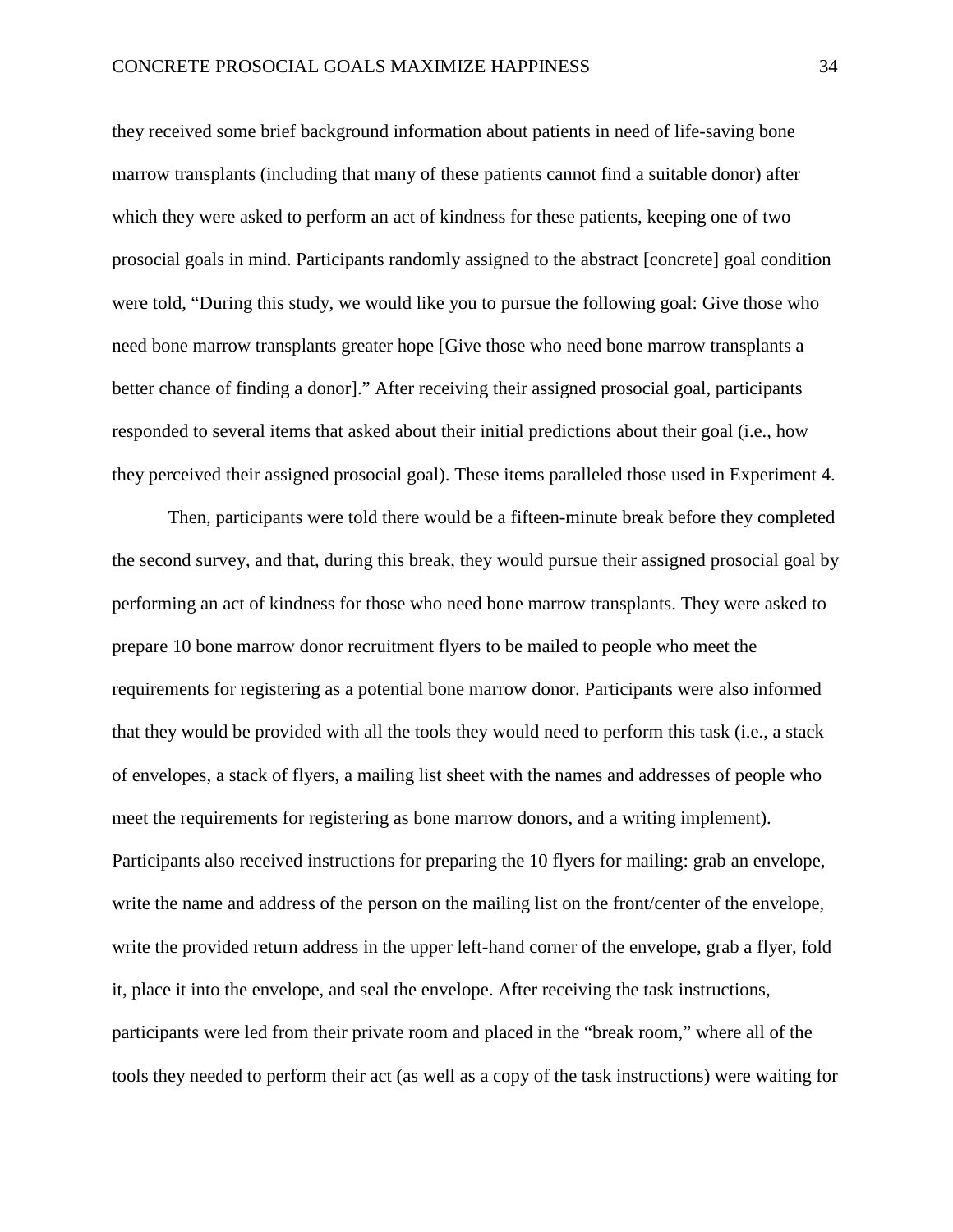them. Next, all participants performed the same act of kindness (i.e., preparing 10 bone marrow donor recruitment flyers for mailing) for those who need bone marrow transplants.

Fifteen minutes later, participants were escorted back to their private room to complete the second survey. Embedded in several filler questions were our key measures of personal happiness ("How happy are you right now?"; 1 = *not at all*, 7 = *extremely*), others' feelings of happiness ("To what degree do you feel you created happiness in the lives of those who need bone marrow transplants?"; 1 = *not at all*, 7 = *very much*), and the perceived size of participants' expectation-reality gaps (measured as in Experiment 2). Using measures paralleling those in Experiment 4, participants also reported their perceptions of the impact of their act, the size of the effect of their act, the authenticity of their act, the size of their act, and much they enjoyed pursuing their assigned goal. Participants also responded to a 2-item perceived closeness index (1  $=$  *not at all*,  $7 =$  *extremely*;  $\alpha = 0.93$ ): "How close do you feel you are to those who are in need of a bone marrow transplant?" and "How personally connected are you to patients who are in need of a bone marrow transplant?"

As a manipulation check, participants also reported their perceptions of the level of abstraction at which their assigned prosocial goal was framed (as in Experiment 4). Last, as an additional check, two items assessed whether the goals were perceived as functionally similar (1 = *not at all*; 7 = *very much*): "Thinking about the act you performed, to what extent do you think that the function or purpose of this act could be framed as 'giving those who need bone marrow transplants greater hope'?" and "Thinking about the act you performed, to what extent do you think that the function or purpose of this act could be framed as 'giving those who need bone marrow transplants a better chance of finding a donor'?"

#### **Results and Discussion**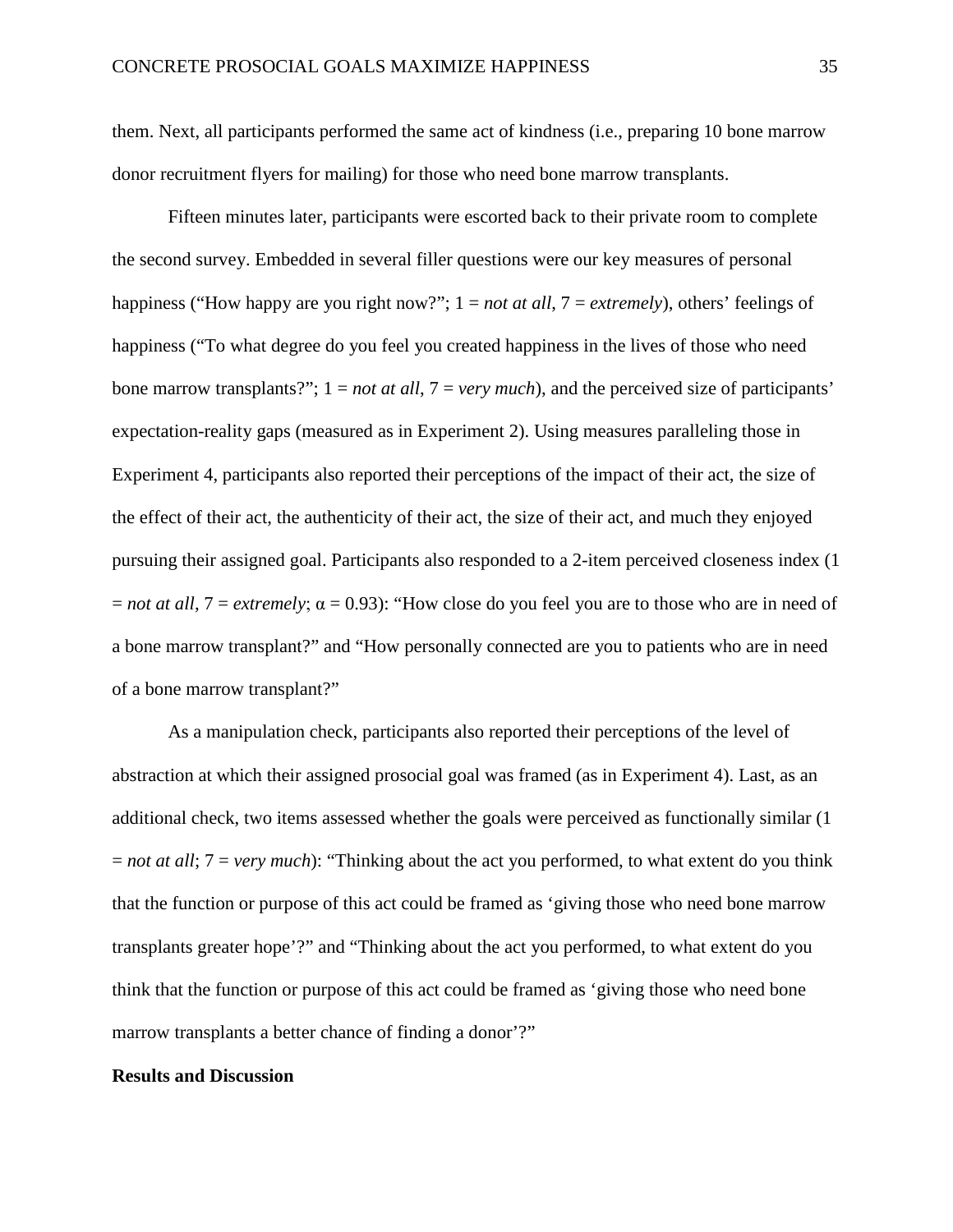**Manipulation checks**. An independent samples t-test confirmed that the level of goal abstraction manipulation was successful. Those in the abstract goal condition ( $M = 3.13$ ,  $SD =$ 1.26) perceived their assigned goal as being more abstract (versus concrete) than did those in the concrete goal condition ( $M = 2.50$ ,  $SD = 1.38$ ),  $t(90) = 2.29$ ,  $p = .02$ ,  $d = .48$ .

Two additional independent samples t-tests supported the assertion that the two prosocial goals we used were perceived as functionally similar. Those in the abstract ( $M = 5.37$ ,  $SD =$ 1.34) and concrete ( $M = 5.24$ ,  $SD = 1.54$ ) goal conditions thought that the function of the act they performed could be framed as "giving those who need bone marrow transplants greater hope" to an equal extent,  $t(90) = 0.43$ ,  $p = .67$ . Those in the abstract  $(M = 5.63, SD = 1.44)$  and concrete  $(M = 5.89, SD = 1.12)$  goal conditions also thought that the function of the act of kindness that they performed could be framed as "giving those who need bone marrow transplants a better chance of finding a donor" to an equal extent,  $t(90) = -0.97$ ,  $p = .33$ .

**Perceptions of the assigned goal.** Participants' initial perceptions of and expectations regarding their assigned goal (which were measured right after they received their assigned goal), were analyzed using several independent samples t-tests. Those in the concrete  $(M = 6.09)$ ,  $SD = 0.96$ ) and abstract ( $M = 5.96$ ,  $SD = 0.99$ ) conditions perceived their assigned goals as equally prosocial in nature,  $t(90) = -0.64$ ,  $p = .52$ . Those in the abstract and concrete conditions also had equally high expectations that an act they performed would accomplish their assigned goal ( $M_{Abstract} = 4.41$ ,  $SD_{Abstract} = 1.17$ ;  $M_{Concrete} = 4.80$ ,  $SD_{Concrete} = 1.33$ ),  $t(90) = -1.50$ ,  $p = .14$ , thought they would be able to accomplish their assigned goal to an equally great extent (*MAbstract*  $= 4.30$ *, SD<sub>Abstract</sub>*  $= 1.38$ *;*  $M_{Concrete} = 4.63$ *, SD<sub>Concrete</sub>*  $= 1.44$ *),*  $t(90) = -1.11$ *,*  $p = .27$ *,* thought they would successfully accomplish their assigned goal to an equally great extent ( $M_{Abstract} = 4.28$ , *SD<sub>Abstract</sub>* = 1.28*;*  $M_{Concrete} = 4.43$ ,  $SD_{Concrete} = 1.34$ ,  $t(90) = -0.56$ ,  $p = .58$ , thought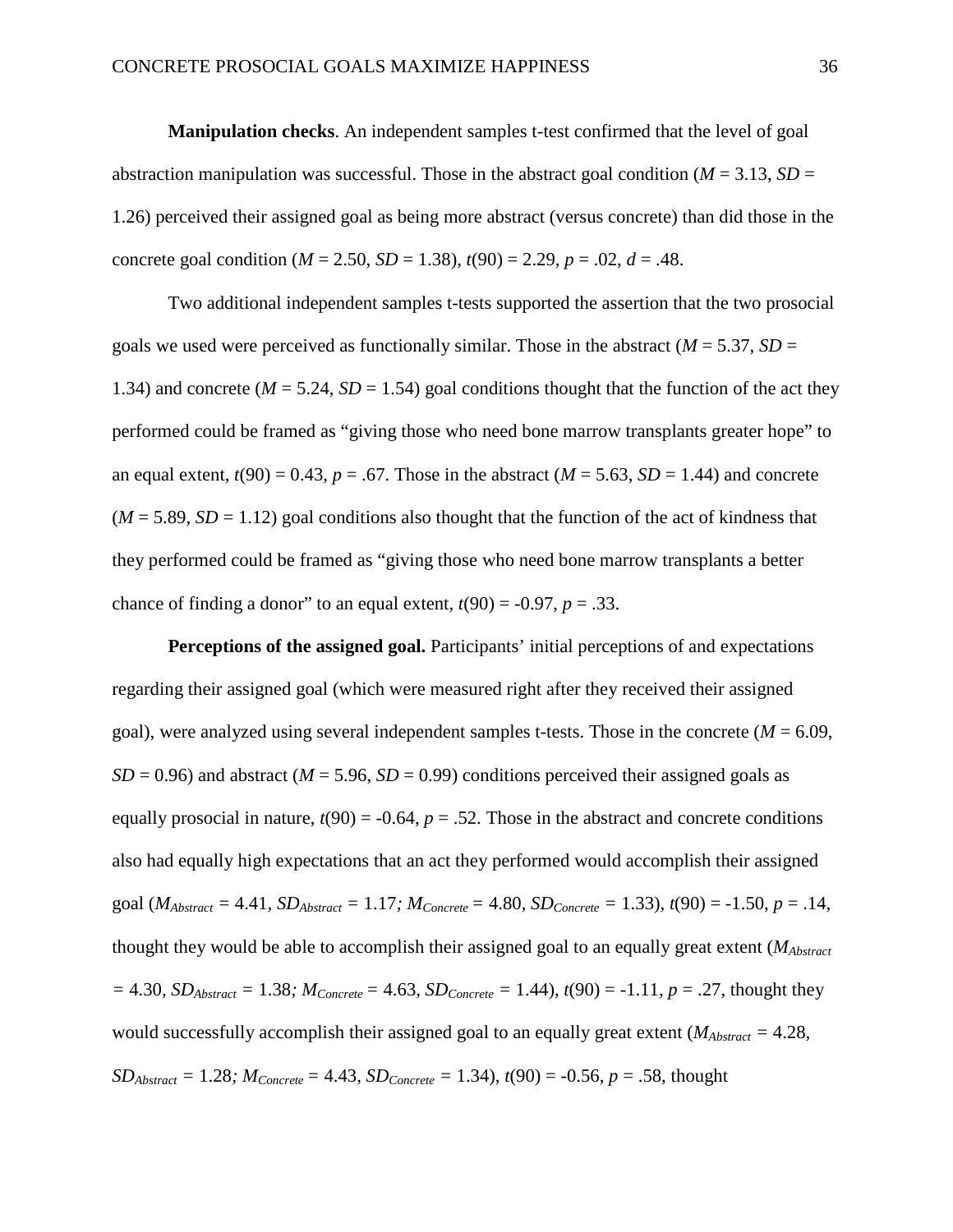accomplishing their assigned goal would be equally challenging ( $M_{Abstract} = 5.54$ ,  $SD_{Abstract} =$ 1.29*;*  $M_{Concrete} = 5.80$ ,  $SD_{Concrete} = 1.17$ ,  $t(90) = 1.02$ ,  $p = .31$ , thought it was equally possible to accomplish their assigned goal ( $M_{Abstract} = 5.85$ ,  $SD_{Abstract} = 0.99$ ;  $M_{Concrete} = 6.04$ ,  $SD_{Concrete} =$ 1.17),  $t(90) = -0.87$ ,  $p = .39$ , and had equally high expectations of achieving their assigned goal  $(M_{Abstract} = 4.41, SD_{Abstract} = 1.27; M_{Concrete} = 4.59, SD_{Concrete} = 1.53), t(90) = -0.59, p = .55.$ 

**Perceptions of the act.** We examined whether those in the concrete (versus abstract) goal condition thought the act they performed was of a different size or scale. The results of an independent samples t-test on participants' reports of perceived act size revealed those in the concrete ( $M = 2.70$ ,  $SD = 1.43$ ) and abstract ( $M = 2.41$ ,  $SD = 1.15$ ) conditions felt they performed equally-sized acts,  $t(90) = -1.05$ ,  $p = .30$ . We analyzed participants' perceptions of the overall effect of their act and found that those both conditions felt their act was equally impactful  $(M_{Abstract} = 3.72, SD_{Abstract} = 1.46; M_{Concrete} = 3.96, SD_{Concrete} = 1.50), t(90) = -0.78, p = .44, and$ that it had an equally-sized effect ( $M_{Abstract} = 3.57$ ,  $SD_{Abstract} = 1.50$ ;  $M_{Concrete} = 3.48$ ,  $SD_{Concrete} =$ 1.52),  $t(90) = 0.28$ ,  $p = .78$ .

Participants' perceptions of how it felt to perform the act and pursue their goal were also analyzed using two (separate) independent samples t-tests. Those in the abstract and concrete goal conditions reported that their act felt equally authentic ( $M_{Abstract} = 4.20$ ,  $SD_{Abstract} = 1.60$ ;  $M_{Concrete} = 4.28$ ,  $SD_{Concrete} = 1.64$ ,  $t(90) = -0.26$ ,  $p = .80$ , and they equally enjoyed pursuing their goals  $(M_{Abstract} = 5.20, SD_{Abstract} = 1.07; M_{Concrete} = 5.33, SD_{Concrete} = 1.12), t(90) = -0.57, p = .57.$ 

**Perceptions of recipients.** An independent samples t-test was conducted on participants' reports of the happiness they felt they created in the lives of those who are in need of bone marrow transplants. Those in the concrete ( $M = 4.41$ ,  $SD = 1.34$ ) and abstract ( $M = 4.24$ ,  $SD =$ 1.45) goal conditions felt their act created an equal amount of happiness in bone marrow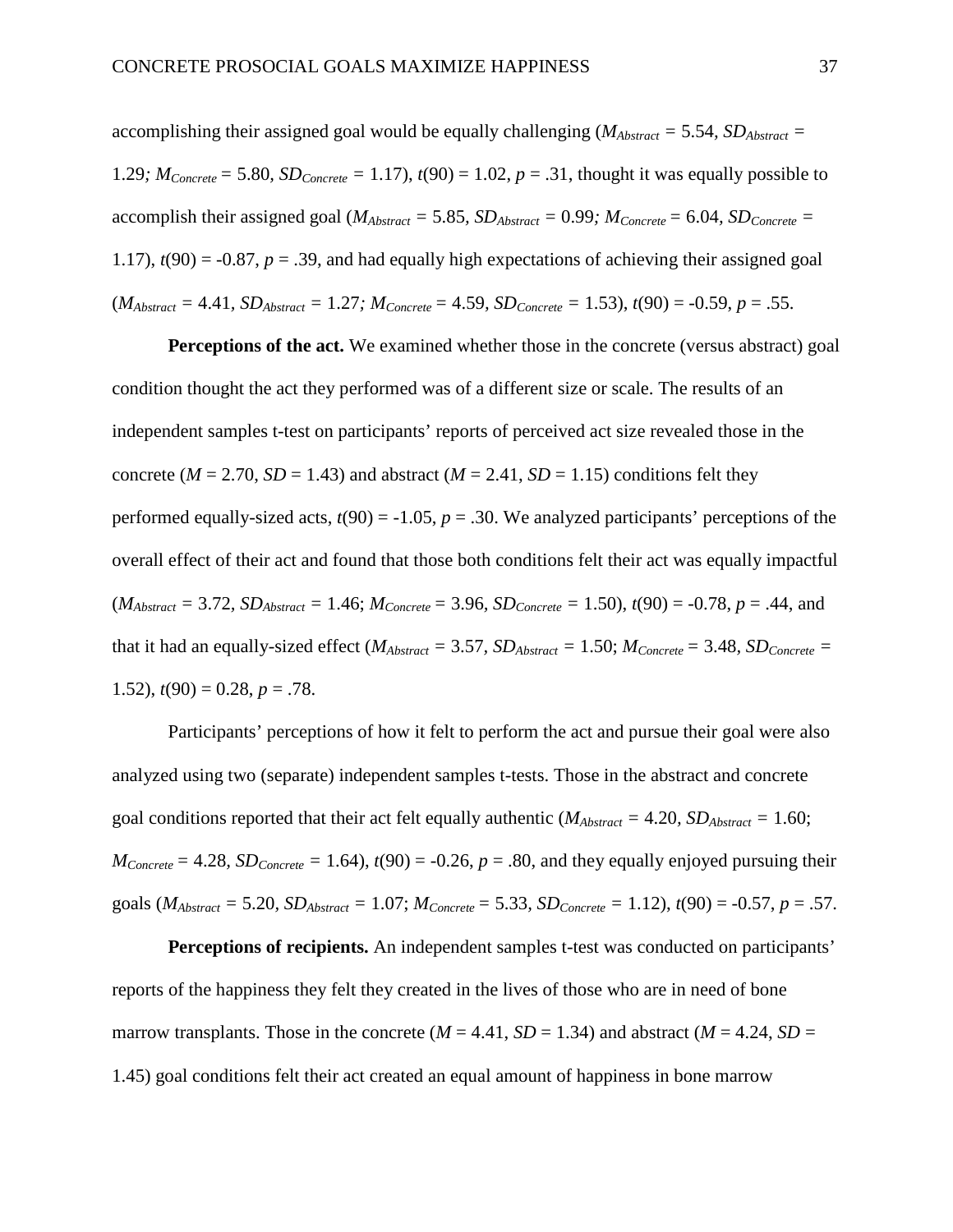patients' lives,  $t(90) = -0.60$ ,  $p = .55$ . Ratings concerning givers' perceptions of how close they felt (after performing their act of kindness) to patients in need of a bone marrow transplant were also analyzed. An independent samples t-test on the perceived closeness index revealed that givers in the concrete ( $M = 3.72$ ,  $SD = 1.56$ ) and abstract ( $M = 3.43$ ,  $SD = 1.55$ ) goal conditions felt equally close to patients in need of bone marrow transplants,  $t(90) = -0.87$ ,  $p = .39$ .

**Expectation-reality gap.** Having demonstrated the above constructs did not vary as a function of prosocial goal condition, we tested the proposed mechanism: An independent samples t-test was conducted on the measure of participants' expectation-reality gaps. This analysis revealed the predicted effect of prosocial goal condition,  $t(90) = -2.84$ ,  $p = .01$ ,  $d = .60$ . Those in the concrete condition ( $M = 4.61$ ,  $SD = 1.20$ ) perceived that the outcome of their act better met their expectations for accomplishing the assigned prosocial goal than did those in the abstract condition ( $M = 3.78$ ,  $SD = 1.56$ ). Correlation analyses further showed that, across conditions, perceiving one's prosocial goal as more abstract (versus concrete) was associated with the outcome of the act meeting one's expectations to a lesser extent,  $r = -.34$ ,  $p < .01$ .

**Giver personal happiness.** An independent samples t-test on the measure of personal happiness revealed the predicted effect of prosocial goal condition. Those in the concrete condition ( $M = 4.63$ ,  $SD = 1.34$ ) felt happier after performing the act of kindness than did those in the abstract condition ( $M = 3.98$ ,  $SD = 1.29$ ),  $t(90) = -2.38$ ,  $p = .02$ ,  $d = .49$ .

Next, a mediation analysis was conducted. We employed nonparametric bootstrapping procedures to calculate this indirect effect using PROCESS in SPSS (Hayes, 2013). Bootstrapping provided a confidence interval (CI) around the indirect effect of the independent variable (goal condition) on the dependent variable (happiness) via the mediator (expectationreality gap size). The results showed that those in the concrete (versus abstract) goal condition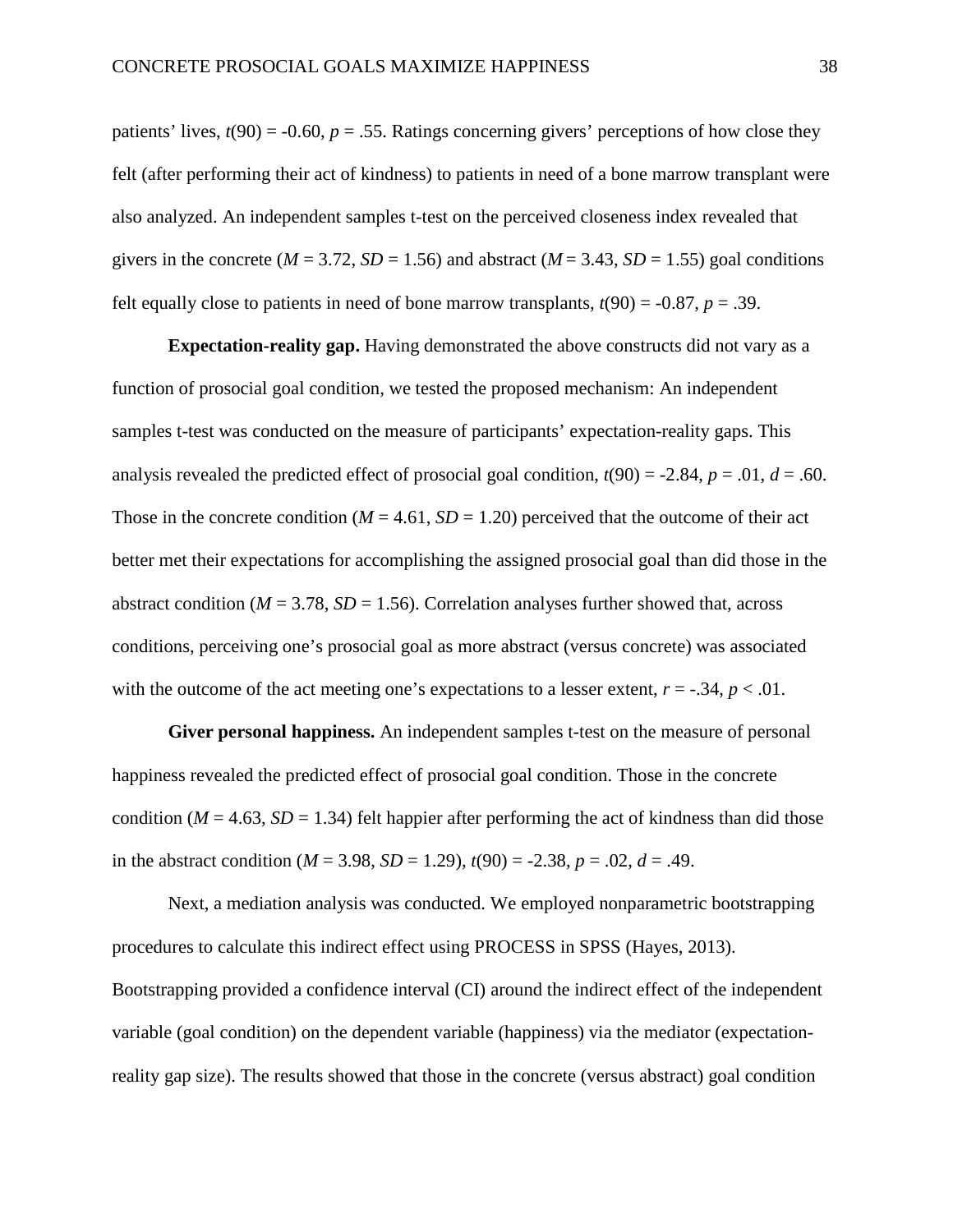felt happier as a result of their smaller expectation-reality gaps (i.e., because their act's outcome better met their expectations of accomplishing their goal;  $\beta = 0.23$ ; 95% CI of indirect effect:  $LLCI = 0.06$  and  $ULCI = 0.59$ ).

**Discussion.** Experiment 5 replicated the main results of the prior experiments using yet another pair of functionally similar, but abstractly- (versus concretely-) framed, prosocial goals: Performing an act of kindness in pursuit of the more concretely-framed goal of giving those who need bone marrow transplants a better chance of finding a donor resulted in greater happiness for givers than did performing an act of kindness in pursuit of the more abstractly-framed (but functionally similar) goal of giving those who need bone marrow transplants greater hope. Moreover, a mediational analysis demonstrated once more that the boost in personal happiness experienced by those with the more concretely- (versus abstractly-) framed prosocial goal was driven by their perceptions that the outcome of their goal-directed act better met their expectations of accomplishing their prosocial goal. Although this paradigm again required some assessment of others' internal states (as in Experiment 1-3 but not Experiment 4), these results provide further evidence that the effects observed in the prior experiments generalize to other prosocial goals and acts. Moreover, whereas givers in the prior experiments pursued prosocial goals designed to benefit either an individual or society as a whole, givers in Experiment 5 pursued prosocial goals designed to benefit a group. Thus, the predicted effects were obtained regardless of the number of recipients the prosocial goals were designed to benefit.

Experiment 5 also helped address several alternative accounts for the observed personal happiness effect. First, this experiment provided additional evidence that there were no significant differences in participants' initial perceptions of or predictions about their assigned prosocial goals that could account for the observed effects. Second, the results revealed personal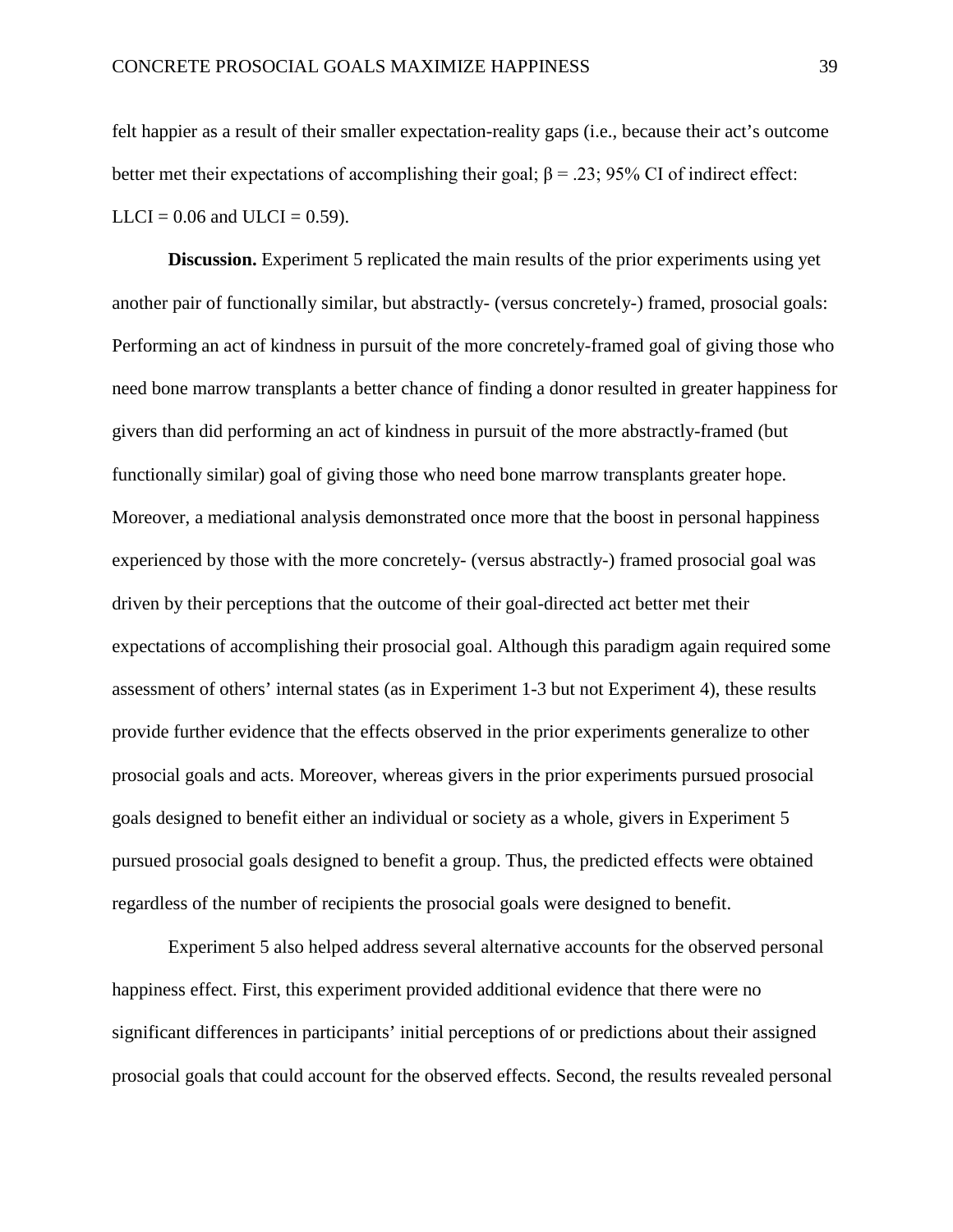happiness effect could also not be explained by differences in perceived act size, act authenticity, act impact, act effect size, or the act's ability to create happiness in the lives of those who need bone marrow transplants. Third, no givers in this experiment came into contact with or interacted with the recipients of their act of kindness. Thus, an emotion contagion explanation cannot account for the observed results—as it was not possible for givers in either prosocial goal condition to catch any emotions from (or be influenced by) the recipients of their act. Last, all givers performed the exact same act of kindness using the exact same set of tools. Thus, the greater personal happiness experienced by givers in the concrete goal condition could also not have been due to differences in the goal-directed acts of kindness that givers performed.

# **Experiment 6**

In Experiments 3-5, participants in the abstract and concrete goal conditions initially believed that they would be equally likely to succeed at and accomplish their prosocial goals. Moreover, people often make inaccurate predictions about how much happiness various things in life will bring (Aknin et al., 2009; Brickman et al., 1978; Buehler & McFarland, 2001; Dunn et al., 2008). This suggests that people may not correctly predict the link between prosocial goal concreteness and personal happiness. To provide greater insight into this issue, we conducted a final experiment in which we tested the hypothesis (H3) that people will make inaccurate predictions regarding which prosocial goal framing leads to the greatest personal happiness, failing to predict that pursuing a prosocial goal framed in more concrete terms (i.e., make someone smile) would be better for personal happiness than would pursuing a prosocial goal framed more abstractly (i.e., make someone happy).

# **Method**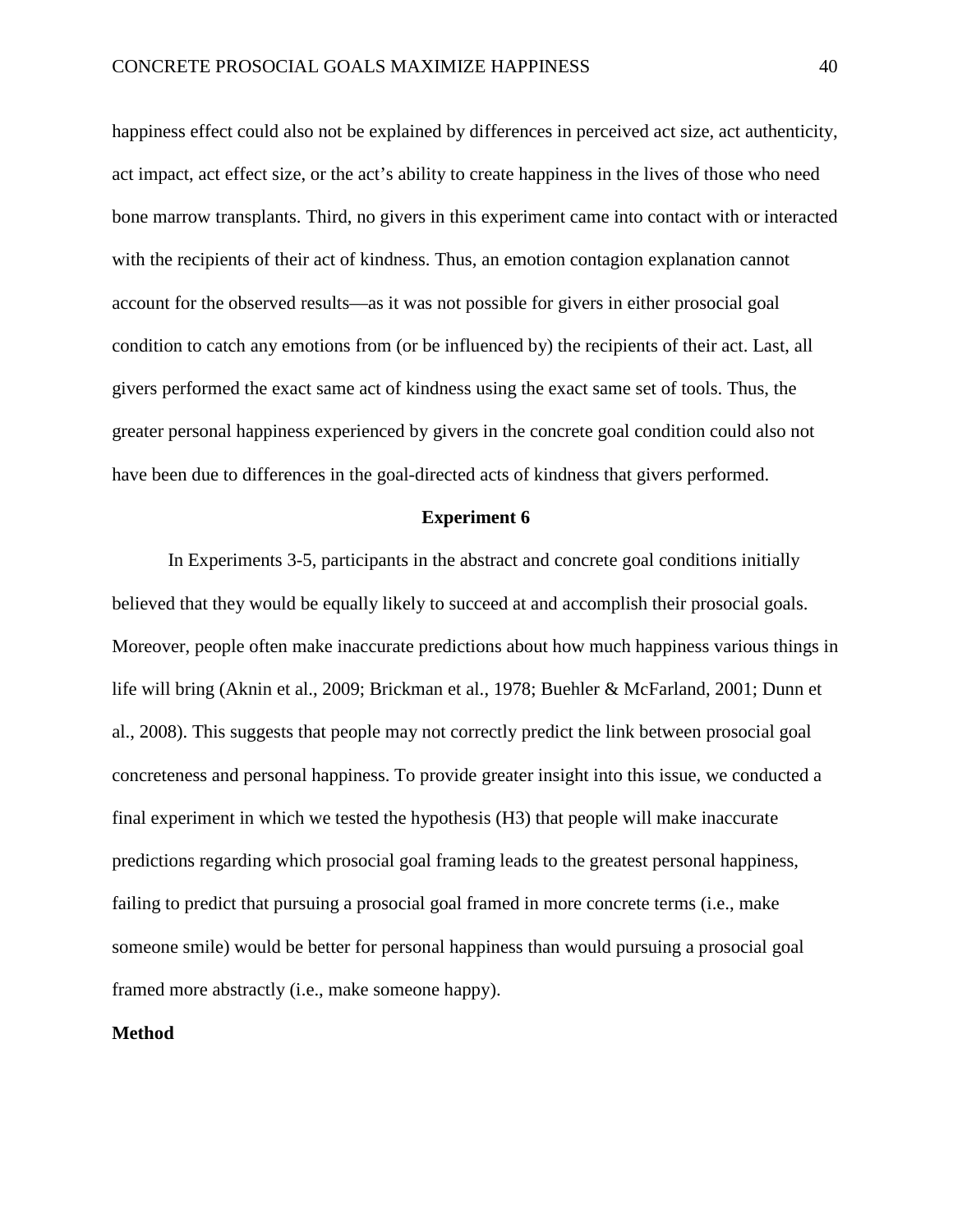Participants and design. Eighty-four people from a national survey pool (62% female, 38% male;  $M_{\text{Age}} = 38.25$ ,  $SD_{\text{Age}} = 13.31$ ) participated in exchange for a \$5 Amazon.com gift card. A 2 cell (Imagined Prosocial Goal: Smile vs. Happy) between-subjects design was used.

**Procedure.** Participants were randomly assigned to perform either an act designed to elicit a smile or an act designed to happiness within 24 hours. Participants were then asked to imagine how they would feel in 24 hours (after performing their act), after which they received a copy of the follow-up survey used in Experiment 2. They were then asked to predict how they thought they would answer these questions, including the following item in regards to their act: "To what degree do you feel you created happiness in your own life?" (1 = *not at all*, 7 = *very much*)." At the end of the study, participants also read descriptions of the prosocial goals used in both conditions (i.e., make someone smile and make someone happy), and rated each (on a scale from 1-100) on the degree to which pursuing that goal would create happiness in their lives.

# **Results and Discussion**

**Predicted personal happiness.** The results of an independent samples t-test examined whether those who imagined performing an act designed to make someone else smile predicted that they would create more personal happiness than did those who imagined performing an act designed to make someone else happy. The results revealed that participants in the smile goal condition ( $M = 5.18$ ,  $SD = 1.52$ ) did not correctly predict that they would create more personal happiness than those in the happy goal condition did ( $M = 5.32$ ,  $SD = 1.38$ ),  $t(82) = 0.45$ ,  $p = .65$ .

A repeated measures ANOVA revealed that participants also rated the experimental condition in which one tries to make someone happy ( $M = 78.60$ ,  $SD = 19.42$ ) as being able to create more personal happiness than the experimental condition in which one tries to make someone smile ( $M = 74.60$ ,  $SD = 21.19$ ),  $F(1, 82) = 8.31$ ,  $p = .01$ ,  $\eta_p^2 = .09$ . Importantly, the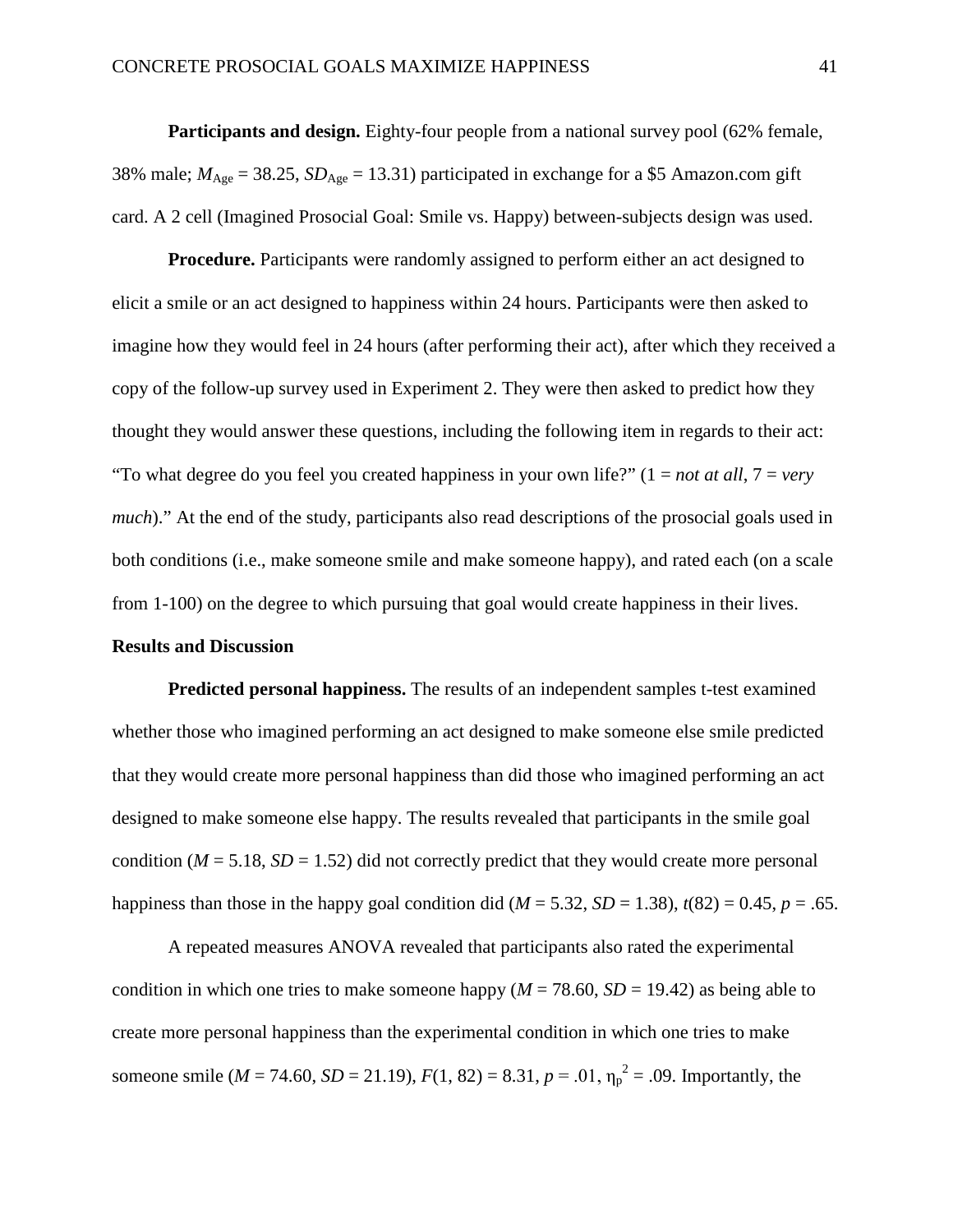analysis also determined there was no interaction between the ratings of the two described goals and the condition (i.e., smile goal versus happy goal) to which participants were initially randomly assigned,  $F(1, 82) = 0.53$ ,  $p = .47$ , indicating that this pattern of ratings and the belief that pursuing the prosocial goal of making someone happy (versus smile) would create more personal happiness did not differ across conditions.

**Discussion.** Taken together, the results of Experiment 6 demonstrated that participants appear to be wrong in two ways. When considering only one condition (i.e., one of the prosocial goals), participants incorrectly predicted no difference in personal happiness between the concrete and abstract goals; when considering both conditions (i.e., both goals) simultaneously, they believed that the abstract prosocial goal would lead to greater happiness than the concrete prosocial goal—the exact opposite of the results in the prior experiments. Thus, it seems people do not recognize that acts performed in service of a prosocial goal that is framed concretely (versus abstractly) will more effectively cultivate personal happiness.

# **General Discussion**

Prior research suggests that one underappreciated means of increasing one's own happiness is focusing on increasing the happiness of others through prosocial acts. But what kinds of prosocial acts lead to the greatest hedonic returns for givers? Although people's intuition is that acts performed in pursuit of broad, abstractly-framed prosocial goals—for example, trying to make someone else happy—create the most happiness for givers, our results suggest that acts performed in pursuit of functionally similar, but more concretely-framed prosocial goals are more effective. Specifically, individuals who performed acts of kindness in pursuit of the prosocial goals of making others smile (versus making others happy; Experiments 1-3), increasing the amount of materials or resources that are recycled or reused (versus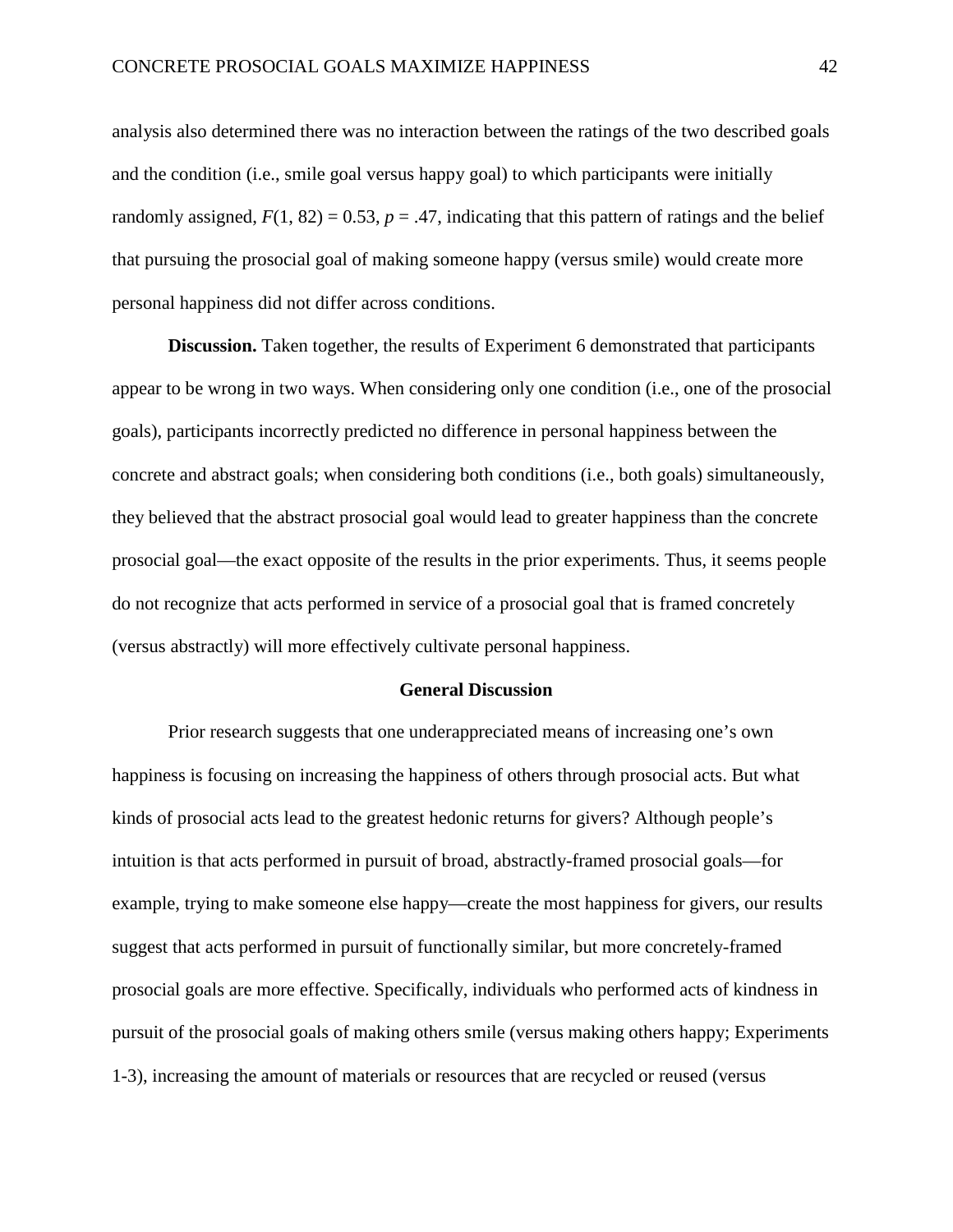supporting environmental sustainability; Experiment 4), and giving those in need of bone marrow transplants a better chance of finding a donor (versus giving those in need of bone marrow transplants greater hope; Experiment 5) reported greater personal happiness, an effect that was driven by a smaller gap between one's expectations of achieving the assigned prosocial goal and the actual outcome of the act (Experiments 2-5). Further, participants erroneously believed that efforts to achieve a more abstractly-framed prosocial goal—make others happy would have a larger (or equal) positive impact on personal happiness than would efforts to achieve a more concretely-framed prosocial goal—make others smile (Experiment 6).

# **Limitations and Future Research**

Our research focused on the impact of prosocial acts on givers' self-reported happiness, yet future work is needed to reconcile the current results with prior research (Aquino, McFerran, & Laven, 2011) demonstrating that merely being exposed to others' acts of uncommon goodness (versus common benevolence) induces more positive emotions and greater altruism. We demonstrate seemingly opposite results: When a person is the one actually performing the prosocial act (not observing or reading about someone else doing it), more positive consequences ensue when the act's goal is perceived as more concrete (i.e., of a seemingly lesser magnitude). Although framing the goal of a prosocial act in broad, abstract terms may be better for happiness when one is experiencing the act from an outsider's perspective (a potential boundary condition of our effects), we find evidence that framing the goal of a prosocial act in more concrete terms can be better for happiness when one is experiencing the act from an insider's perspective (i.e., when one is actually performing the act oneself). Moreover, our studies focus on reframing functionally similar prosocial goals. Thus, we do not argue that any given concrete prosocial goal is better than any given abstract prosocial goal, but rather that givers are likely to experience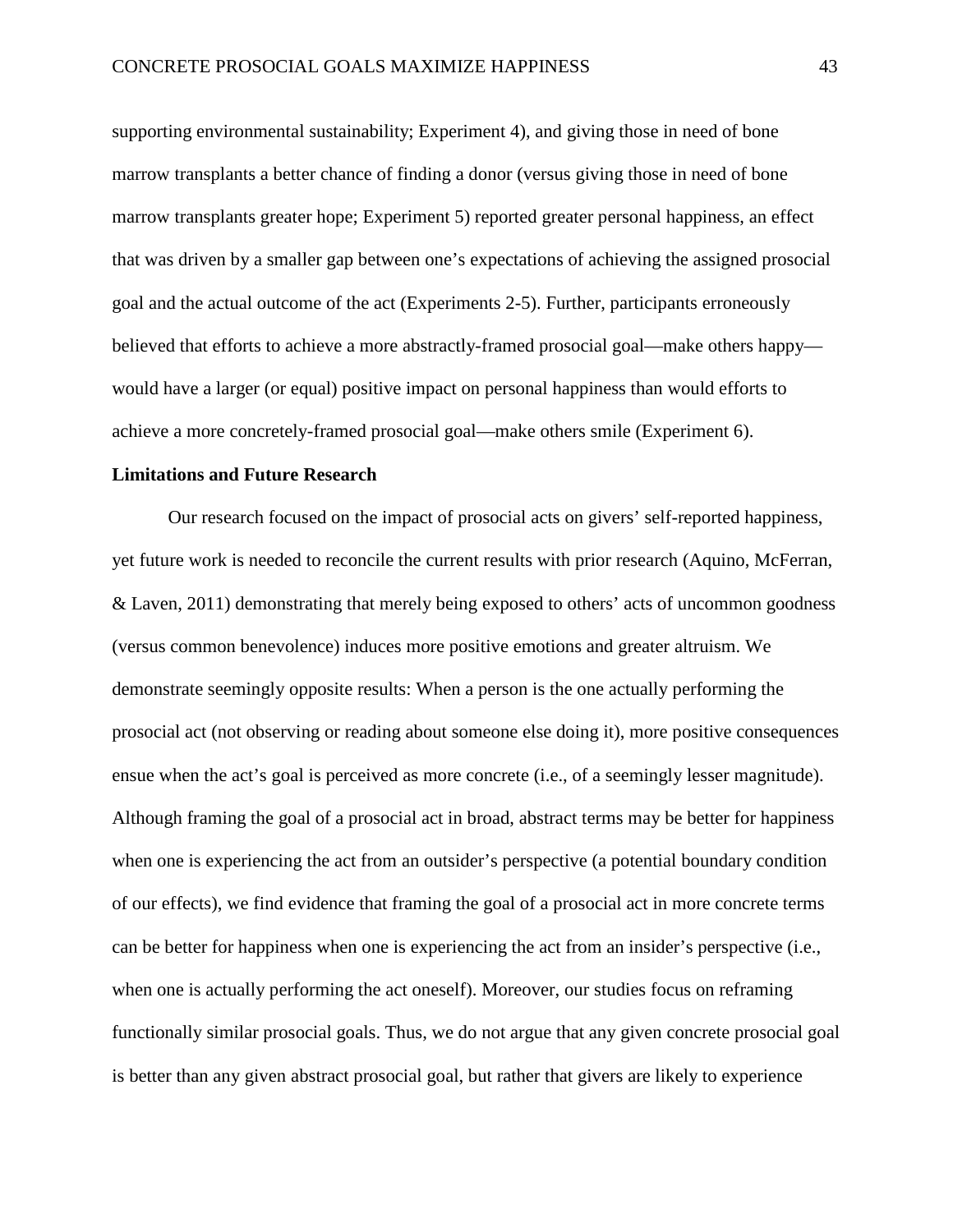greater happiness if they framed their prosocial goal in more concrete terms. Relatedly, our account holds that concrete prosocial goals offer more happiness in part because they allow givers to more accurately assess whether they were successful in their goals; of course, concrete prosocial goals could also allow actors to more accurately assess whether they failed at achieving their goals, as well. While this does not appear to be the case in our experiments—our results consistently reveal the hedonic benefits of concrete goals—future research should explore when concreteness might have more negative effects.

The present research also provides an additional lens into the growing literature on "helper burnout." Consistent with our account, discrepancies between expectations and reality can be critical factors in determining whether helping leads to giver unhappiness or happiness (Glass & McKnight, 1996; Schwartz, Meisenhelder, Ma, & Reed, 2003). When givers expect to change the lives of others through volunteering and other prosocial acts, a perceived failure to accomplish such large goals can lead to frustration and disappointment—making helping a negative rather than a positive influence on givers' happiness. Our results suggest that encouraging givers to re-frame their prosocial goals in more concrete terms might generally reduce helper burnout, which could in turn lead to a more sustainable pattern of prosocial behavior. However, prior research suggests that there may be a special type of giver—an "expert" giver (e.g., nurses)—who responds differently to abstractly-framed prosocial goals. Action identification theory, for example, suggests that those who have mastered the performance of certain tasks are better able to operate at a higher (i.e., more abstract) level identities and actions (Vallacher & Wegner, 1987). Thus, future research is needed to examine whether the extent to which individuals are "expert" givers in a particular domain will impact the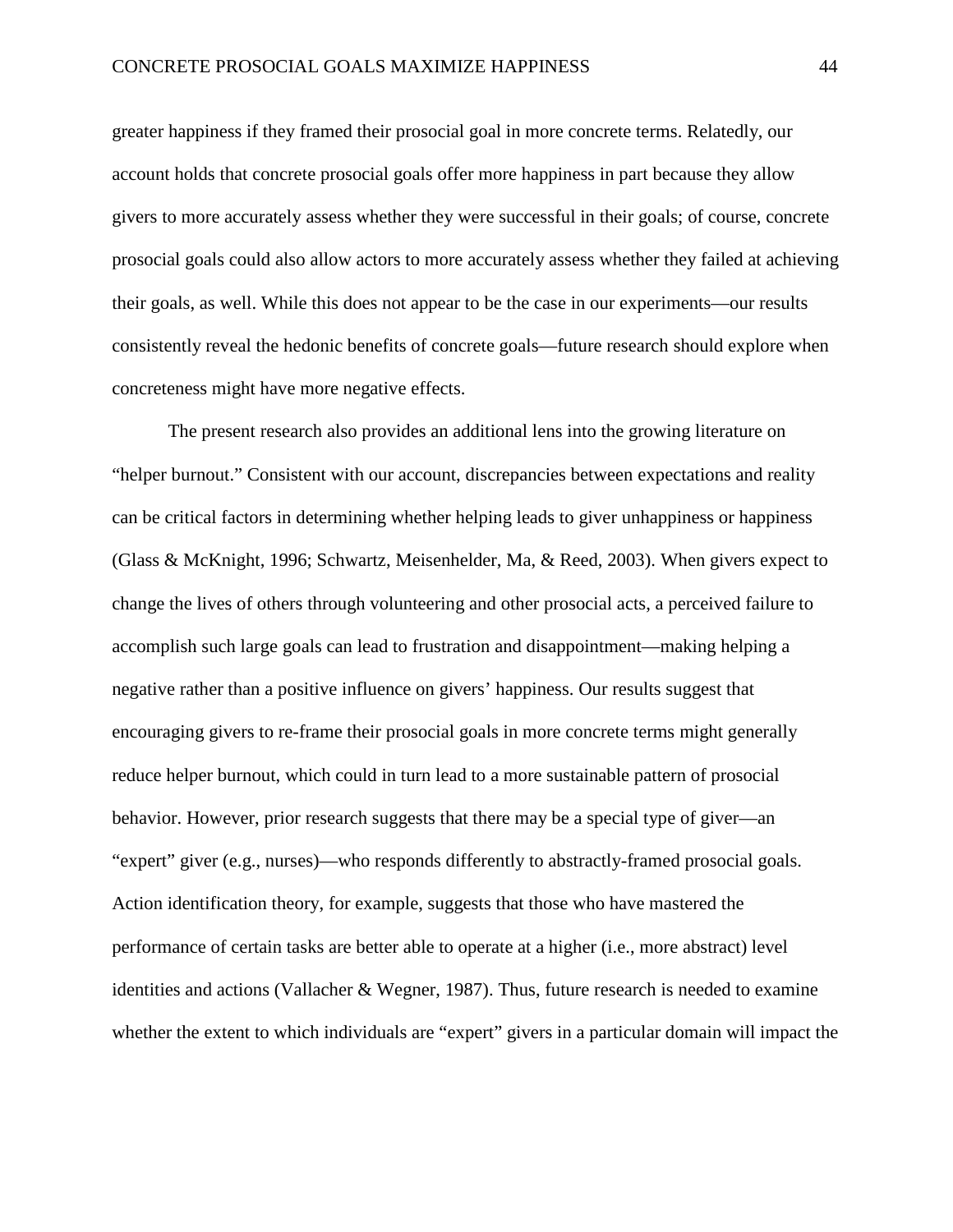relationship between prosocial goal abstraction and personal happiness and whether the source of "helper burnout" differs depending one's level of expertise.

Our results also suggest several other avenues for future research. First, a deeper examination of actual versus perceived goal attainment would be fruitful. Our results suggest that participants' acts had a similar effect in both conditions (e.g., recipients were just as happy and smiled just as often in response to givers' acts), but those in the concrete (versus abstract) goal conditions perceived their acts as more successful. Might there be conditions under which the two goal frames might lead to differences in actual effectiveness? One way to begin addressing this question could be to examine situations in which there is a greater duration between goal onset and the performance of prosocial acts. The present research relied on relatively short durations for performing prosocial acts (i.e., 24 hours or less). But there are many real life goals and goal-directed actions that involve longer temporal gaps. One might expect, for example, that across a longer time frame, an abstract goal framing may have greater impact, as people may perceive that there are more ways in which to pursue the abstractly- (versus concretely-) framed goal. If, for a long-term prosocial goal, a more abstract goal framing does lead one to perform a greater number of (or a greater variety of) prosocial acts over the long run, such a framing may lead to acts that, taken together, are actually more effective at meeting one's expectations of goal success and, thus, are more effective at enhancing personal happiness.

The applied implications of these effects also merit examination. For instance, when gifts are advertised to consumers (e.g., a child's toy is marketed to a mother or a diamond necklace is marketed to a husband), consumers are often given the impression that these gifts are designed to achieve an abstractly-framed prosocial goal—e.g., make the recipient happy. Our results suggest that associating these gifts with abstractly-framed goals may not be the optimal strategy, as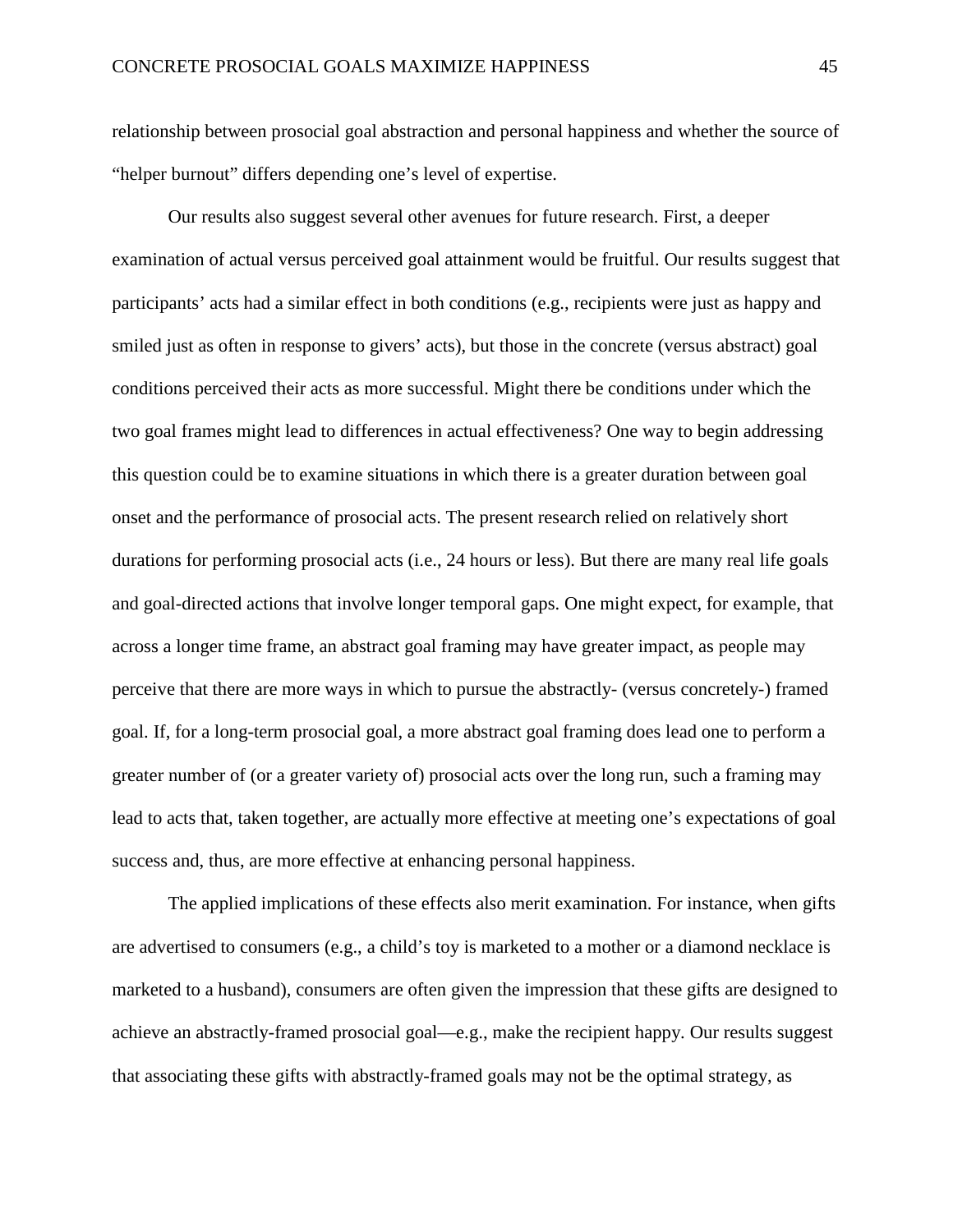consumers may not only be left feeling less happy after giving the gift (as a result of the outcome of their gift-giving not as effectively living up to their expectations), but also potentially less satisfied with their purchase. A final avenue for future research is to examine the degree to which the present findings are unique to prosocial goals. Might personal goals follow similar predictions, suggesting a general process applicable to a wide range of goals and goal relevant behaviors? Consider people striving to improve their lives through achieving goals related to their habits (e.g., those in Alcoholics Anonymous). If our results generalize to this domain, they would suggest that framing goals in more concrete terms (e.g., "not drinking today") versus abstract terms (e.g., "get control over my desire to drink") would boost their happiness, which could, in turn, further strengthen their resolve.

# **Conclusion**

People seek to be happy, and one clear path towards happiness is through prosocial behaviors. The current research suggests that such prosocial pursuits can be differentially effective at increasing personal happiness. In particular, prosocial behaviors have a greater positive impact on one's own happiness to the extent that the goals of these acts of kindness are framed in more concrete terms, allowing givers to more accurately calibrate their expectations regarding the outcome of their act and better assess whether their act actually had the desired effect. In short, framing prosocial goals in more concrete (versus abstract) terms—like the goal of making someone smile instead of the goal of making someone happy—wraps a stronger warm glow of happiness around givers.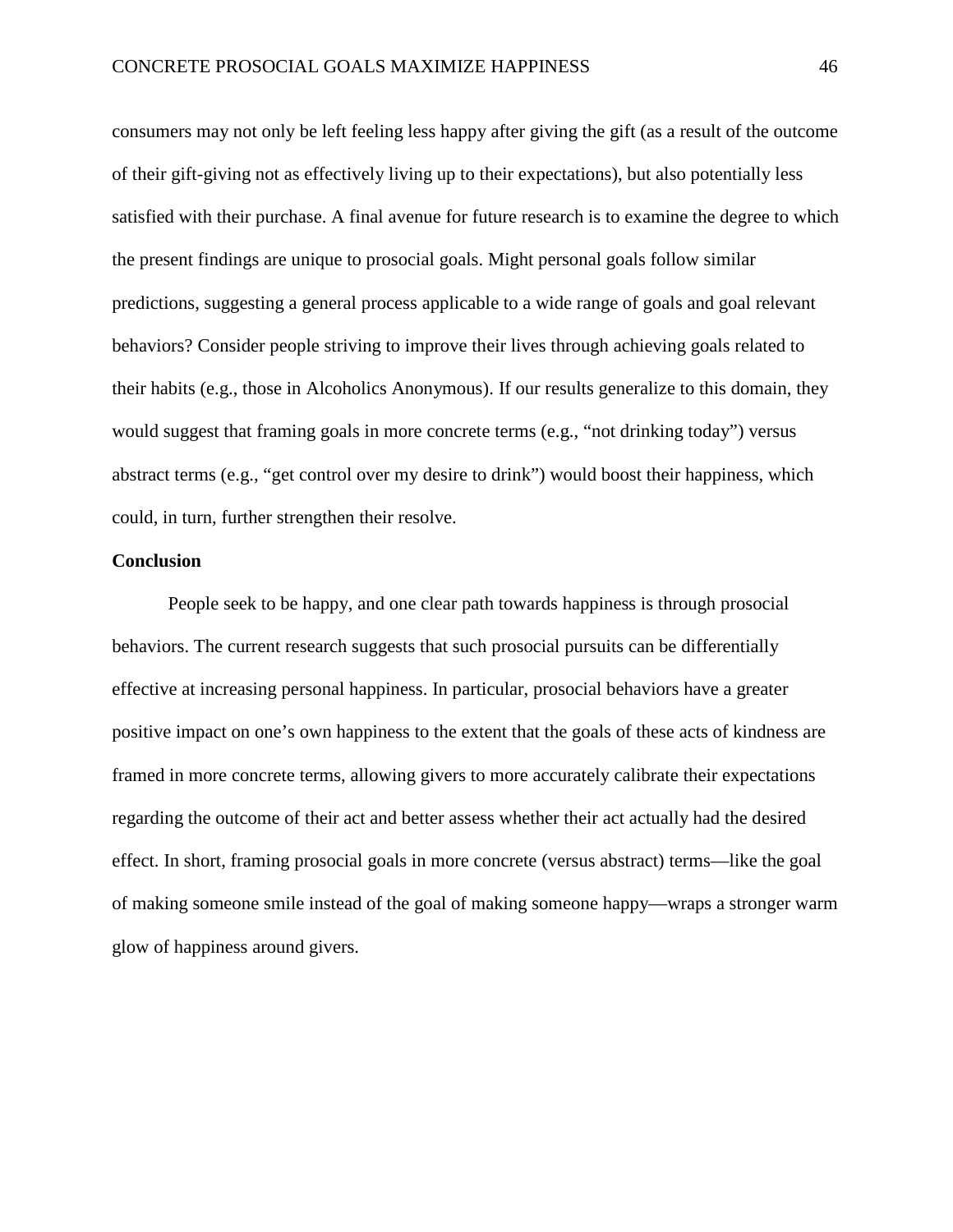### References

- Aknin, L. B., Norton, M. I., & Dunn, E. W. (2009). From wealth to well-being? Money matters, but less than people think. *Journal of Positive Psychology, 4,* 523–527. doi:10.1080/17439760903271421
- Andreoni, J. (1989). Giving with impure altruism: Applications to charity and Ricardian equivalence. *Journal of Political Economy*, *97,* 1447-1458. doi:10.1086/261662
- Andreoni, J. (1990). Impure altruism and donations to public goods: A theory of warm-glow giving. *The Economic Journal, 100,* 464-477. doi:10.2307/2234133
- Anik, L., Aknin, L. B., Norton, M. I., & Dunn, E. W. (2009). Feeling good about giving: The benefits (and costs) of self-interested charitable behavior. In D. M. Oppenheimer & C. Y. Olivola (Eds.), *Experimental approaches to the study of charitable giving* (pp. 3-14). New York, NY: Psychology Press.
- Aquino, K. McFerran, B., & Laven, M. (2011). Moral identity and the experience of moral elevation in response to acts of uncommon goodness. *Journal of Personality and Social Psychology, 100,* 703-718. doi:10.1037/a0022540
- Argyle, M. (1999). Causes and correlates of happiness. In D. Kahneman, E. Diener, & N. Schwarz (Eds.), *Well-Being: The foundations of hedonic psychology* (pp. 353-373). New York, NY: Russell Sage Foundation.
- Brickman, P., & Campbell, D. T. (1971). Hedonic relativism and planning the good society. In M. H. Appley (Ed.), *Adaptation level theory: A symposium* (pp. 287-305). New York, NY: Academic Press.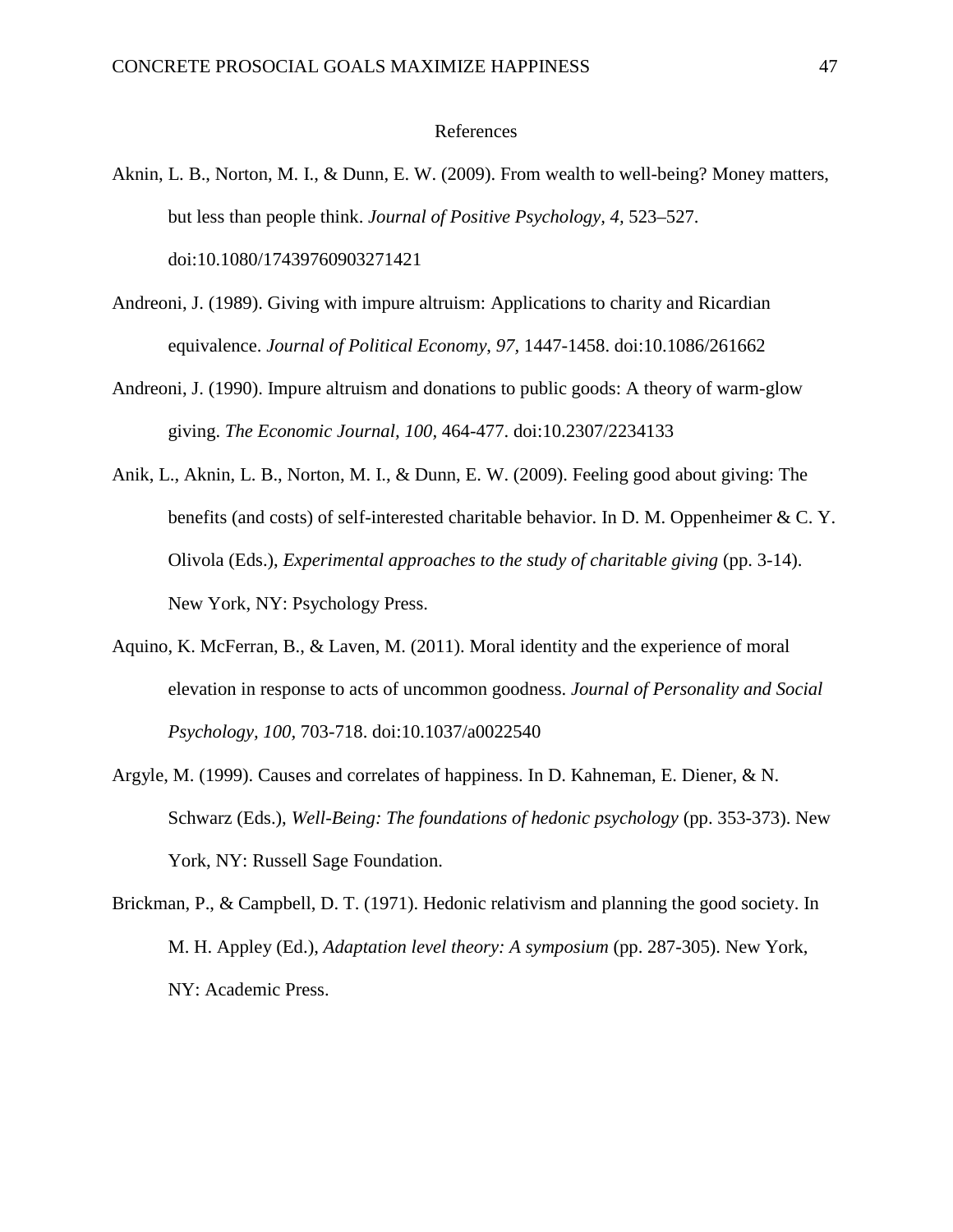- Brickman, P., Coates, D., & Janoff-Bulman, R. (1978). Lottery winners and accident victims: Is happiness relative? *Journal of Personality and Social Psychology, 36,* 917-927. doi:10.1037/0022-3514.36.8.917
- Buehler, R., Griffin, D., & Ross, M. (2002). Inside the planning fallacy: The causes and consequences of optimistic time predictions. In T. D. Gilovich, D. W. Griffin, & D. Kahneman (Eds.), *Heuristics and biases: The psychology of intuitive judgment* (pp. 250- 270). New York, NY: Cambridge University Press.
- Carver, C. S., La Voie, L., Kuhl, J., Ganellen, R. J. (1988). Cognitive concomitants of depression: A further examination of the roles of generalization, high standards, and selfcriticism. *Journal of Social and Clinical Psychology, 7,* 350–365. doi:10.1521/jscp.1988.7.4.350
- Carver, C. S., & Scheier, M. F. (1990). Origins and functions of positive and negative affect: A control-process view. *Psychological Review, 97,* 19-35. doi:10.1037/0033-295X.97.1.19
- Christensen, K., Herskind, A. M., & Vaupel, J. W. (2006). Why Danes are smug: Comparative study of life satisfaction in the European Union. *British Medical Journal*, *333,* 1289- 1291. doi:10.1136/bmj.39028.665602.55
- Davis, W. (1981). A theory of happiness. *American Philosophical Quarterly, 18(2),* 111-120. Retrieved from http://www.press.uillinois.edu/journals/apq.html
- Diener, E. (2000). Subjective well-being: The science of happiness, and a proposal for a national index. *American Psychologist, 55,* 34-43. doi:10.1037/0003-066X.55.1.34
- Diener, E., Suh, E. M., Lucas, R. E., & Smith, H. L. (1999). Subjective well-being: Three decades of progress. *Psychological Bulletin*, *125,* 276-302. doi:10.1037/0033- 2909.125.2.276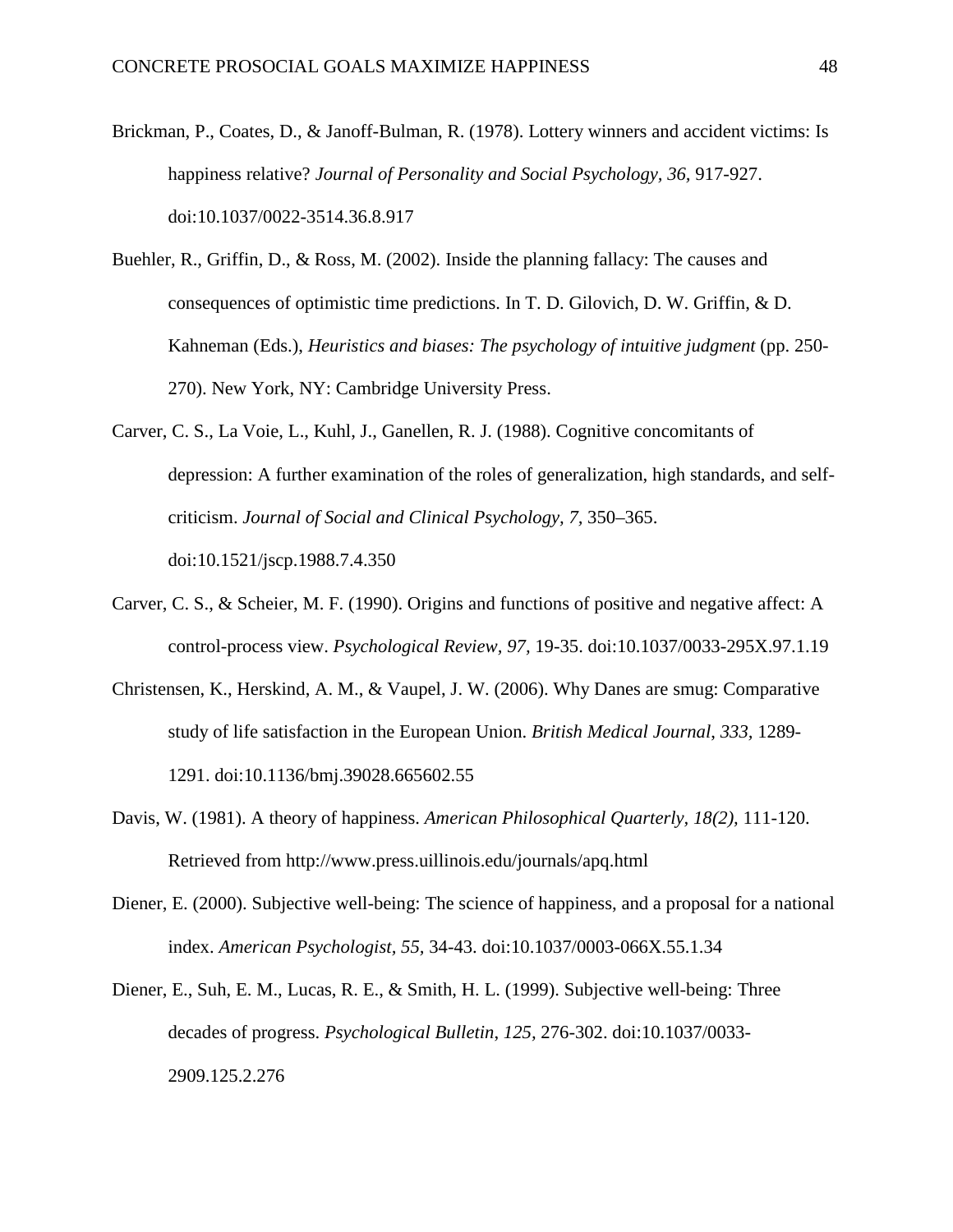- Diener, E., Suh, E. M., Smith, H., & Shao, L. (1995). National differences in reported wellbeing: Why do they occur? *Social Indicators Research, 34*, 7-32. doi:10.1007/BF01078966
- Dunn, E. W., Aknin, L. B., & Norton, M. I. (2008). Spending money on others promotes happiness. *Science*, *319,* 1687-1688. doi:10.1126/science.1150952
- Emmons, R. A. (1992). Abstract versus concrete goals: Personal striving level, physical illness, and psychological well-being. *Journal of Personality and Social Psychology, 62,* 292- 300. doi:10.1037/0022-3514.62.2.292
- Emmons, R. A. (1996). Striving and feeling: Personal goals and subjective well-being. In P. M. Gollwitzer & J. A. Bargh (Eds.), *The psychology of action: Linking cognition and motivation to behavior* (pp. 313–337). New York, NY: Guilford Press.
- Emmons, R. A., & Kaiser, H. A. (1996). Goal orientation and emotional well-being: Linking goals and affect through the self. In L. L. Martin & A. Tesser (Eds.), *Striving and feeling: Interactions among goals, affect, and self-regulation* (pp. 79-98). Mahwah, NJ: Erlbaum.
- Freedman, J. (1978). *Happy people: What happiness is, who has it, and why.* New York: Harcourt Brace Jovanovich.
- Gilbert, D. T. (2006). *Stumbling on happiness*. New York, NY: Alfred A. Knopf.
- Gilbert, D. T., Pinel, E. C., Wilson, T. D., Blumberg, S. J., & Wheatley, T. (1998). Immune neglect: A source of durability bias in affective forecasting. *Journal of Personality and Social Psychology*, *75,* 617-638. doi:10.1037/0022-3514.75.3.617
- Glass, D. C., & McKnight, J. D. (1996). Perceived control, depressive symptomatology, and professional burnout: A review of the evidence. *Psychology and Health*, *11,* 23-48. doi:10.1080/08870449608401975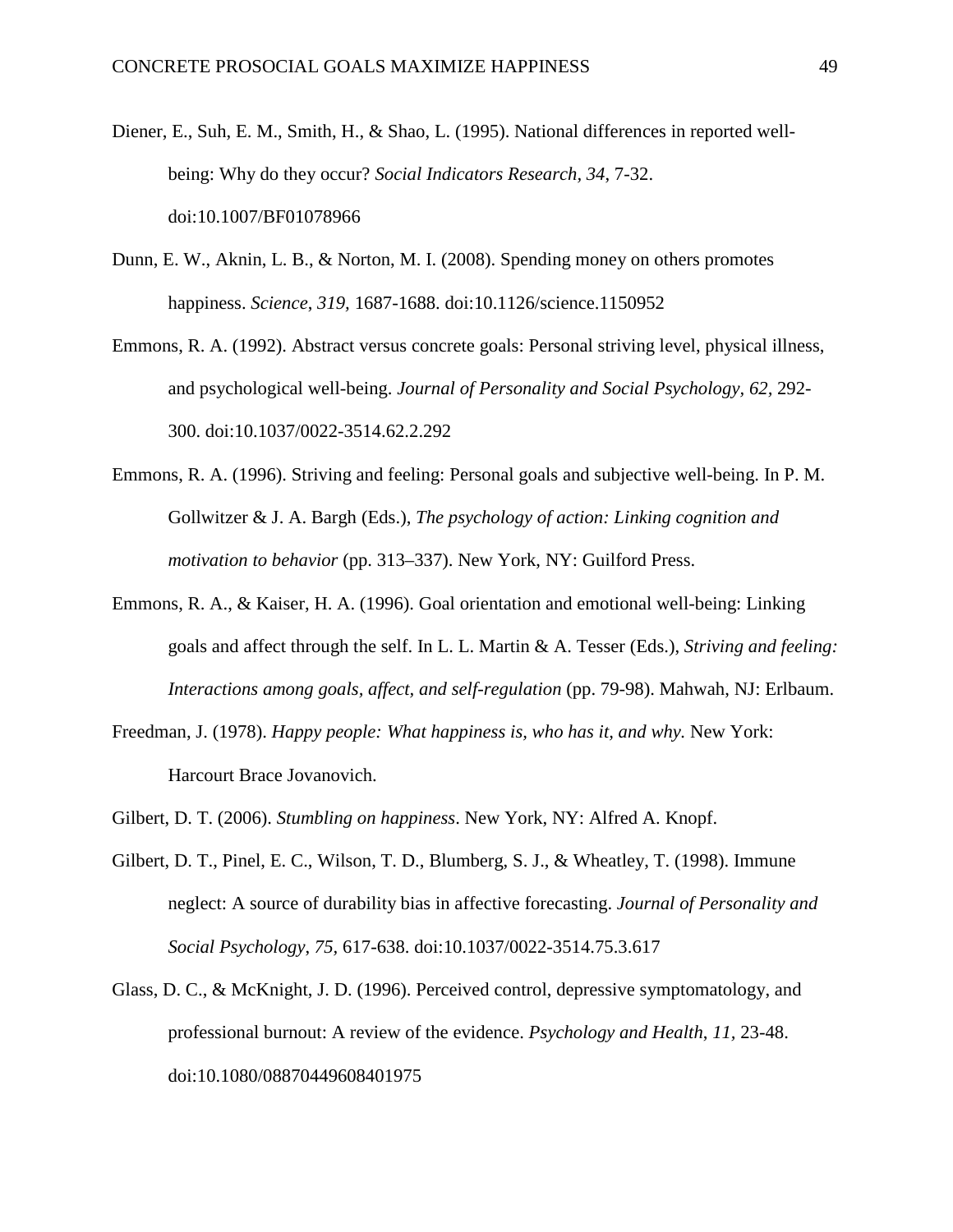- Gollwitzer, P. M. (1993). Goal achievement: The role of intentions. In W. Stroebe & M. Hewstone (Eds.), *European review of social psychology* (Vol. 4, pp. 141-185). New York: Wiley.
- Gollwitzer, P. M. (1996). The volitional benefits of planning. In P. M. Gollwitzer & J. A. Bargh (Eds.), *The psychology of action: Linking cognition and motivation to behavior* (pp. 287- 312). New York: Guilford.
- Grant, A., & Sonnentag, S. (2010). Doing good buffers against feeling bad. Prosocial impact compensates for negative task and self-evaluations. *Organizational Behavior and Human Decision Processes, 111*, 13-22. doi: 10.1016/j.physletb.2003.10.071
- Gregg, W. (1972). Several factors affecting graduate student satisfaction. *Journal of Higher Education*, *43,* 483-498. doi:10.2307/1978895
- Harbaugh, W. T., Mayr, U., & Burghart, D. R. (2007). Neural responses to taxation and voluntary giving reveal motives for charitable donations. *Science*, *316,* 1622-1625. doi:10.1126/science.1140738
- Hayes, A. F. (2013), *An introduction to mediation, moderation, and conditional process analysis: A regression-based approach*, New York, NY: Guilford Press.
- Kahneman, D. (1999). Objective happiness. In D. Kahneman, E. Diener, & N. Schwarz (Eds.), *Well-being: The foundations of hedonic psychology* (pp. 3-25). New York, NY: Russell Sage Foundation.
- Kopalle, P. K., & Lehmann, D. R. (2001). Strategic management of expectations: The role of disconfirmation sensitivity and perfectionism. *Journal of Marketing Research*, *38*, 386- 394. doi:10.1509/jmkr.38.3.386.18862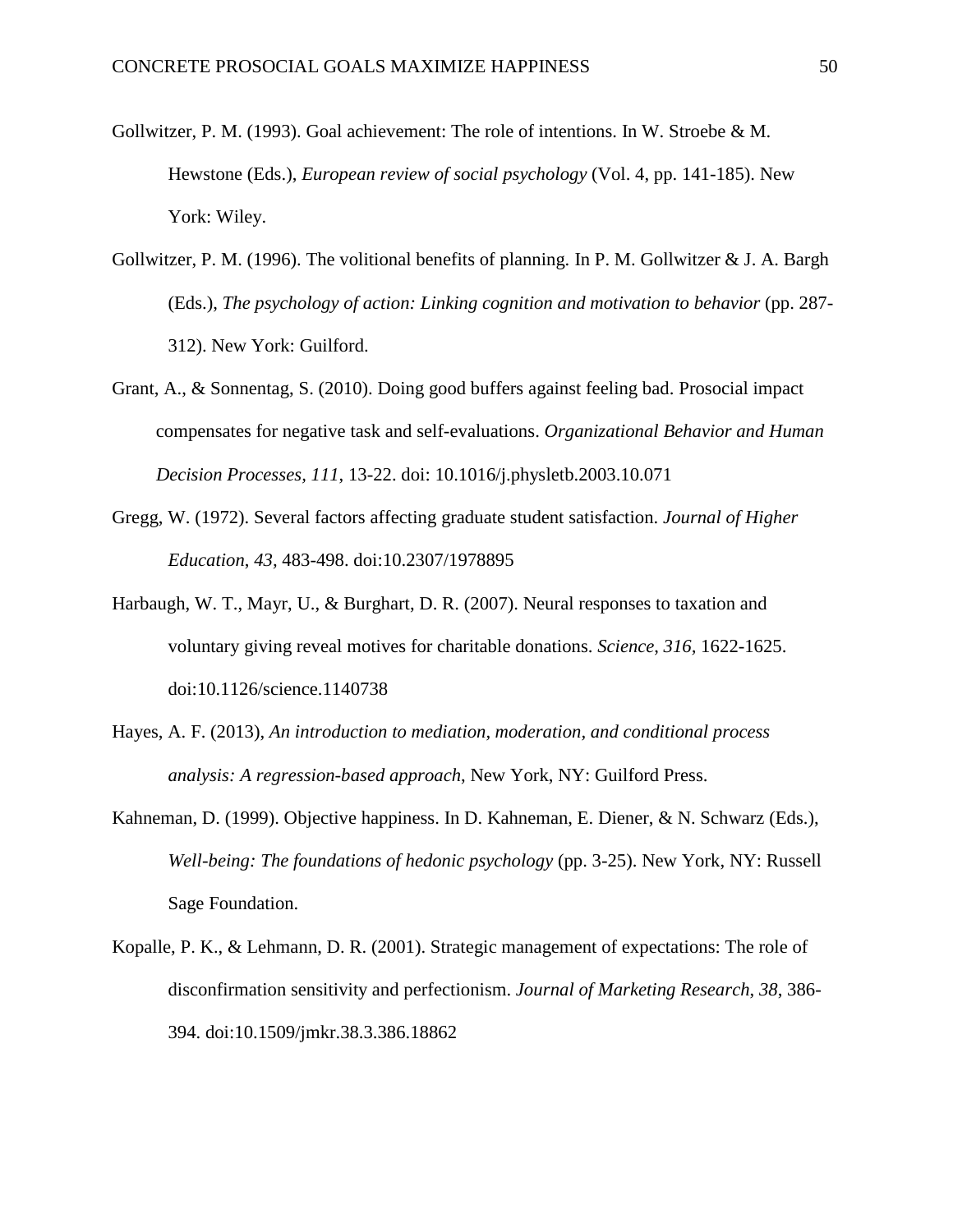- Krueger, R. F., Hicks, B. M. & McGue, M. (2001). Altruism and antisocial behavior: independent tendencies, unique personality correlates, distinct etiologies. *Psychological Science*, *12,* 397-402. doi:10.1111/1467-9280.00373
- Locke, E. A., & Latham, G. P. (1990). *A theory of goal setting and task performance.* Englewood Cliffs, NJ: Prentice-Hall.

Luks, A. (1988, October). Helper's high. *Psychology Today*, *22*, 39-42.

- Lyubomirsky, S., Sheldon, K. M., & Schkade, D. (2005). Pursuing happiness: The architecture of sustainable change. *Review of General Psychology, 9,* 111-131. doi:10.1037/1089- 2680.9.2.111
- Lyubomirsky, S., Tkach, C., & Sheldon, K. M. (2004). [Pursuing sustained happiness through random acts of kindness and counting one's blessings: Tests of two six-week interventions]. Unpublished raw data.
- Mastekaasa, A. (1994). Marital status, distress, and well-being: An international comparison. *Journal of Comparative Family Studies*, *25(2)*, 183-205. Retrieved from http://soci.ucalgary.ca/jcfs/
- Michalos, A. C. (1980). Satisfaction and happiness. *Social Indicators Research*, *8*, 385-422. doi:10.1007/BF00461152
- Michalos, A. C. (1985). Multiple discrepancies theory (MDT). *Social Indicators Research*, *16*, 347-413. doi:10.1007/BF00333288
- Morrow-Howell, N., Hinterlong, J., Rozario, P. A. & Tang, F. (2003). The effects of volunteering on the well-being of older adults. *Journal of Gerontology: Social Sciences*, *58B,* S137-S145. doi:10.1093/geronb/58.3.S137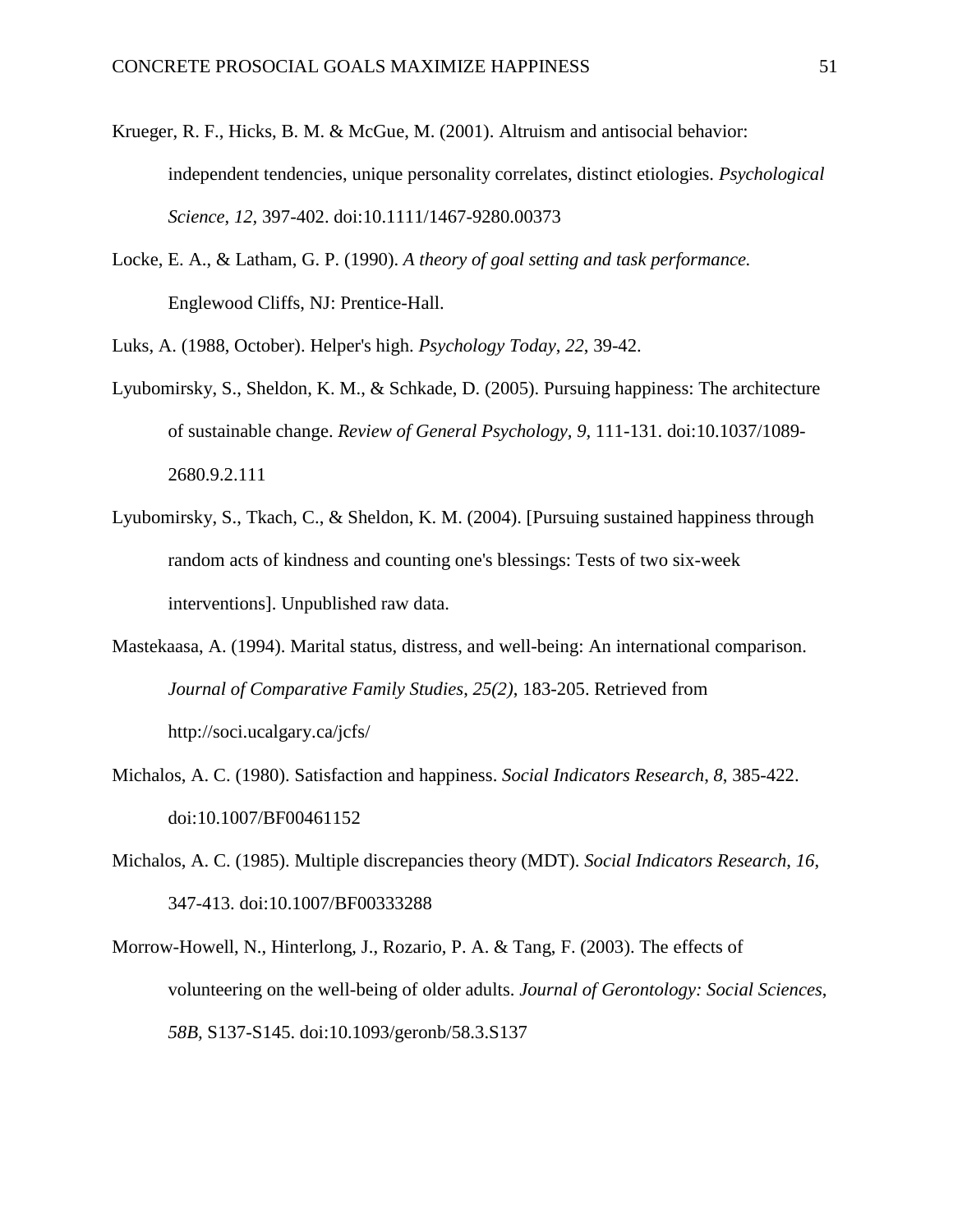- Myers, D. G. (2000). The funds, friends, and faith of happy people. *American Psychologist*, *55,*  56-67. doi:10.1037/0003-066X.55.1.56
- Oettingen, G., & Gollwitzer, P. M. (2001). Goal setting and goal striving. In A. Tesser & N. Schwarz (Eds.), *Blackwell handbook of social psychology: Intraindividual processes* (pp. 329-347). Oxford, England: Blackwell.
- Ojasalo, J. (2001). Managing customer expectations in professional services. *Managing Service Quality*, *11,* 200-213. doi:10.1108/09604520110391379
- Pham, L. B., & Taylor, S. E. (1999). From thought to action: Effects of process-versus outcomebased mental simulations on performance. *Personality and Social Psychology Bulletin*, *25*, 250-260. doi:10.1177/0146167299025002010
- Post, S. G. (2005). Altruism, happiness, and health: It's good to be good. *International Journal of Behavioral Medicine*, *12*, 66-77. doi:10.1207/s15327558ijbm1202\_4
- Rucker, D. D, DuBois, D., & Galinsky, A. D. (2011). Generous paupers and stingy princes: Power drives consumer spending on self and others. *Journal of Consumer Research*, *37*, 1015-1029. doi:10.1086/657162
- Schwartz, B. (2003). *The paradox of choice: Why more is less*. New York: Ecco.
- Schwartz, C., Meisenhelder, J. B., Ma, Y., & Reed, G. (2003). Altruistic social interest behaviors are associated with better mental health. *Psychosomatic Medicine, 65,* 778-785. doi:10.1097/01.PSY.0000079378.39062.D4
- Sheldon, K. M., & Lyubomirsky, S. (2006). Achieving sustainable gains in happiness: Change your actions, not your circumstances. *Journal of Happiness Studies*, *7,* 55-86. doi:10.1007/s10902-005-0868-8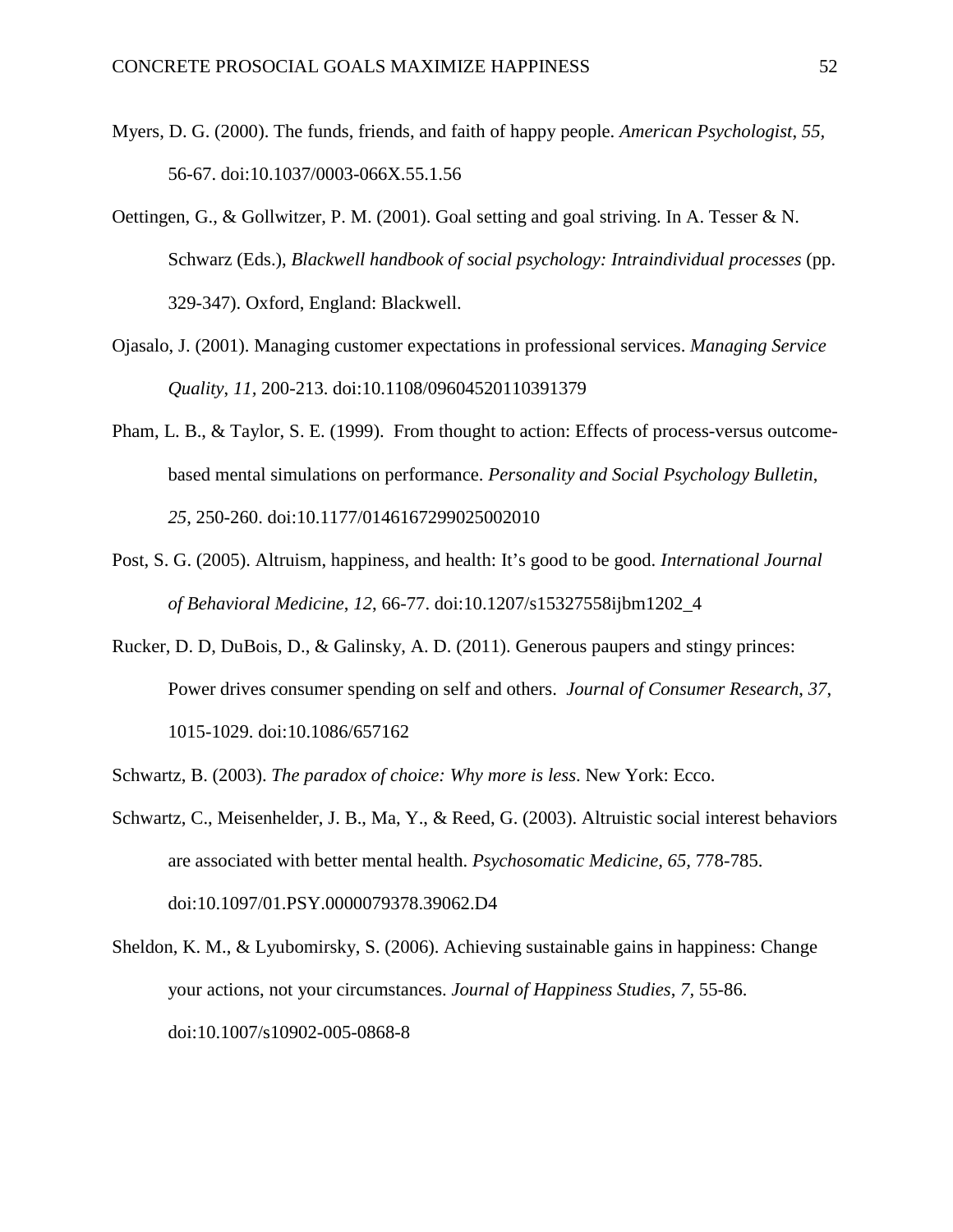- Taylor, S. E., Pham, I., Rivkin, I., & Armor, D. (1998). Harnessing the imagination: Mental simulation and self-regulation of behavior. *American Psychologist*, *53*, 429-439. doi:10.1037/0003-066X.53.4.429
- Thoits, P. A., & Hewitt, L. N. (2001). Volunteer work and well-being. *Journal of Health and Social Behavior, 42,* 115-131. doi:10.2307/3090173
- Thomas, W. C. (1981). The expectation gap and the stereotype of the stereotype: Images of old people. *The Gerontologist*, *21*, 402-407. doi:10.1093/geront/21.4.402
- Torelli, C. J., & Kaikati, A. M. (2009). Values as predictors of judgments and behaviors: The role of abstract and concrete mindsets. *Journal of Personality and Social Psychology*, *96,* 231-247. doi:10.1037/a0013836
- Triandis, H. C., Bontempo, R., Leung, K., & Hui, H. C. (1990). A method for determining cultural, demographic, and personal constructs, *Journal of Cross-Cultural Psychology*, *21*, 302-318. doi:10.1177/0022022190213003
- Tversky, A., & Griffin, D. (1991). Endowment and contrast in judgments of well-being. In F. Strack, M. Argyle and N. Schwarz (Eds.), *Subjective well-being: An interdisciplinary perspective* (pp. 101-118). Oxford, England: Pergamon Press.
- Vallacher, R. R., & Wegner D. M. (1987). What do people think they're doing? Action identification and human behavior. *Psychological Review*, *94,* 3-15. doi:10.1037/0033- 295X.94.1.3
- Vallacher, R. R., & Wegner, D. M. (1989). Levels of personal agency: Individual variation in action identification. *Journal of Personality & Social Psychology*, *57,* 660-671. doi:10.1037/0022-3514.57.4.660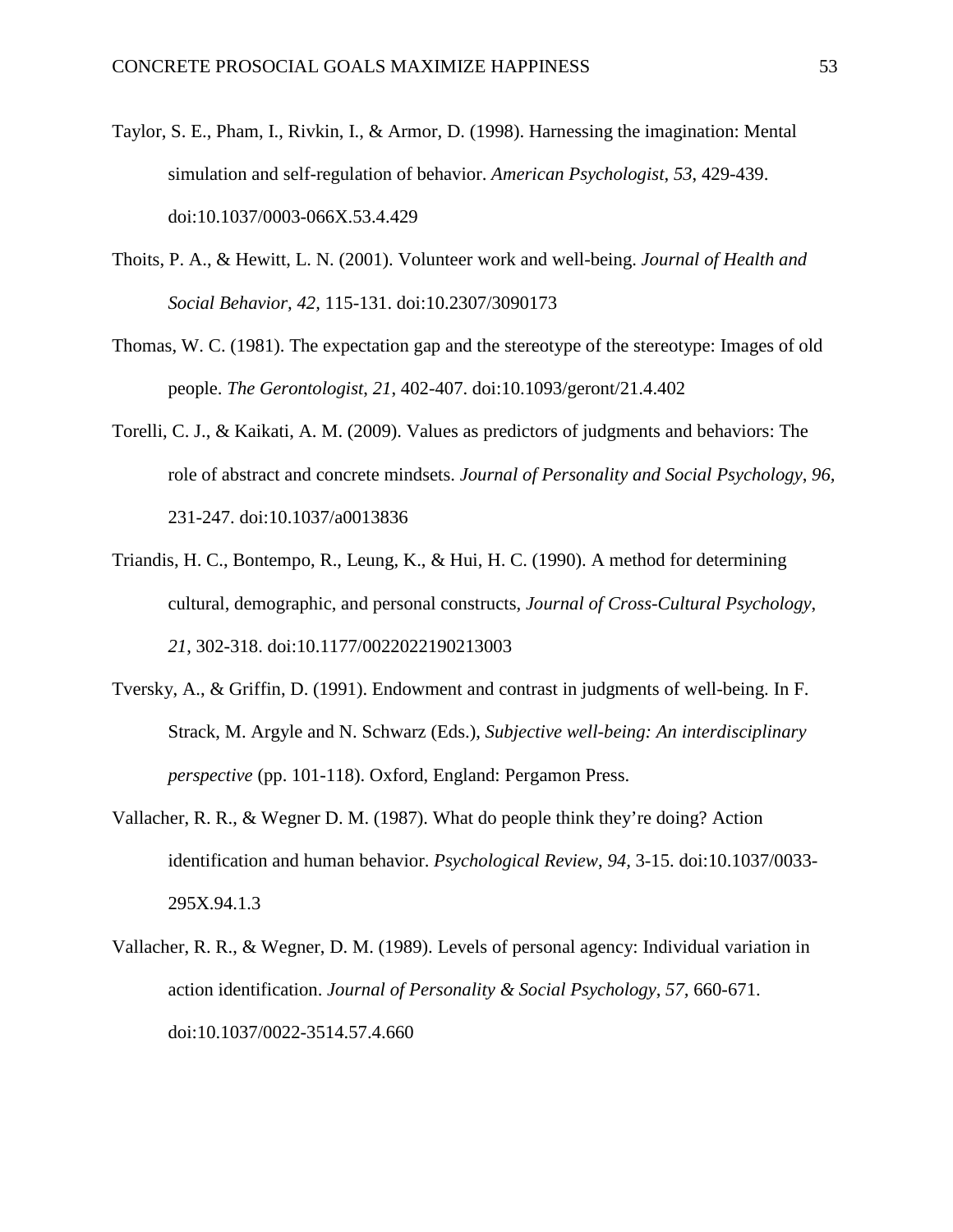- Van Willigen, M. (1998, August). Doing good, feeling better: The effect of voluntary association membership on individual well-being. Paper presented at the meeting of the American Sociological Association, San Francisco, CA.
- Vermunt, R., Spaans, E., & Zorge, F. (1989). Satisfaction, happiness and well-being of Dutch students. *Social Indicators Research, 21,* 1-33. doi:10.1007/BF00302402
- Vermunt, R., & Steensma, H. (2001). Stress and justice in organizations: An exploration into justice processes with the aim to find mechanisms to reduce stress. In R. Cropanzano (Ed.), *Justice in the workplace: From theory to practice* (Vol. 2, pp. 27–48). Mahwah, NJ: Erlbaum.
- Walker, J., & Baker, J. (2000). An exploratory study of a multi-expectation framework for services, *Journal of Services Marketing*, *14,* 411-431. doi:10.1108/08876040010340946
- Weinstein, N. (1980). Unrealistic optimism about future life events. *Journal of Personality and Social Psychology*, *39,* 806-820. doi:10.1037/0022-3514.39.5.806
- Zauberman, G. & Lynch, J. G., Jr. (2005). Resource slack and propensity to discount delayed investments of time versus money, *Journal of Experimental Psychology: General*, *134,* 23-37. doi:10.1037/0096-3445.134.1.23
- Zhang, Y., Fishbach, A., & Dhar, R. (2007). When thinking beats doing: The role of optimistic expectations on goal-based choice. *Journal of Consumer Research*, *34,* 567-578. doi:10.1086/520071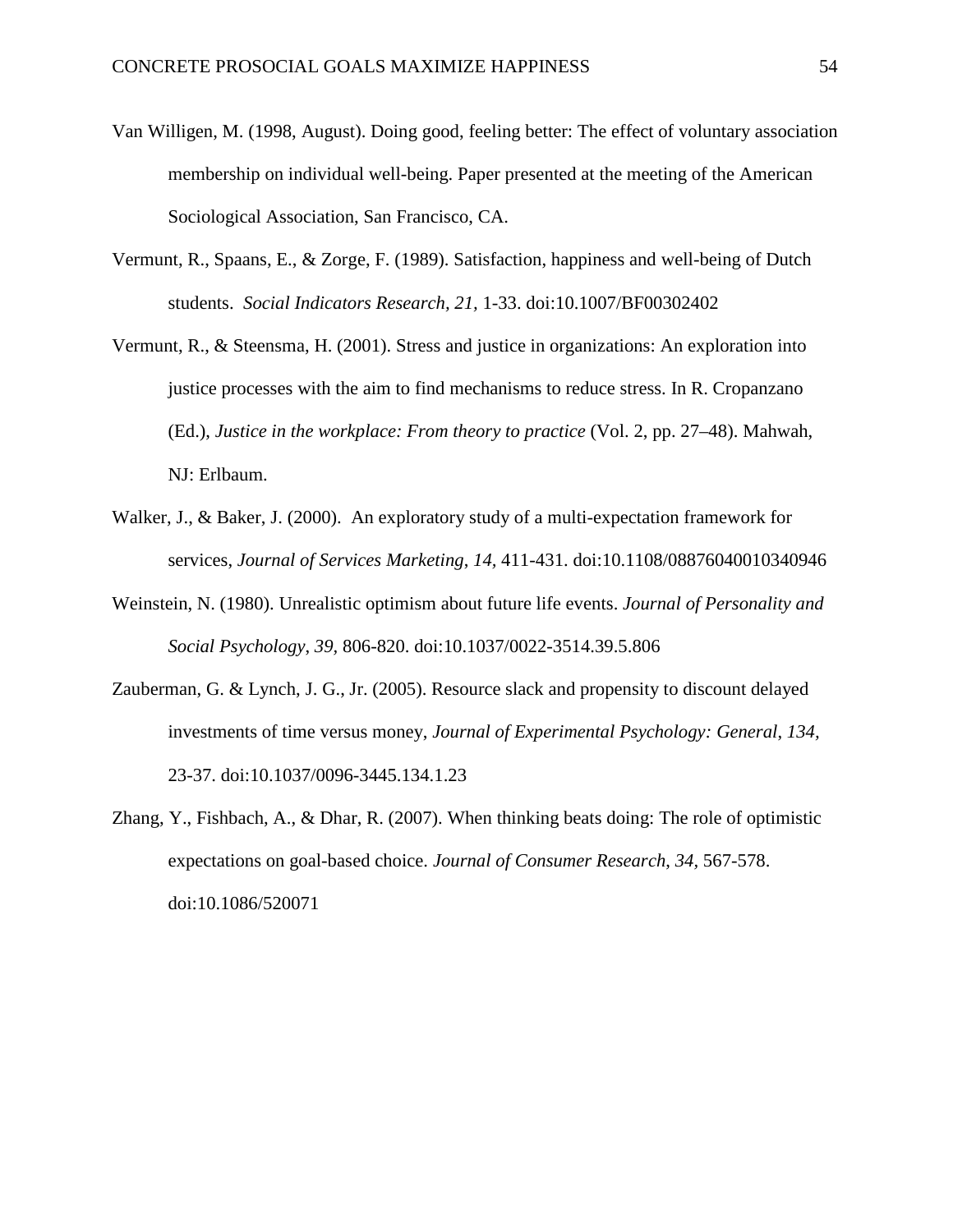*Experiment 1: Frequencies of Types of Acts Performed By Smile Goal vs. Happy Goal Condition Participants*

|                                                 | Happy | <i><u><b>Smile</b></u></i> |               | p   |
|-------------------------------------------------|-------|----------------------------|---------------|-----|
| $N$ for condition                               | 26    | 24                         |               |     |
| Type of Act                                     |       |                            |               |     |
| Gave a gift or trinket                          | 4     | 3                          | .09           | .77 |
| Told an amusing story or joke                   |       | 6                          | .24           | .62 |
| Gave food or drink                              | 6     |                            | .24           | .62 |
| Lent a helping hand                             | 4     |                            | .09           | .77 |
| Unexpectedly contacted/reconnected with someone |       | 4                          | .06           | .81 |
| Gave a card                                     | 2     |                            | .28           | .60 |
| Gave a compliment or said kind words            | 3     | 3                          | .01           | .92 |
| Shared an amusing video or picture              | 2     | 3                          | .32           | .57 |
| Lent an ear                                     |       | I                          | < 0.01        | .95 |
| Engaged in physical contact                     |       |                            | $\langle .01$ | .95 |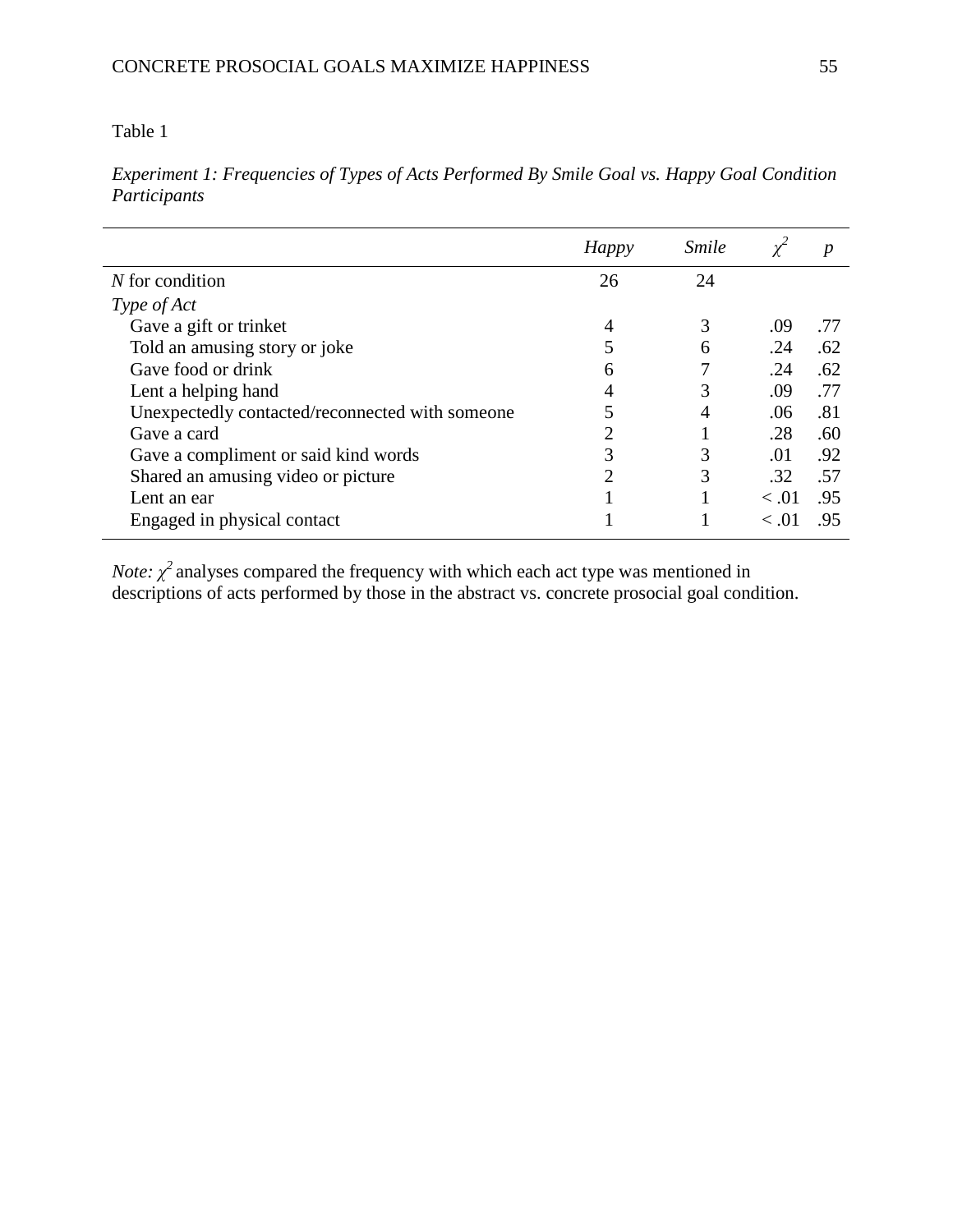*Experiment 2: Frequencies of Types of Acts Performed By Smile Goal vs. Happy Goal Condition Participants*

|                                                 | Happy    | <b>Smile</b>   |        | p   |
|-------------------------------------------------|----------|----------------|--------|-----|
| $N$ for condition                               | 64       | 63             |        |     |
| Type of Act                                     |          |                |        |     |
| Gave a gift or trinket                          | 12       | 9              | .46    | .50 |
| Told an amusing story or joke                   | 6        | 9              | .74    | .39 |
| Gave food or drink                              | 26       | 22             | .44    | .51 |
| Lent a helping hand                             | 16       | 14             | .14    | .71 |
| Unexpectedly contacted/reconnected with someone | 2        | $\overline{2}$ | < 0.01 | .99 |
| Gave a compliment or said kind words            | 10       | 12             | .26    | .61 |
| Shared an amusing video or picture              | $\theta$ |                | 1.02   | .31 |
| Engaged in physical contact                     | 3        | 5              | .57    | .45 |
| Performed an amusing skill or talent            |          | $\overline{2}$ | .36    | .55 |
| Took part in an activity or hobby with someone  |          | 6              | .12    | .73 |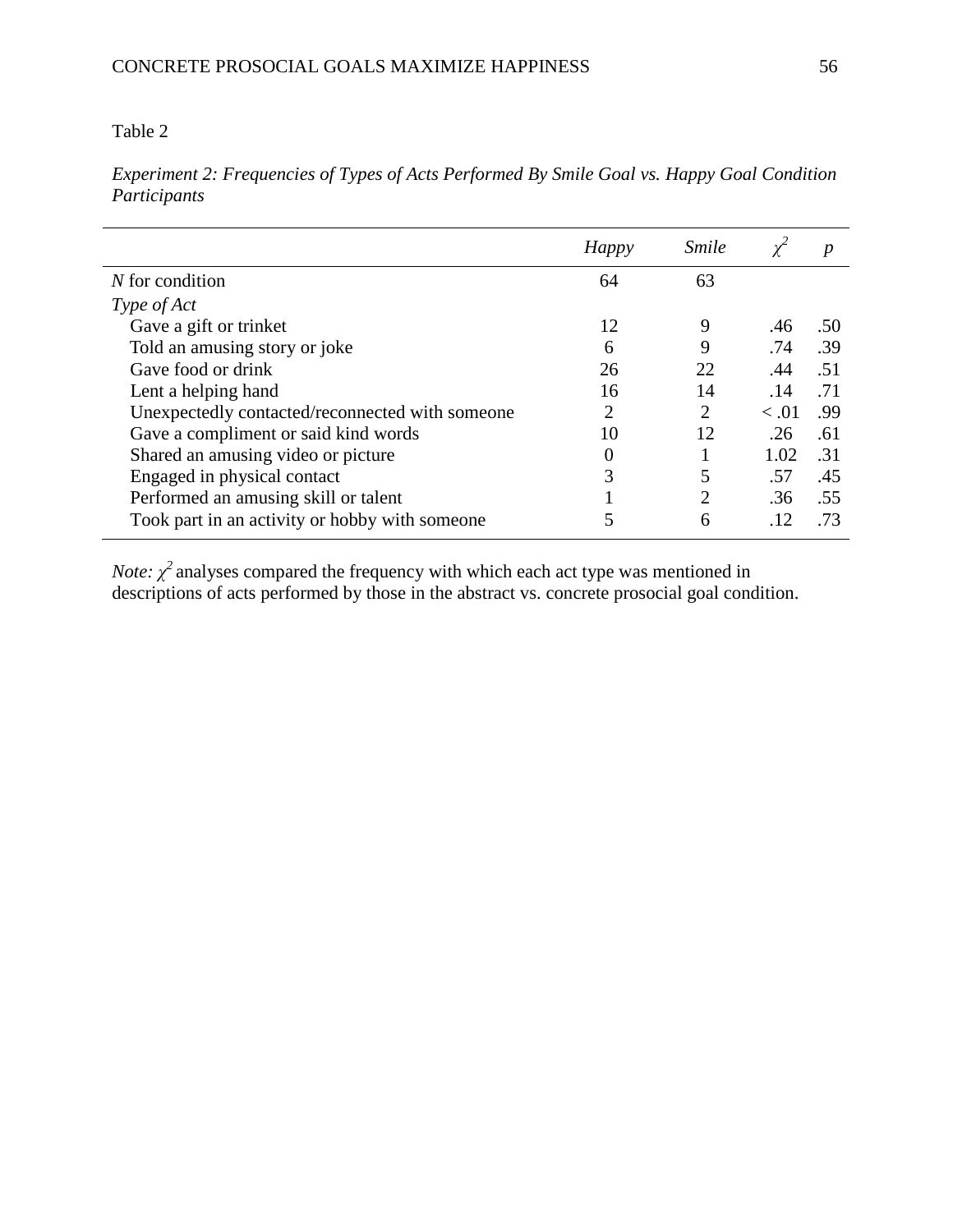*Experiment 3: Frequencies of Types of Acts Performed By Smile Goal vs. Happy Goal Condition Givers*

|                                      | <b>Happy</b>   | <i><u><b>Smile</b></u></i> |      | $\boldsymbol{p}$ |
|--------------------------------------|----------------|----------------------------|------|------------------|
| $N$ for condition                    | 29             | 31                         |      |                  |
| Type of Act                          |                |                            |      |                  |
| Told an amusing story or joke        | 14             | 18                         | .58  | .45              |
| Discussed a future event             | 12             | 9                          | 1.00 | .32              |
| Gossiped about a mutual acquaintance | 4              | 3                          | .25  | .62              |
| Playfully teased the receiver        | $\overline{2}$ | 4                          | .60  | .44              |
| Discussed a past event               | 11             | 10                         | .21  | .65              |
| Drew a picture                       |                | 2                          | .29  | .59              |
| Engaged in physical contact          |                |                            | .90  | .34              |